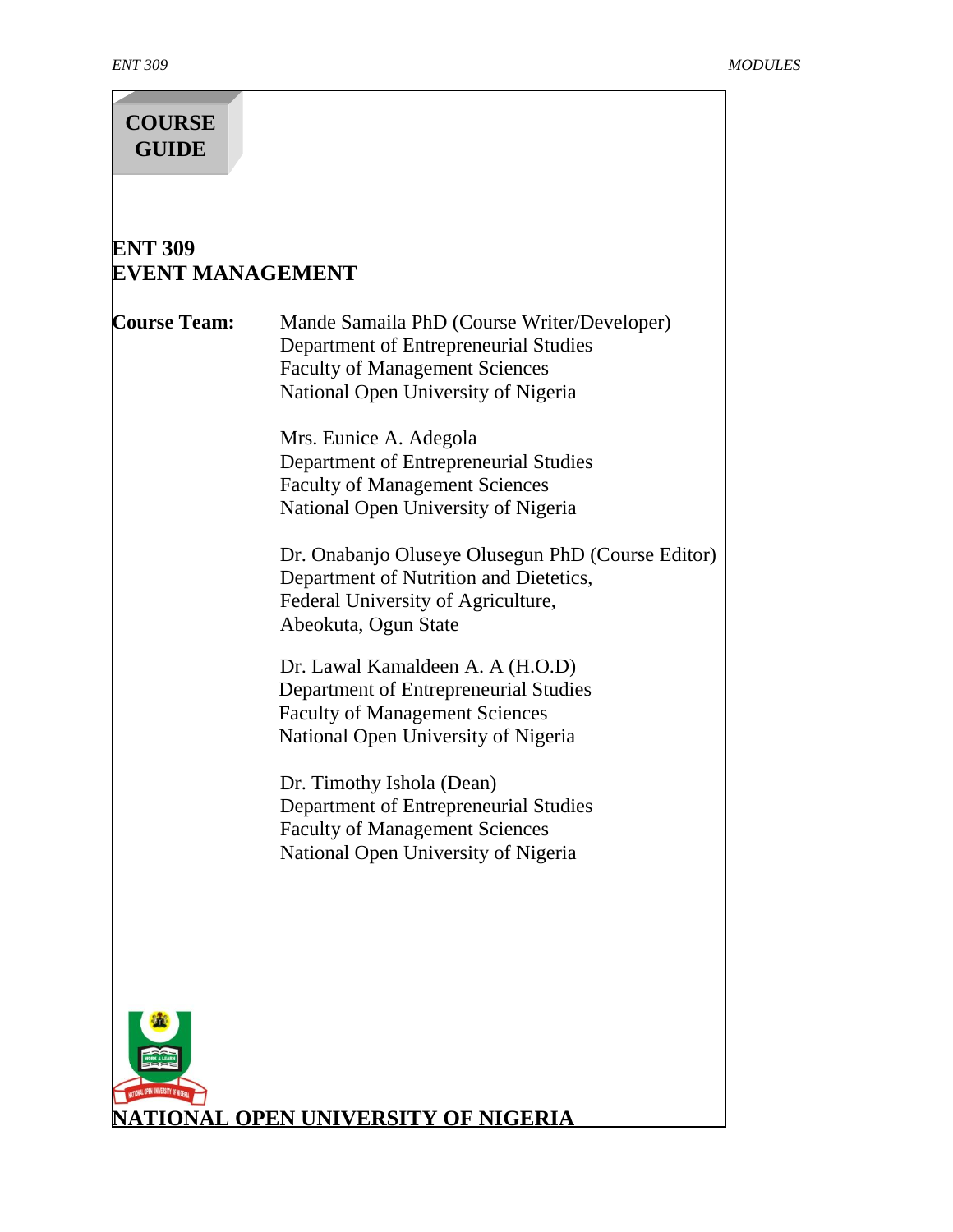National Open University of Nigeria **Headquarters** University Village Plot 91 Cadastral Zone Nnamdi Azikiwe Expressway

Jabi, Abuja.

Lagos Office 14/16 Ahmadu Bello Way Victoria Island, Lagos

e-mail: [centralinfo@noun.edu.ng](mailto:centralinfo@noun.edu.ng) URL: [www.noun.edu.ng](http://www.noun.edu.ng/)

Published by: National Open University of Nigeria

ISBN:

Printed: 2017

All Rights Reserved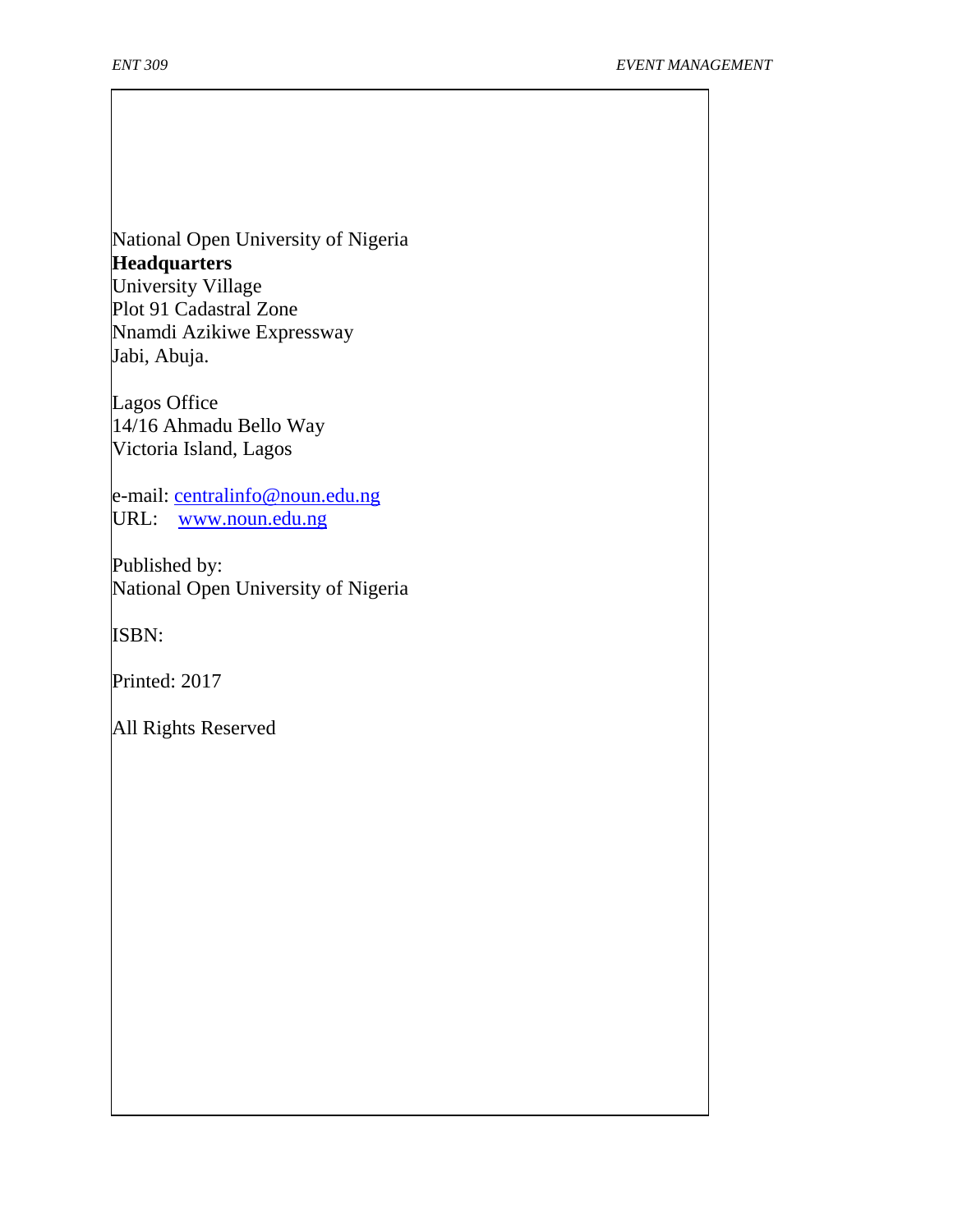| <b>MAIN</b><br><b>CONTENT</b> |              |
|-------------------------------|--------------|
| <b>CONTENTS</b>               | <b>PAGE</b>  |
|                               | $\mathbf{1}$ |
| Unit 1                        |              |
| Unit 2                        |              |
| Unit 3                        |              |
| Unit 4                        |              |
| Unit 5                        |              |
| <b>Module 2</b>               |              |
| Unit 1                        |              |
| Unit 2                        |              |
| Unit 3                        |              |
| Unit 4                        |              |
| Unit 5                        |              |
| <b>Module 3</b>               |              |
| Unit 1                        |              |
| Unit 2                        |              |
| Unit 3                        |              |
| Unit 4                        |              |
| Unit 5                        |              |
| Unit 6                        |              |
| <b>Module 4</b>               |              |
| Unit 1                        |              |
| Unit 2                        |              |
| Unit 3                        |              |
| Unit 4                        |              |
| Unit 5                        |              |
|                               |              |
|                               |              |
|                               |              |
|                               |              |
|                               |              |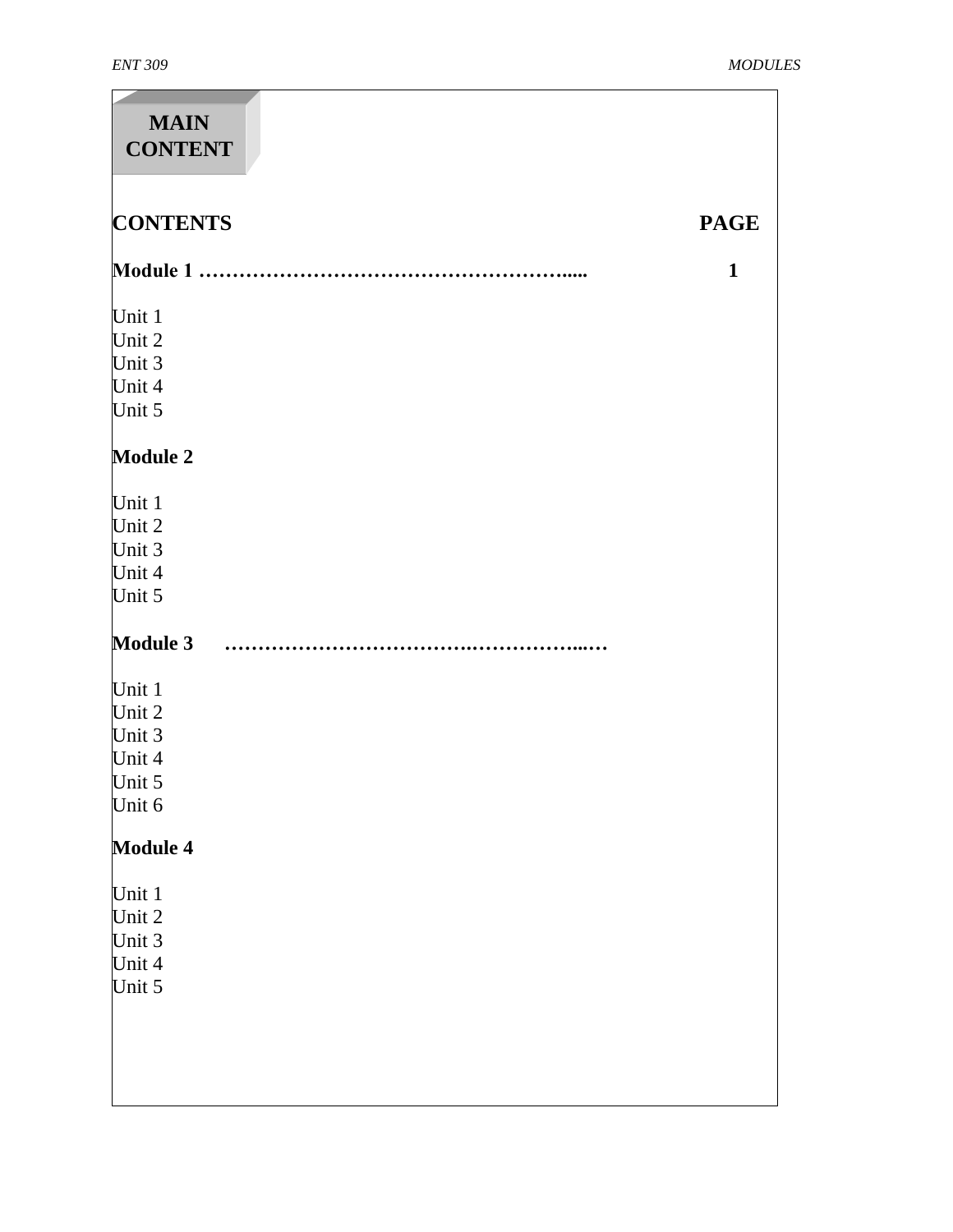# Unit 1 Introduction to Event Management

An event is a unique moment in time that is commemorated / observed to satisfy specific needs. It is something noteworthy that happens according to a set plan involving networking of a multi media package to achieve an objective. Events are synonymous with occurrences, happenings, incidents, occasions and experiences.

While sometimes events occur on their own, events may also occur as planned activities directed towards attainment of a defined goal or objective.

# Definition of Event:

According to Philip Kotler, "events are defined as occurrences to communicate particular messages to target audience."

A comprehensive multimedia definition states that an event is a multimedia package carried out with a preconceived concept, customized or modified to achieve the client's objective of reaching out and suitably influencing the sharply defined and specially gathered target audience by providing a complete sensual experience and an avenue for two way interaction.

# Characteristics of Events:

- 1. Events offer a unique, once in a life experience.
- 2. Events are aimed at fulfilment of certain aims and objectives.
- 3. Events are specific occurrences with a shorter life span when compared to projects.
- 4. Events involve a substantial and huge requirement of funds and management of scarce resources.
- 5. Events require judicious planning and involve all important managerial functions.
- 6. Events involve facing an environment of risks and uncertainties.

# Type / Categories / Scope of Events:

1. Religious Events

These are such events which satiate the religious sentiments of the people and reinforce the belief systems and mark solidarity towards ones very own religion and religious practices. Example: Kumbha mela, The Haj pilgrimage, Bengaluru Karaga etc.

2. Social Events

Social gatherings symbolize a sense of togetherness and bonding. These are usually organised to celebrate major life events and religious ceremonies. Weddings, anniversaries,

gala dinners etc., qualify to be social events. Festive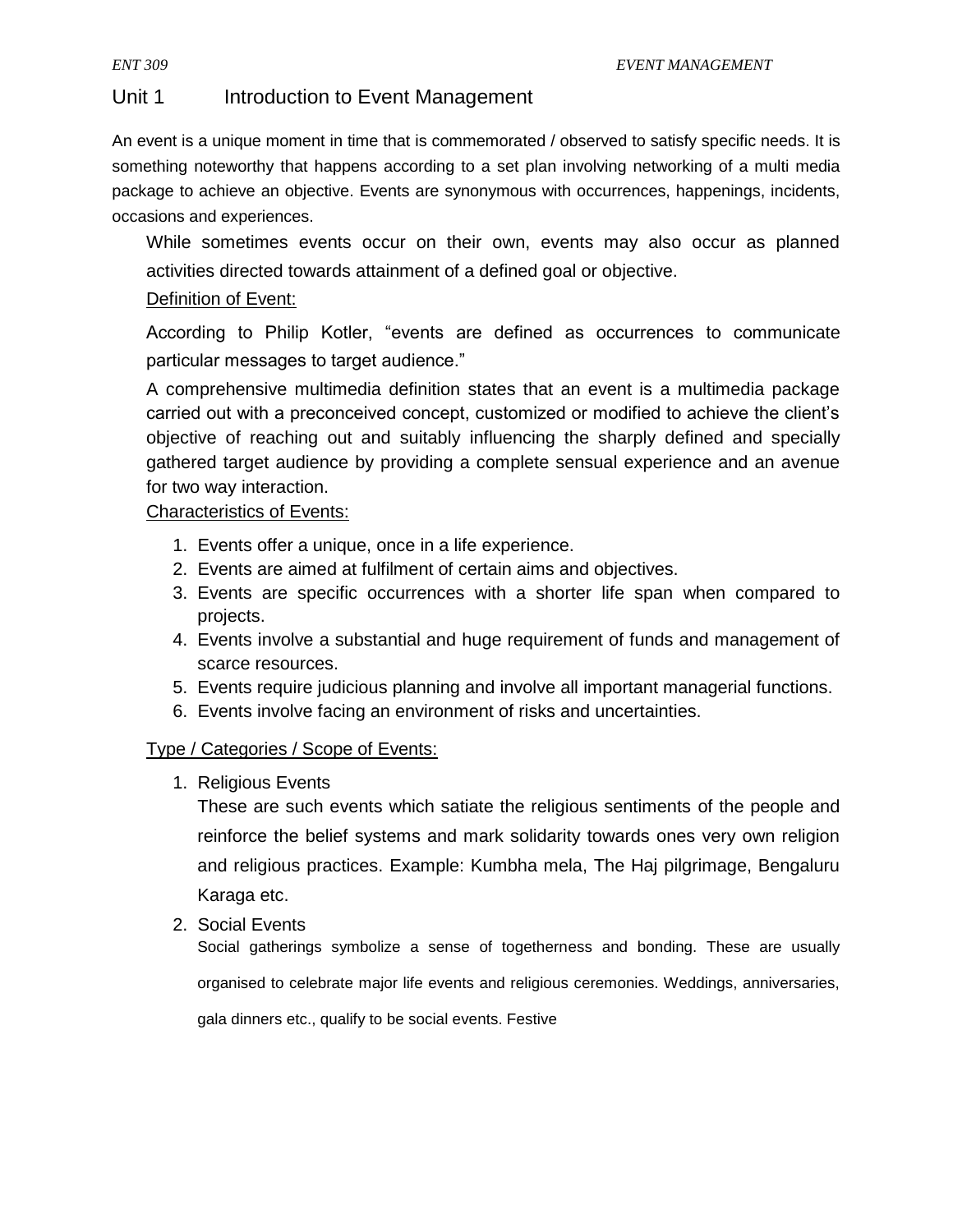celebrations such as - Navarathri celebrations, Ganesh Chaturthi etc., are a combination of both religious and social events.

3. Political Events

They include any function/gathering initiated and organised by a political organization or candidate exclusively to advance and promote political purposes. These are gatherings at which people of similar political beliefs assemble to listen to speakers or express their support, raise morale. Example: Political rallies, political padayatras etc.

4. Networking Events

Networking is the process of intentionally meeting people, making contacts and forming relationships in the hope of gaining access to such business related benefits as referrals, ideas, business leads, career advice and so on. These events may be formal or informal and are usually organized by professional organizations or community centres. Example: Business networking event organized by the Karnataka Chamber of Commerce (FKCCI)

5. Entertainment Events

Entertainment events are of many types and generate the maximum publicity and viewership among target audiences. These can include live programmes like musical concerts, dance / drama performances or recorded and televised events like the Oscar Awards, Golden Globe or the Filmfare awards.

6. Awareness building Events

These are the events which intend to create awareness among the general public with regards to certain causes or social responsibilities meant for the common good of the people. These events can include rallies, candle light marches, marathons etc. Charitable events meant for fund raising towards any cause are also an example of such events.

7. Sports Events

All events conducted to promote sports activities, be it indoor or outdoor maybe called a sports event. Sports events today are being collaborated with entertainment industry thus gaining more acceptance and popularity than ever before. Example: Indian Premiere League, FIFA world cup etc.

8. Education/Academic Events

Academic events are those where students, academicians and industry representatives meet and discuss topics related to education. The goal is to approach the positions of the three stake holders in education through the exchange of opinions and experience. Seminars, workshops and conferences are examples of such events.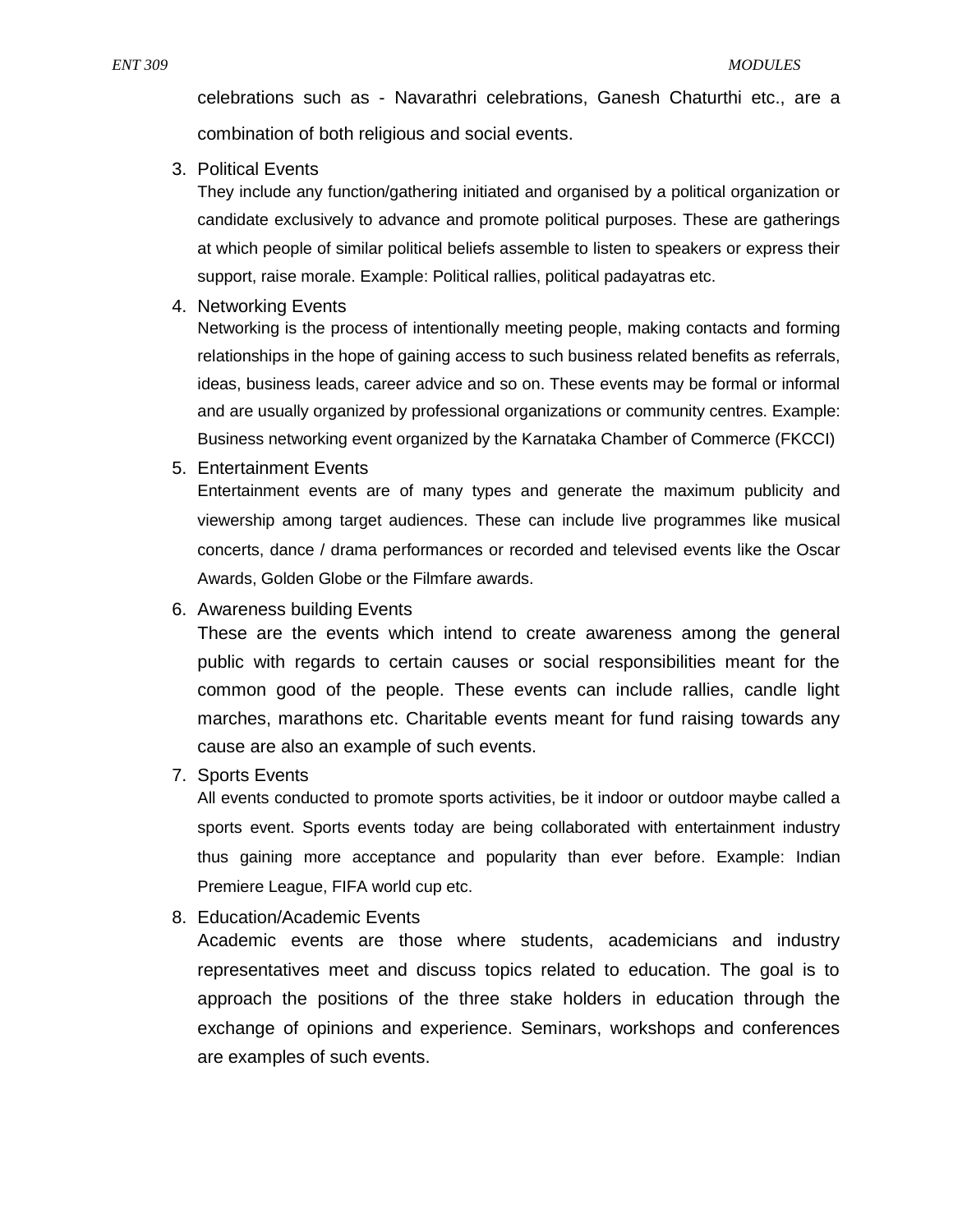## 9. Business Events

Corporates/companies host a variety of events in the form of meetings, conventions, workshops, presentations etc. Hence while some events in this category are formal and involve a small gathering, example – board meeting of directors, some other events may involve a large gathering and be formal or informal, example – business dinners, banquets.

# 10.Crafts and Creativity Events

Exhibitions, fairs and expo's are sometimes organized for the purpose of exhibiting arts and crafts and other creative products and handicrafts. Such events help one discover unique, one of a kind talents, merchandise that can be marketed for a business or a social cause. Examples – flea markets, the arts and crafts fair at chithrakala parishath etc.

## 11.International Events

International Events are those which draw a big audience and serve to improve relationships among nations at strategic, business and political levels. Examples

– International cultural festivals, trade shows, conferences etc.

## 12.Promotional Events

Promotional events are those which help elevate ones business above that of the competitors. Introduction of a new product in the market, creative uses of a product and so on would require promotional campaigns.

# 13.Competitive Events

Competitive events are any such events which involve competition between two or more individuals or teams. They may serve to test the physical, mental strength and endurance of the participants as also their talent. These may be sports events, cultural events or even academic events.

The above listed events may also occur in combination and not necessarily by themselves in isolation. Example – the IPL is a sports event, competitive event as well as a promotional event.

## Meaning and Definition of Event Management

Event management is an application of project management to the creation development and execution of events. It is the planning and management of an event or activity. It involves studying the intricacies of the brand, identifying the target audience, devising the event concept, planning the logistics and co-ordinating the technical aspects before actually executing the moralities of the proposed event. Event management requires strong organizational communication, negotiation, budgeting and creative skills.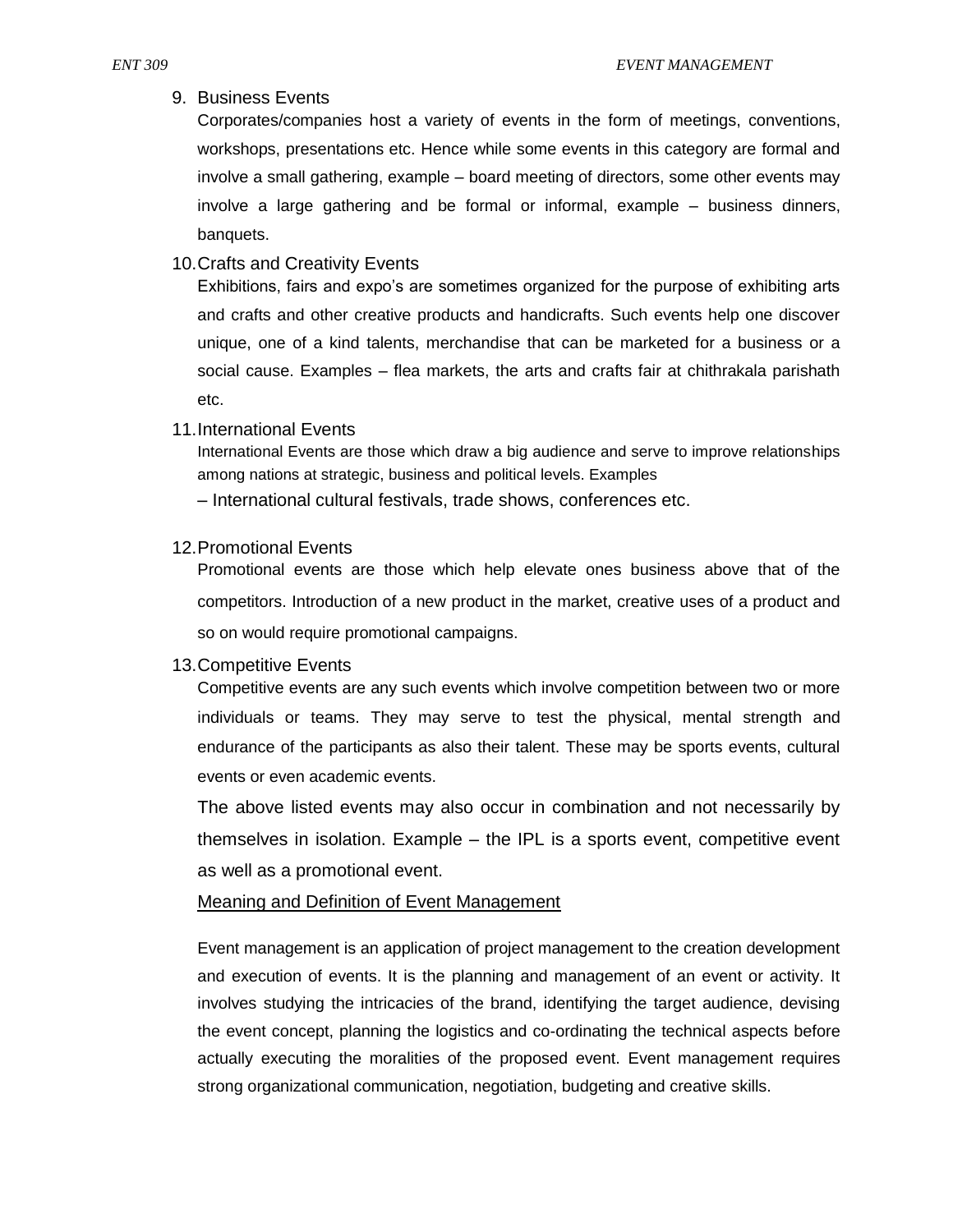Business Event Management is the practice of incorporating business logic into labelling events, communicating events and managing events. It requires a profound interaction and cooperation among business stake holders, customers, as well as IT and management professionals when designing, implementing and maintaining processes.

## Five C's of Event Management

1. Conceptualizing

This is the first "C" involved in event management. The event manager understands from the client the specific reason for which an event is being planned. This enables the team to come up with a suitable theme or concept around which the event is to be centred. The theme should be conceptualized keeping in mind the event objective, target audience, the tentative venue, media to be used etc.

2. Costing

Costing involves the preparation of budgets, cost estimates and the sources of acquiring funds. Creating a provision for risk coverage and managing uncertainties is also done.

3. Canvassing

Canvassing activities involve networking and advertising to generate the required mileage for the success of the event, with the ultimate objective of raising funds and obtaining sponsorships for the conducting of the event.

## 4. Customising

Customisation of an event focuses on client satisfaction. Reinforcing client requirements towards objective fulfilment and ensuring that it has a blend of creativity and suitability to match changing trends and tastes of clients. Involves a customised approach, tailor made specifically for an event to be successful in engaging the target audience and satisfying the client requirement.

5. Carrying Out, Culmination and Control

This phase involves the actual execution of plans. It includes all those set of activities and operations that lead to event execution and fulfilment of the event objective.

In practice, each of the C's may not adhere to the sequence in which they have been presented above. There is a complex interaction between the various C's before the Carry out stage, depending on client requirements, budget constraints etc. The original concept undergoes modifications and revisions on the basis of the inputs obtained from the other C's.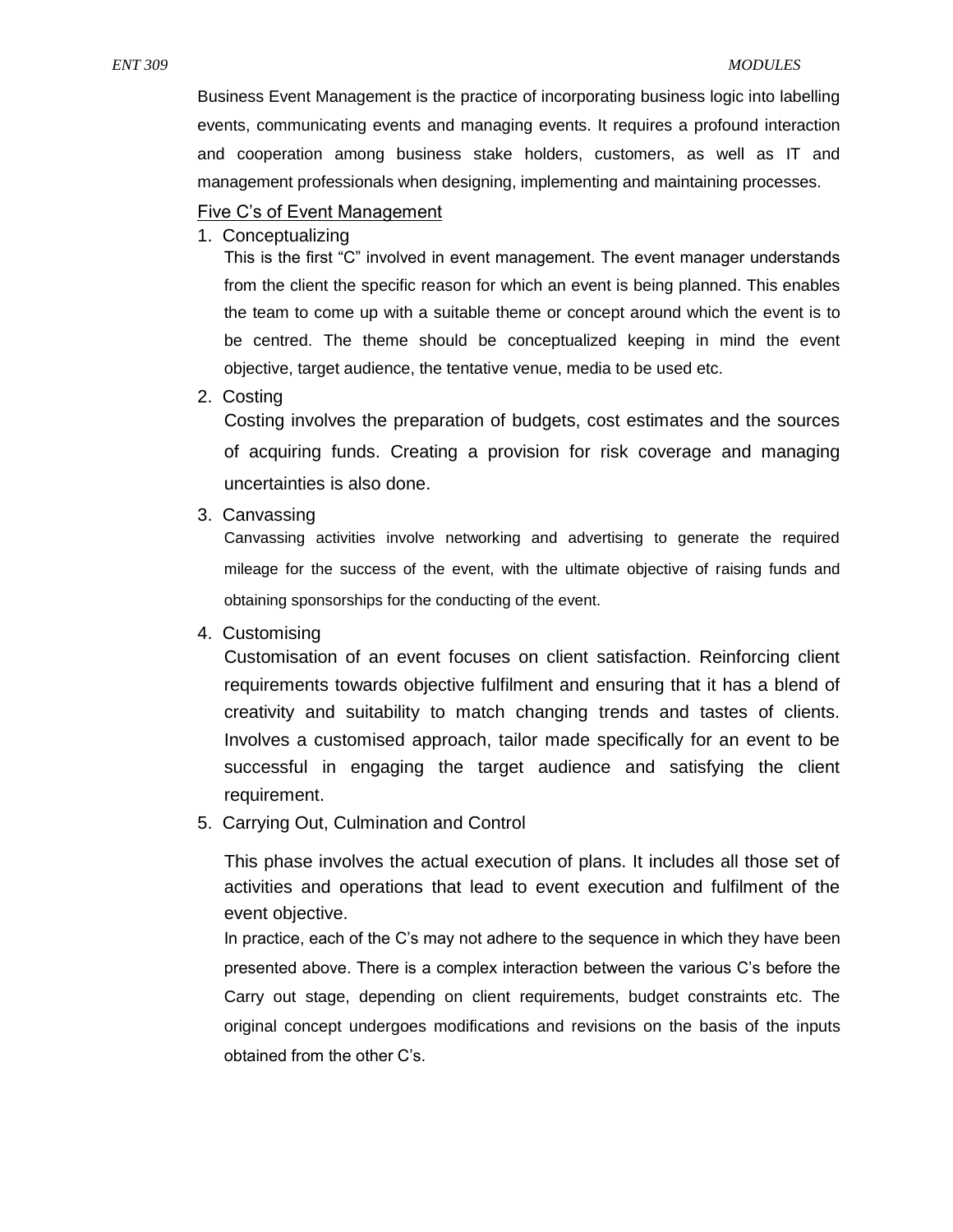Why event management / Need for Event Management 1. Provides career opportunities

Event management provides multiple career opportunities, including that of event planners, event managers, operations and logistics manager, entertainment managers, security managers and so on.

2. Professional growth opportunities

Event planners have a lot of growth opportunities given to them provided they further their abilities by continuing education and working on different projects to gain all round experience. Over time and with experience, event planners/managers can become entrepreneurs with their own event management firms or become independent consultants.

3. Opportunity to switch careers

Event management is one of the few professions that provides a tremendous amount of opportunity to break into the profession relatively easily. It does not require a formal degree or requisite educational qualification. Professionals working in other careers can easily switch careers to event management if they so desire.

4. Availability of more jobs

Event management is a profession that is growing exponentially and is providing a greater number of jobs to individuals than before.

5. Better pay packages

The income opportunities in event management are amongst the best, relative to many other professions. With time and experience the pay packages get better.

6. Global reach

Event management is a profession that can take individuals across the globe. The kind of experiences event management provides in planning and executing events of a global scale is immense. Be it the managing of an event catering to international audiences or executing an event in a foreign location, the reach is global in nature.

#### Analysis of Events

#### Step 1: Select events for analysis

The event manager must select the desired set of events and come up with a decision as to which event he wants to analyse first. If there have been multiple events, he must prioritise them in their degree of importance. The event manager can also club up the events if they are of similar type, however if the event is very serious, a special team must be appointed by the event manager to make a complete analysis of that particular event.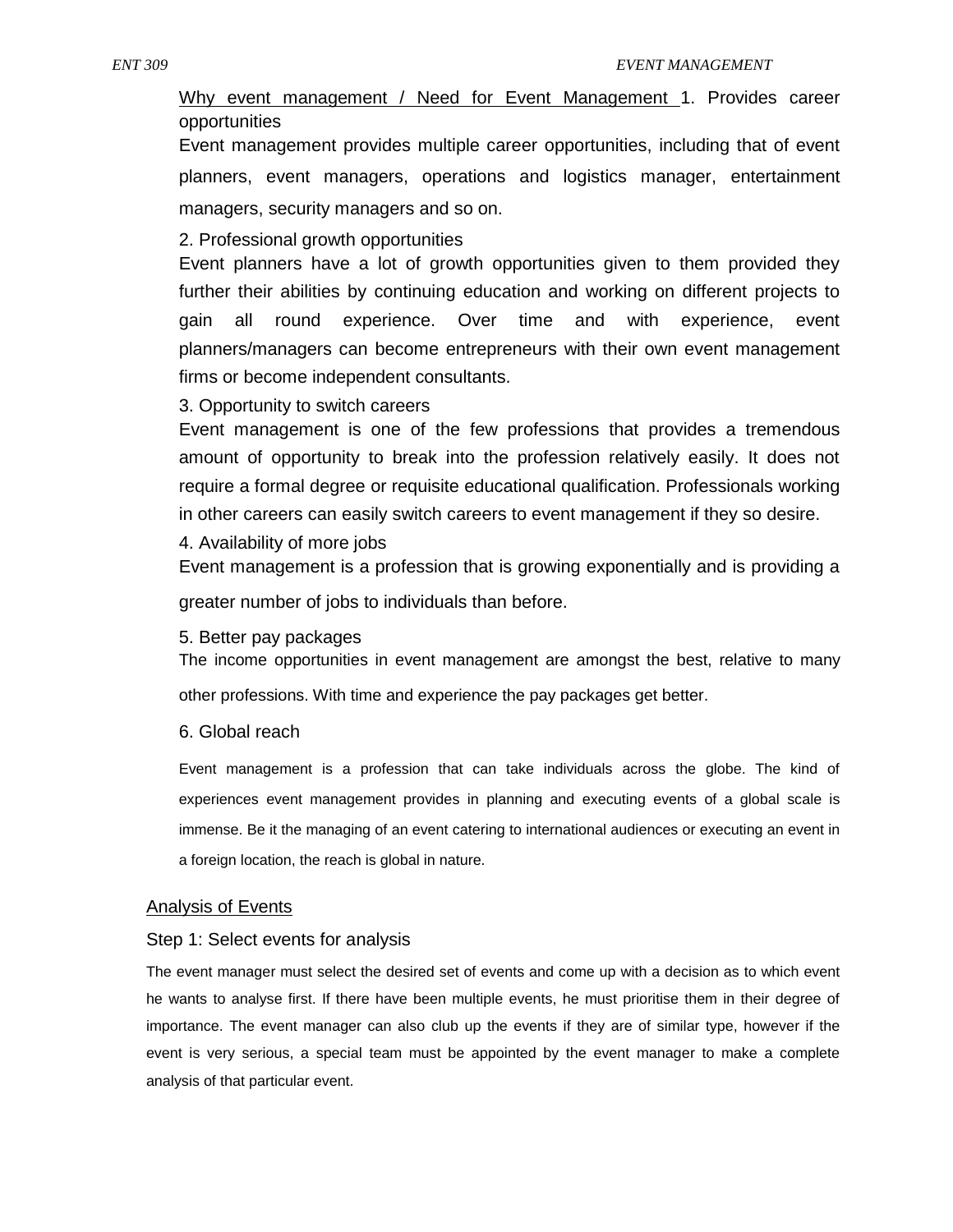Step 2: Collect and collate information

After the event manager decides upon which event to analyse he must completely gather all the information related to that particular event and collate it to start planning for the particular event. Step 3: Organise the Analysis Meeting

The event manager must also make sure that he organises regular meetings before the occurrence of the event. He can also invite external participants who might be having additional information about the event for the meeting. These participants can also suggest specific proposals for improvement of the event.

Step 4: Set frameworks and rules for the analysis

When the meeting is conducted for the purpose of analysis, the event manager must make sure that he sets certain rules for his meeting. The rules which are set by him must coincide with the main objective of the event. Further, the discussion in the meeting must be to mainly focus in achieving of these objectives.

Step 5: Conduct the Analysis

The analysis is then conducted by the event manager to find out if any problems are there and what kinds of measures can be taken to avoid them.

Step 6: Implement Changes and Follow Up

During the course of the meeting, if the event manager finds out that if necessary changes are to be made he can implement those changes and follow up the same.

SWOT Analysis in Event Management

SWOT is a strategic planning tool used to identify and analyse the strengths, weaknesses, opportunities and threats involved in events. SWOT analysis can also be done on any organisation.

| <b>Internal Environment</b>                                                                  | <b>External Environment</b>                                                                                      |
|----------------------------------------------------------------------------------------------|------------------------------------------------------------------------------------------------------------------|
| <b>Strengths</b>                                                                             | Opportunities                                                                                                    |
| Highly motivated staff<br>Customer<br>Execute plans within budgets<br>Interactive activities | Growing demand<br>New markets<br>New acquisitions<br>New products and services<br>Support from local authorities |
| Weaknesses<br><b>Tax Structure</b><br><b>Brand portfolio</b><br>Future profitability         | <b>Threats</b><br>Rising cost of raw material<br>Poor infrastructure<br>No derived license / special permits     |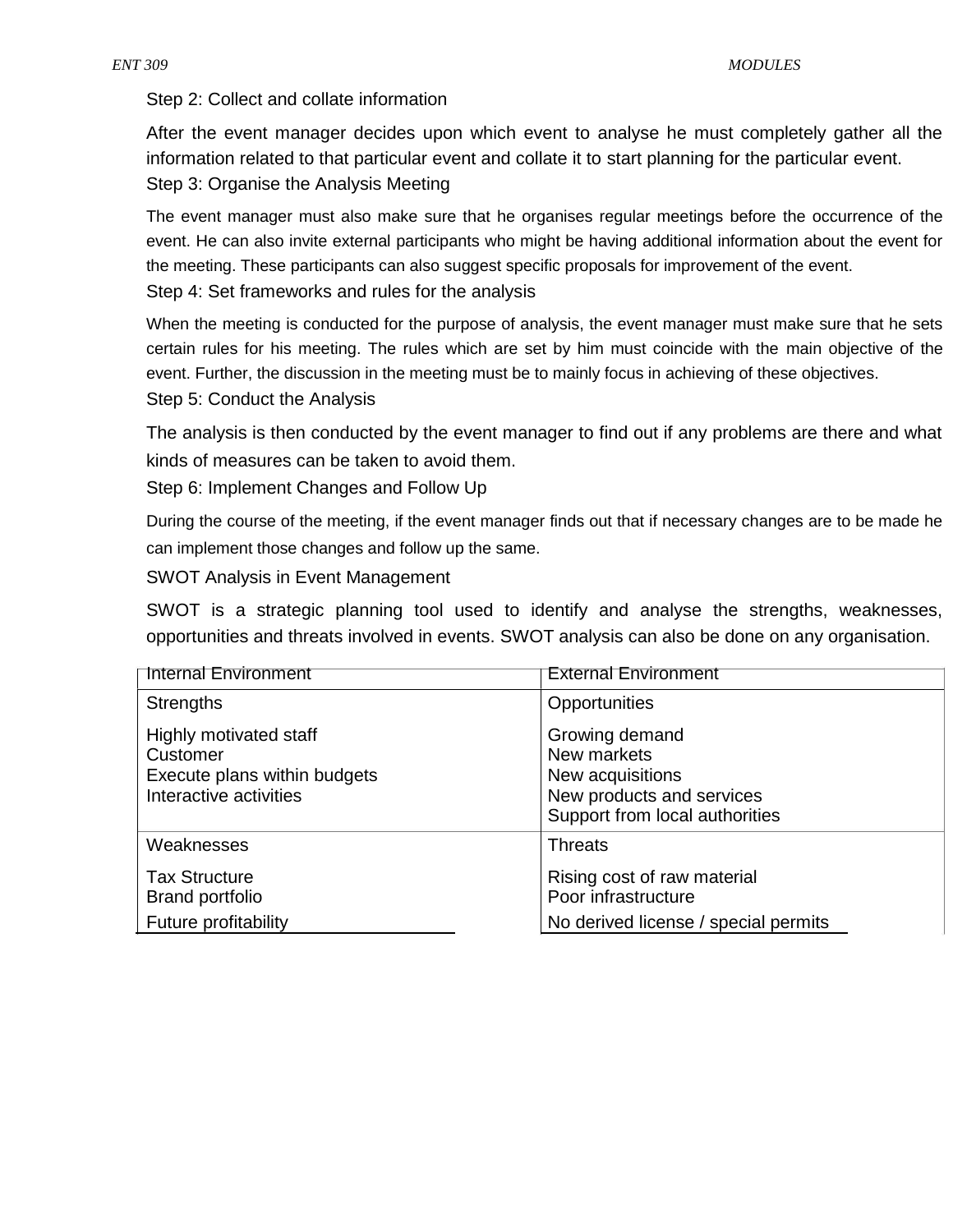Strengths: These are the attributes of the project / organisation which are helpful in achieving the project objectives. For ex.: Experienced event team, high motivation

levels, excellent PR, good market share etc.

Weaknesses: These are the attributes of the project / organisation which are harmful in

achieving the project objectives. For ex.: Social loafing, lack of funds, inexperienced event team, low energy levels , lack of media and corporate contacts etc.

Opportunities: These are those external factors which are helpful in achieving the project

objectives. For ex.: Little competition, favorable economic conditions, support from the local authorities, availability of the state of the art infrastructure etc.

Threats: These are those external factors which are harmful in achieving the project

objectives. For ex.: high competition, little or no support from the local authorities, bad weather,

poor infrastructure, high labour rate, inavailability of raw material.

It is very important that we conduct SWOT analysis before developing an event plan to develop a strategy which maximises the potential of strengths and opportunities of the project and at the same time minimises the impact of the weaknesses and threats.

# Key Decision Makers

1. Event manager: the event manager is entrusted with the task of successful conduct of the event. His decision making ability lies in the fact that he discusses the aims and objectives and other essentials of the event with the client and plans the activities accordingly.

2. Client: the client approaches the event manager for hosting the event of his choice. The client has preset ideas in mind. The client shares his ideas with the event manager who converts ideas into activities. The client shares his expectations to be met through the event.

3. Venue manager: a venue manager is the person who is in charge of the venue, which may be hall, theater, conference center or hotel. Their main job is to oversee activities and use of the facilities, which involve ensuring the venue is clean and all equipment is working. Bookings to view the stage, bump in and bump out all have to be made through the venue management team.

4. Catering manager: catering managers plan, organize and are responsible for the food and beverage services of the organizations and businesses, while meeting customer expectations, food and hygiene standards and financial targets.

5. Logistics manager: logistics managers oversee the movement, distribution and storage of goods, instruments and equipment in an event venue. Managers hire, train and evaluate employees. They prepare worker schedules and ensure that the workers follow safety rules.

6. Government: obtaining permission from government for certain events such as international events or religious events is essential. International events generate income for the nation. The government permission and facilitation for events is an important aspect of event performance.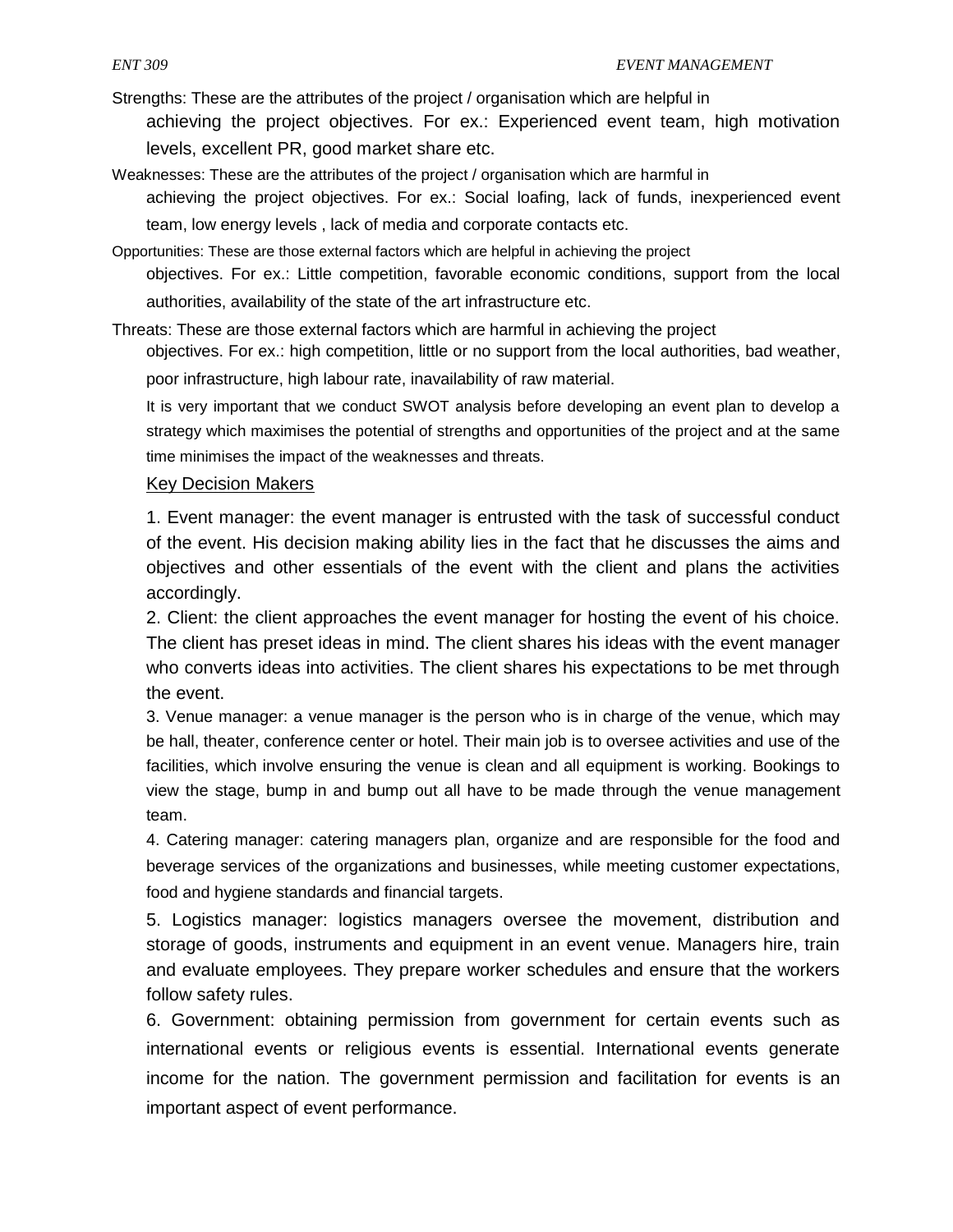7. Security managers: the security managers maintain law and order at the venue site. Important decisions with relation to the turmoil experienced at the previous events can be an essential consideration for making security arrangements.

8. Hospitality Manager: the main task employees will be to succeed in communicating with the customers and satisfying their requirements. The hospitality staff uses their public relation skills and facilitate customers at events.

9. Media managers: the generation of media is the bundling of internally and externally generated content and its transformation into a medium. Media plays an important role at events. Developing content for media is an important responsibility.

#### Managing Technical Staff

Technical staff include all the administrators, planners, sound and light engineers, technicians, electricians, decorators, and all other such employees who undertake the responsibility of overseeing and arranging the technical aspects of executing an event.

The management of technical staff involves the development of such systems as to

- Recruit the right team
- Create job descriptions and specifications
- Training
- Control Systems
- Meeting Mechanisms

The recruitment of the team has to be well taken care of, because hiring the wrong people can lead to damaging consequences to the entire firm.

The creating of job descriptions and job specifications will help in the process of recruitment and also clearly define the roles of the employees and the skillsets required.

Training has to be provide to the employees hired by the firm in order to ensure that the work of the employees is upto the standards and manner expected. Training may be given to the employees either on the job that is in practical terms, example: apprenticeship, assistanceship etc. or off the job, example: classroom lectures.

The various aspects in which training can be given to technical staff are:

Communication: Event staff should be instructed in how to contact the Event Director or other event staff prior to and during the event. Event staffs need to know who to contact if they have a problem. Training will also require the sharing of telephone and mobile telephone numbers, and may require instruction in how to use a two-way radio.

Emergencies: Event staff should be instructed in the range of emergencies that may be encountered and what they must do if there is an occurrence. They should also be counseled to expect the unexpected. Event staff may receive training in first aid, use of fire extinguishers, how to raise the alarm, evacuation procedures and who to contact in an emergency.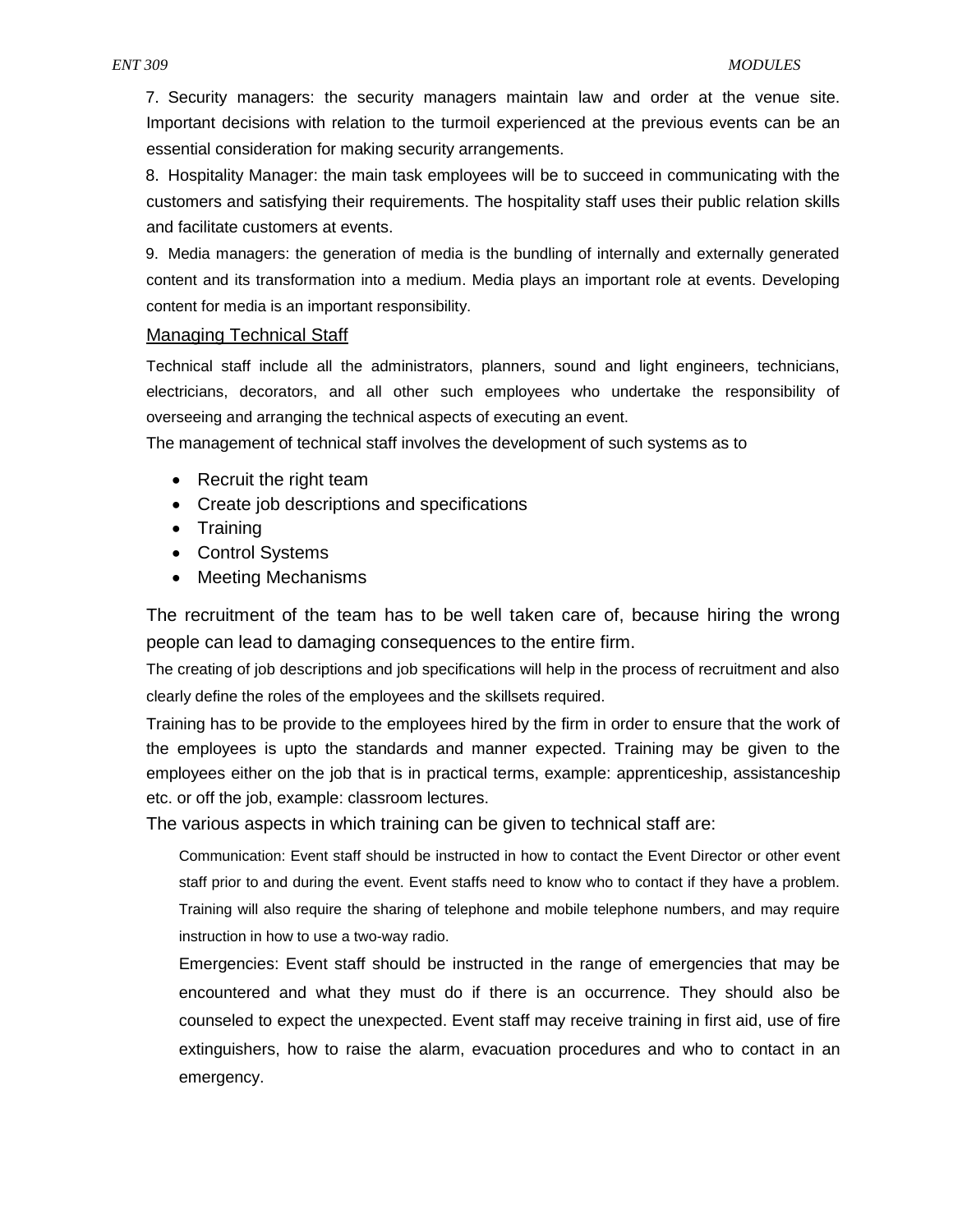Equipment: The use of equipment is often problematic. For example, electronic scoreboards and public address systems are often moved from venue to venue and may be damaged in the process. Problems may arise as a result of faulty electrical connections and detached components. Event staff should receive training in how to set u, position, test, repair, service, dismantle and transport equipment. There may also be circumstances where equipment may cause injury as a result of incorrect lifting technique, electric shock, sharp edges and hear (to name a few hazards)

Expenses: Ground rules need to be set in the matter of claims for reimbursement of expenses by event staff. Arguments and misunderstandings between Event Director and staff over what expenses can be claimed should be avoided. Out-of-pocket expenses of event staff should be anticipated in the event budget. Expenses may include travel costs, clothing costs, telephone and postage costs, accommodation costs and meal costs. If all event staff receive a job description (recommended), then this would be a suitable place to convey information about what expenses can and cannot be claimed.

Location: Event staff need to be fully informed of the location(s) to which they should report. In large events, there may be multiple events running concurrently and confusion may reign if people do not know where they are supposed to be.

Handling Money: The handling of money is a considerable risk at events. Money may be collected at the ticket office, entry barrier, food or merchandising stalls. Risks include failure of staff to properly account for money taken as advance, collected at different counters, incorrect / inconsistent charging of customers etc. It is vital that event staff receive appropriate training if their responsibility includes handling money.

Safety & Security: Training should be given in checking for obstructions and hazards and in ensuring that people behave in a manner that does not endanger anyone's safety. Aspects of security include maintaining crowd control, restricting access to certain areas, keeping a watchful eye over equipment and keeping close control over cash on the premises.

Service Delivery: Training of event staff should include aspects of service delivery such as courtesy, listening to and resolving complaints, provision of hospitality, hygiene and ensuring people are assisted.

Time Management: Events are highly time bound and employees need to adhere to strict timelines/deadlines. Training of the staff should include the essentials of time management, prioritizing of tasks. Event staff should receive training about the factors that may cause delays in the event programme.

Meetings are crucial part of managing an event team. The number and frequency of meetings depends on the scale of the event, the mix of paid or voluntary personnel in the event team, the geographic distribution of the event team and the time duration before the event commences. In the early planning and organization phase, the frequency of meetings might be monthly. As the event nears, meetings may become weekly and in the final few days before the event, meetings may occur several times during a week.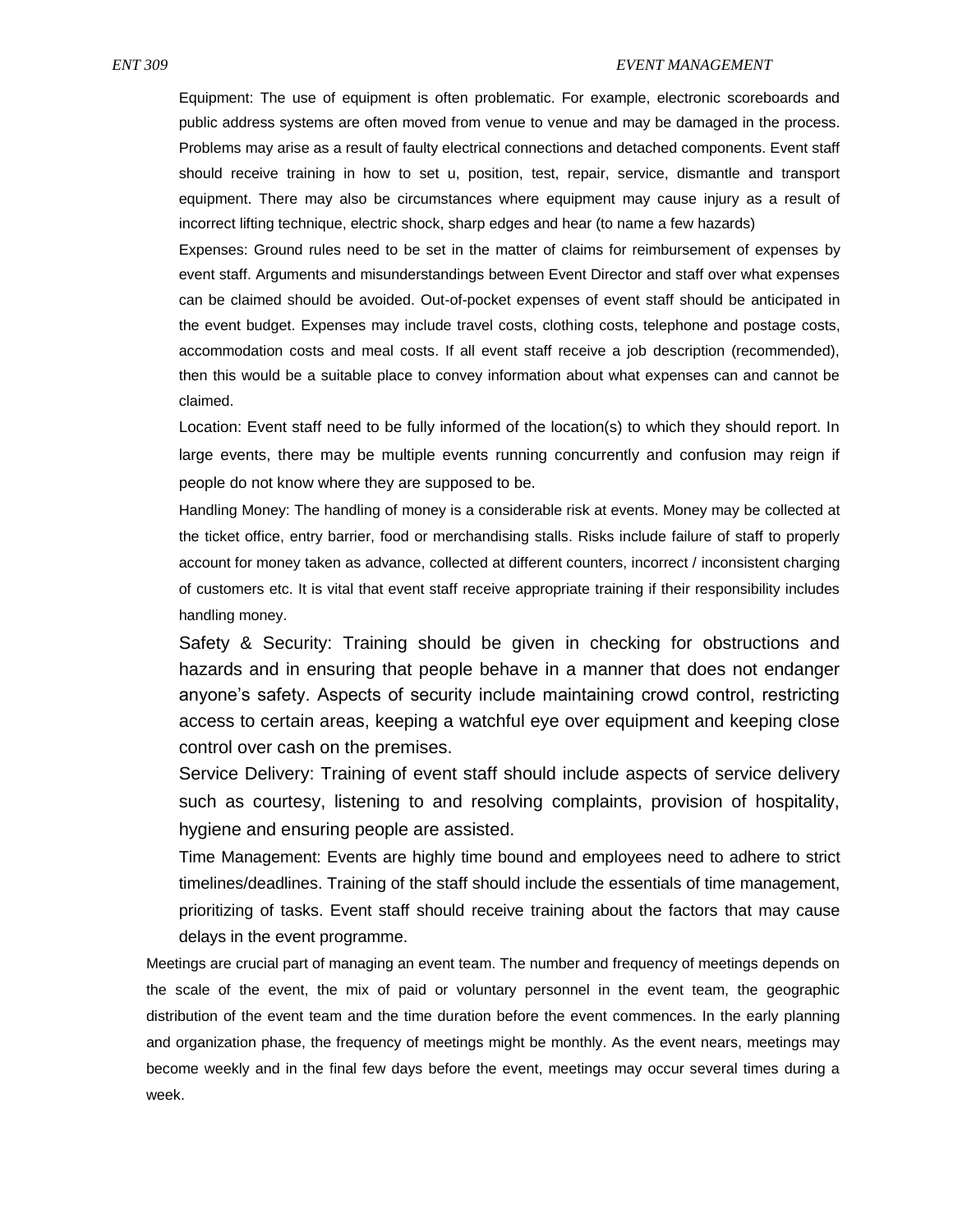Control systems can be established as per the requirements of individual event management firms. However task checklists are highly recommended as an essential control measure to prevent the forgetting of any vital task to be planned, organised and completed or equipment moved etc.

Establishing policies and procedures of an event

Event management policies to be followed in conducting of events

Every event management company must have a framework comprising of certain policies which enables the firm to perform better, provides hassle free environment & smooth flow of the business.

- 1) Vision policy- every firm must have a vision which is the ultimate goal along with mission which acts as a bridge or path to reach the goals
- 2) Legal policy- it is the legal framework within which the company is bound to work comprising of various rules, regulations, permission, licenses, clearances, clauses wtc that gives legal security to both business and the client
- 3) Service level agreement policy- it represent the guidelines usually having both general & customized to suit various requirement of the clients ultimately resulting in client relationship management. Certain factors of service level agreement are food, facility, media and time frame
- 4) Reservation policy- certain events have to be registered well in advance due to time, space, funds & people constraints. It will require some funds deposited as advance or part payment as a guarantee of the execution of the event.
- 5) Cancellation policy- certain circumstances results in either cancellation or postponement of the event. In such situation, the policy should give scope for win-win situation to ensure cordial customer relationship like waiving of the advance or providing discounts on further events or postponed events
- 6) Escalation policy- there must be one point of contact accessible to the client who can address the grievances as a representative of the company
- 7) Work flow policy- work flow reflects the organized path in which the work is planned and executed to achieve the desired goals.
- 8) Human resource policy- it is most vital policy which must be carefully designed that designs guidelines about the qualification, dress code, wages, compensation, appraisal, etc for the employers and employees.
- 9) Marketing policy- it is the most creative in itself that advertises, promotes various events organized by the company creating awareness to the public. It consists of factors like timing of marketing, demand & supply, competition, market share, innovative methods of marketing using technology
- 10)Billing policy- this is the mode of payment which must be framed at the convenience of both company and client to ensure there is enough time given for the settlements from the clients aspect and to ensure there is free working capital management for the company
- 11) Compliance policy- it rep[resents a set of prohibitions for the employees which is mandatory to

ensure there is no confidential, critical details, company future plans,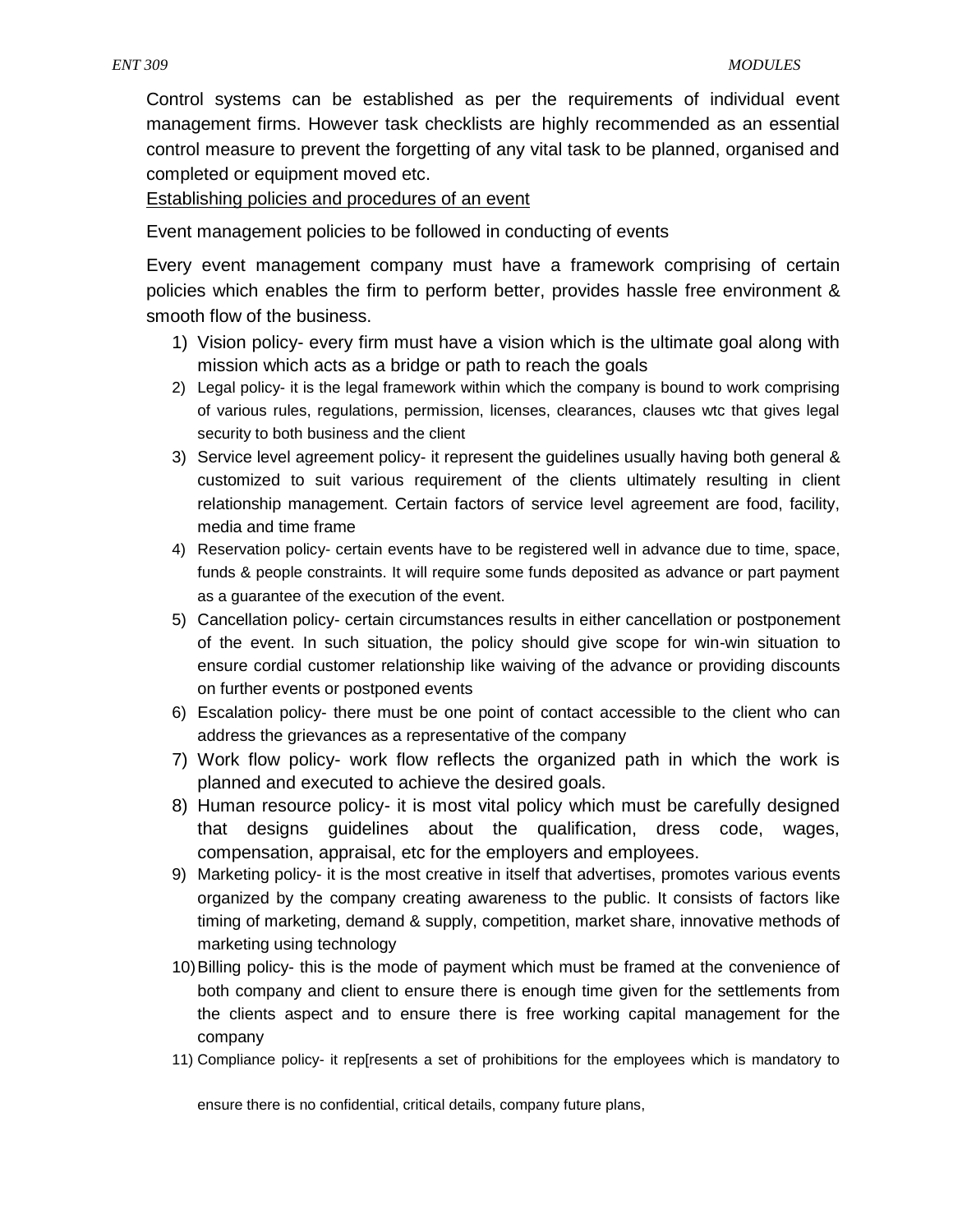strategies, model of work flow etc being shared by the employees either to competitors or clients

- 12) Security policy- it is the safety measures & security team deployed by the company to ensure safety to the clients, company properties, invites etc
- 13) Environment & pet policy- it is the efforts the company must consider to safeguards the environment, society, public properties etc. some of the events might have clauses restricting the pets being brought into the premises of the event
- 14) Transportation policy- mode of transportation, cost of transportation, destination, arrival & departure timings, etc will be channelized for efficiency
- 15) Technical policy- the factors that are to be considered under this are like audio-visuals, communication system, software, hardware, cost of procuring technology based instruments, support system etc which give an edge to the company over others

## Procedures to be followed in conducting of events

Event management company is expected to follow certain step which lays down the path to reach the vision or mission based on the policies being framed. The procedures in general to be borne in mind are as below:

- 1) Identification of objectives- the objectives of the event is crucial which must be understood at both the ends to ensure there is sync in the event organized and to also avoid any pitfall.
- 2) Planning of events- planning is the baby step to design the work flow model of the company that helps in analyzing the various events to be organized sequentially.
- 3) Service requirements- facility requirements, catering, rooms, transportation , road closures, traffic management, floral arrangements etc are decided as per the requirements of the event5s and clients
- 4) Tapping of skilled employees- employees are the assets of the company and hence they must be carefully recruited based on the job profiles, job description, skills required by the company on whom the company can delegate the responsibilities for smooth flow of work
- 5) Forming teams- groups or teams comprising of various combination of employees have be formed to decentralize the assigned responsibilities, faster progress in work flow model, successful achievement of vision of the company
- 6) Assignment of roles & responsibilities-delegation of the work must be assigned to various teams consisting of managers, directors, coordinators, support, staff, technical staff etc who are expected to work as a team for common goal.
- 7) Checklist for events- list of the things which are going to happen in the event have to be noted and the event managers must cross check if everything is included in the event.
- 8) Risk analysis- a complete analysis of uncertain situations have to be evaluated to avoid all types of risk

related to shortage of employees, excess or deficit of funds, mismanagement of resources to face all

the challenges and to overcome the same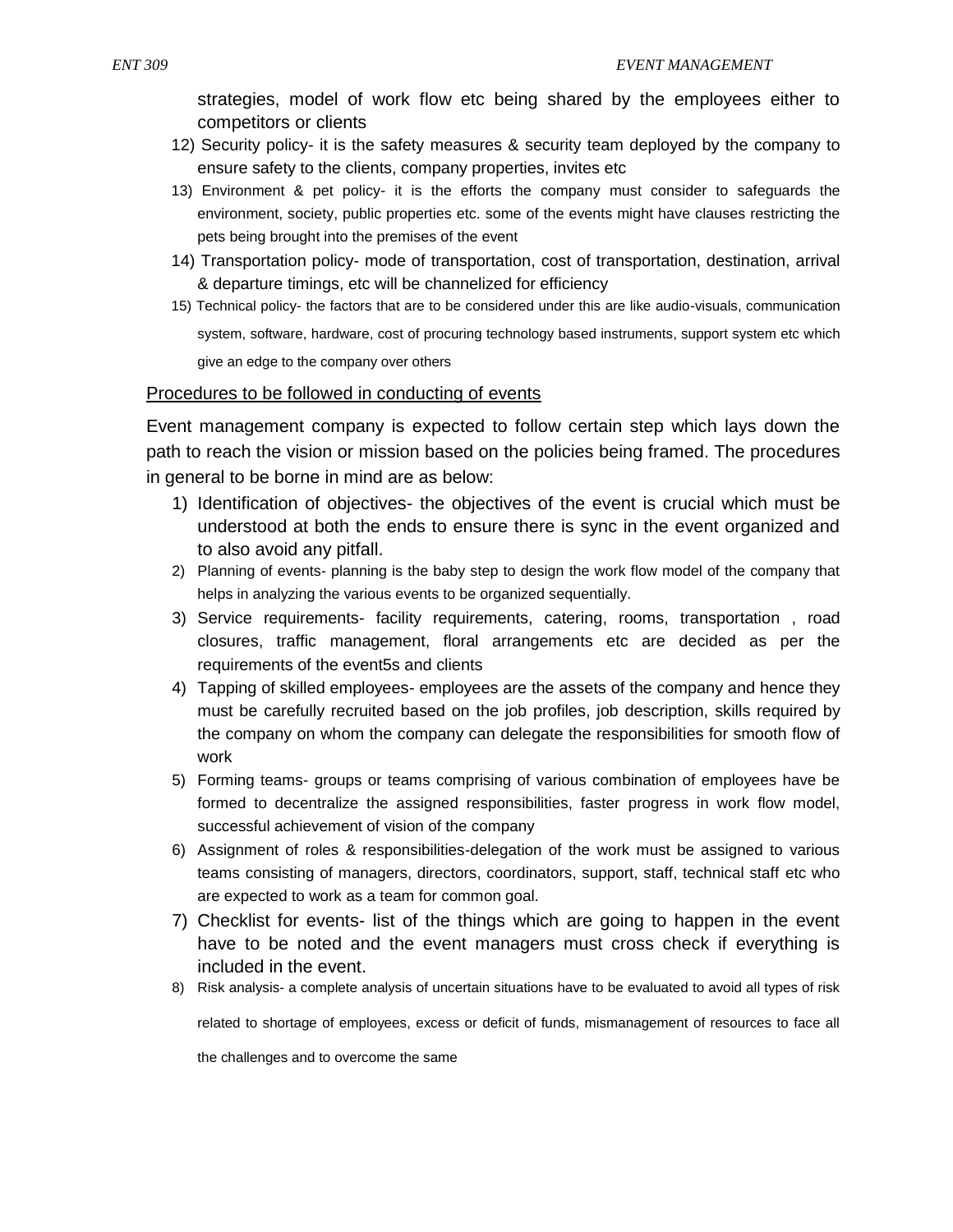- 9) Crisis management- it refers to the challenges faced by the company with respect to unforeseen situations which can result in disaster and hence the firm has to be prepared to face such scenarios'
- 10)Coordinating teams- assigned roles & responsibilities have to be integrated in such a way that there is mutual understating between various teams to achieve the final goals for which co-operation& co-ordination is expected
- 11)Monitoring- the efforts of the company can be fruitful only when there is periodical controlling of various activities of work flow model
- 12) Outcome analysis- the company has to analyze the end results or outcome after successful completion of the events to look forward for betterment
- 13)Reporting and evaluation- periodic reporting to the higher manager projects overall performance and future estimation, scope of development
- 14)Self assessment- assessments help in working on SWOT for improvement, development of the company as whole, employees and to build strong customer relationship
- 15) Revision of procedures- analysis and improvement gives scope of re-organizing, inclusion, deletion of any policies, procedures to accommodate changing requirements of client, government policies and cultures

# Developing record keeping systems

Good record keeping can help you protect your business, measure your performance and maximize profits. Records are the source documents, both physical and electronic, that specify transaction dates and amounts, legal agreements, and private customer and business details.

Benefits of record keeping system:-

- 1. Plan and work more efficiently
- 2. Meet legal and tax requirements
- 3. Measure profit and performance
- 4. Generate meaningful reports
- 5. Protect your rights
- 6. Manage potential risks
- 7. Prepare budget
- 8. Face risks and uncertainities
- 9. Innovate and expand activities

## Types of record keeping system:-

1. Electronic record keeping:- most businesses use accounting software programs to simplify

electronic record keeping, and produce meaningful reports.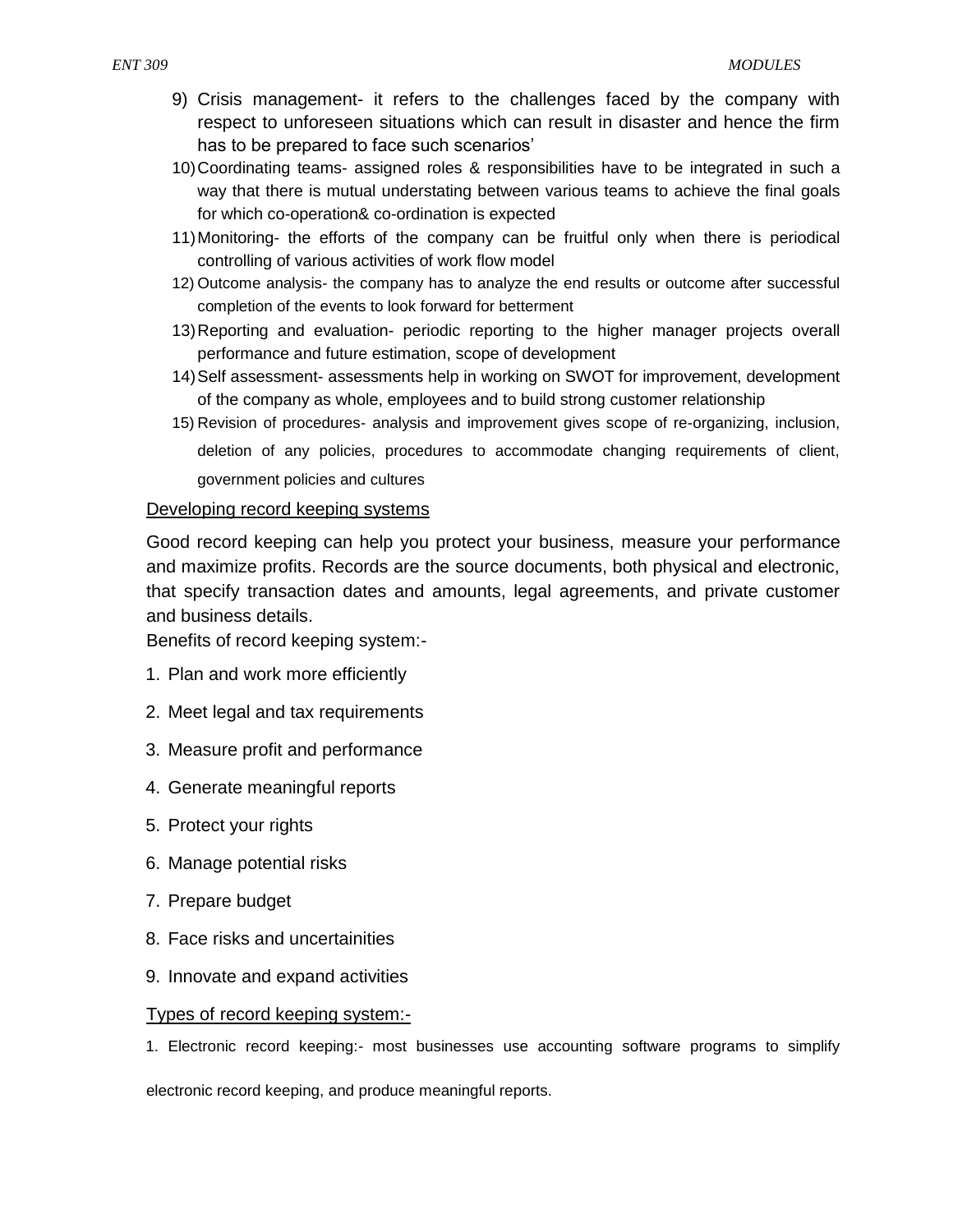Advantages of using electronic record keeping

Helps you record business transactions, including income and expenses, payments to workers, and stock and asset details

Efficient way to keep financial records and require less storage space

Provides the option of recording a sale when you raise an invoice, not when you receive a cash payment from a client

Easy to generate orders, invoices, debtor reports, financial statements, employee pay records and inventory reports

Automatically tallies amounts and provides reporting functions

Allows you to back up records and keep them in a safe place in case of fire or theft. Keep

up with the latest tax rates , tax laws and rulings.

Many accounting programs have facilities to email invoices to clients, orders to supplies

2. Manual record keeping:- some business owners may want to use a simple, paperbased record keeping system.

There are certain advantages to using manual record keeping as listed below:-

Less expensive to set up

Correcting entries may be easier with manual systems, as opposed to computerized ones that can leave complicated audit trails

The risk of corrupted data is much less

Data loss is less of a risk, particularly if records are stored in a fire-proof environment Problems with

duplicate copies ofthe same records are generally avoided

The process is simplified as you don't need to be familiar with how accounting software calculates and treats your information

#### Developing record keeping systems

The steps to be followed for developing a record keeping system are as mentioned below:-

#### Step 1: preliminary investigation

This is an opportunity to look at the organisation broadly to see its goals, how business is performed who performs it and the reason why it is performed. In this step risk, stakeholders and other factots that impact on the way business is performed are also examined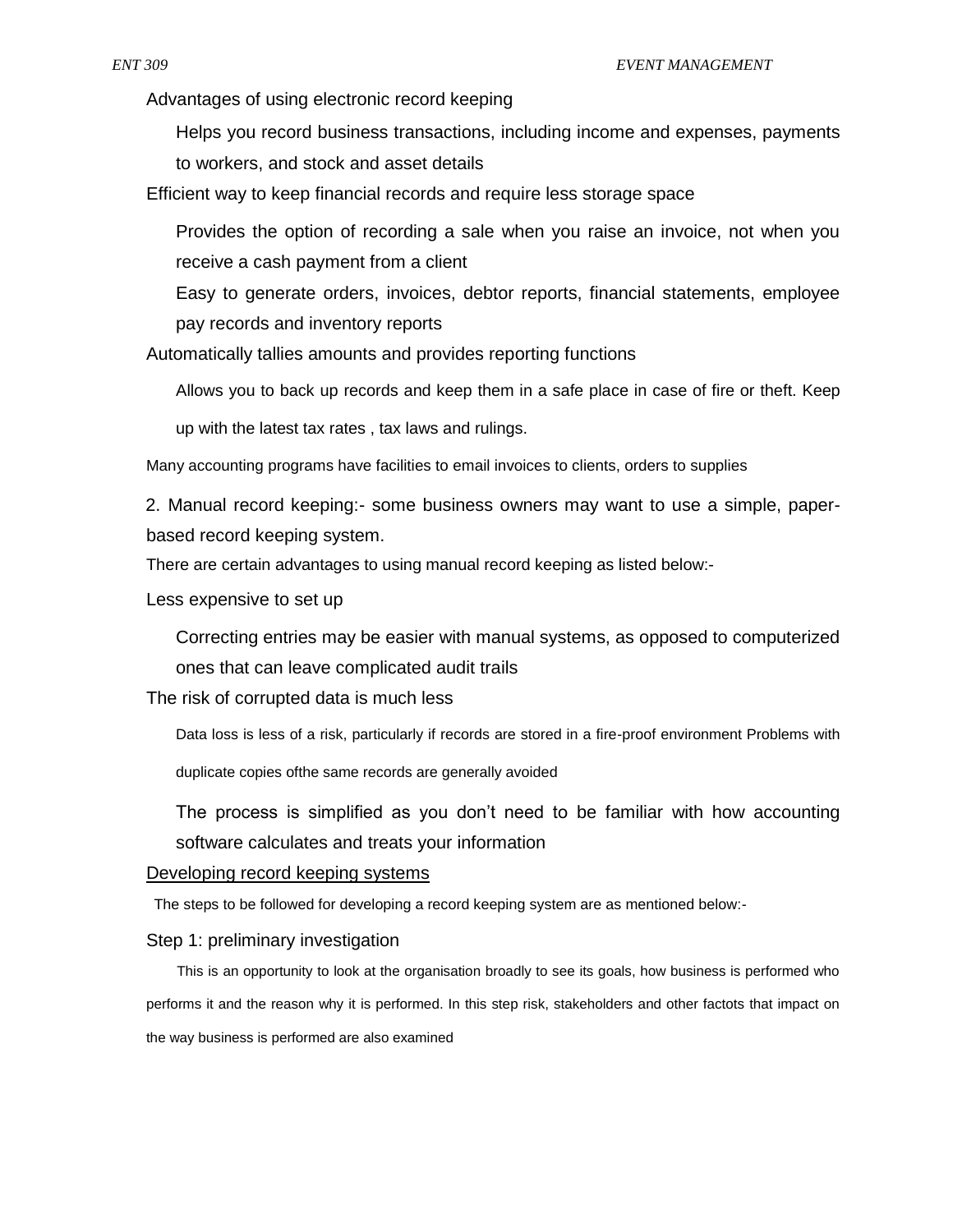#### Step 2: analysis of business activity

In doing step two you will learn more about the specific business processes that your system will be required to support. You will also identify the records that are currently generated in the transaction of this business.

#### Step 3: identification of recordkeeping requirements

Under this step, the event organiser should look at the record keeping requirements that apply to the area of business you are assessing, that is, the area of business your new system will support.

#### Step 4: assessment of existing systems

If you are developing a system to replace an existing solution, be sure to study the existing system and identify all the positive and negative aspects of its operation. This assessment will provide important context for the development of your new system.

#### Step 5: identification of strategies for recordkeeping

You may have a range of requirement you need to meet-in this step you can identify a combination of strategies, from the development of a policy, to the degree of technical components, through to the implementation of training program, to ensure your system is

#### Step 6: design of a record keeping system

Based on the knowledge of organisational requirement and previous mistakes that you learned about through the course of your analysis, you will begin to develop all aspects of your system and incorporate any recordkeeping tools you have developed in the course of your event.

#### Step 7: implementation of a record keeping system

The promotional strategies recommended in step 7 may contain useful suggestions to assist in your implementation. You will need to consider conversion strategies to move from the old to the new system, and what effect this will have on operation.

#### Step 8: post implementation review

Step 8 is an opportunity to measure how the implementation of new business system changes has fared and whether the system meets the expectations that were outlined in project planning. Post implementation review also provides the opportunity to take corrective action regarding faults detected in the system, which will help to protect your investment of resources.

#### **Questions**

Section A (2M)

1. What is the meaning of event?

- 2. What are the characteristics of events?
- 3. What is event management?
- 4. What is record keeping?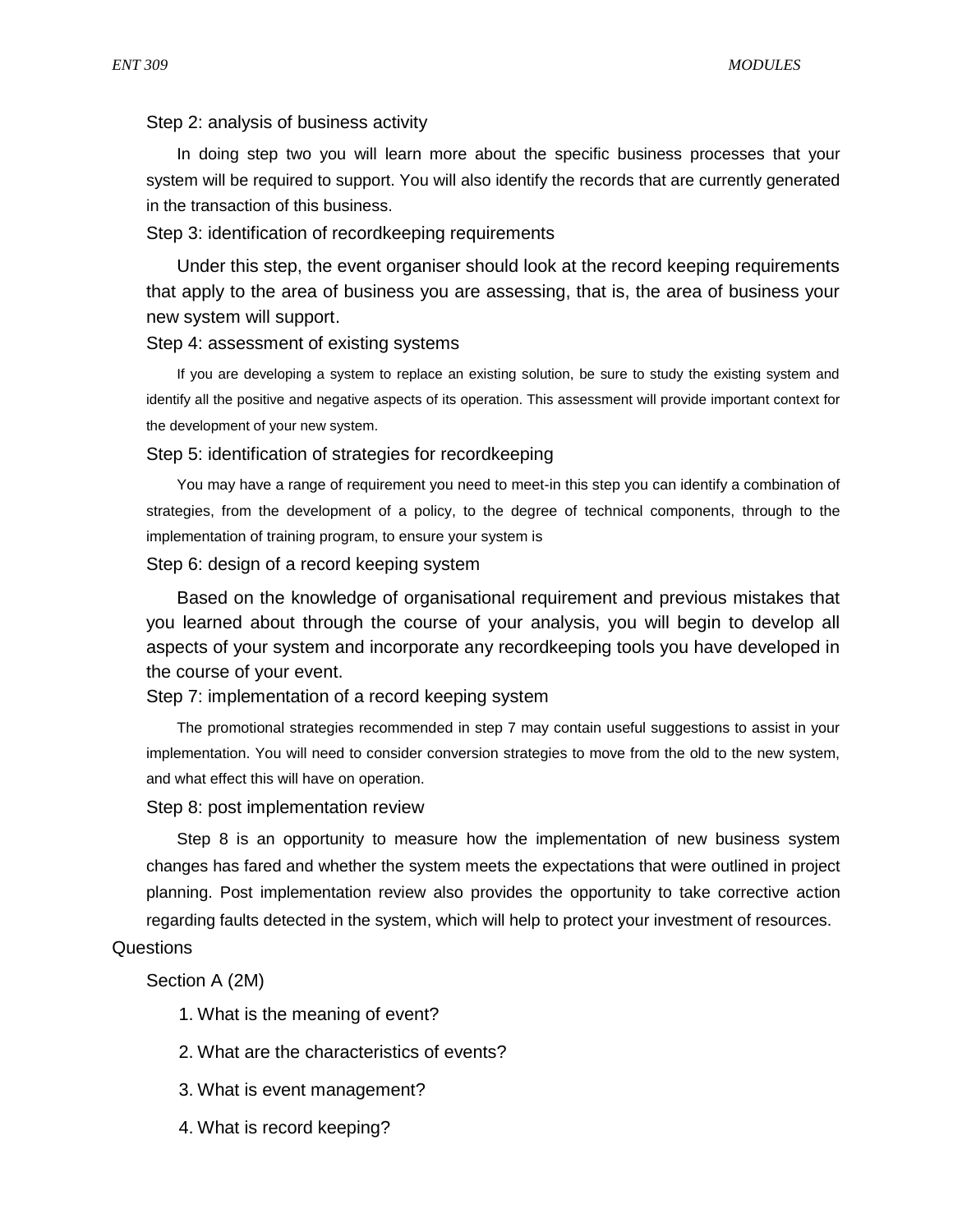- 5. What are the methods of record keeping?
- 1. What is the need for event management?
- 2. Explain analysis of event.
- 3. Write a note on managing technical staff.
- 4. What are the steps in developing a record keeping system?
- 5. What are the benefits of maintaining records? What are the key features of a good record keeping system?
- 1. Elaborate on the scope of events.
- 2. Who are the key decision makers in event management. Explain.
- 3. Explain the different policies and procedures to be established in an event management firm.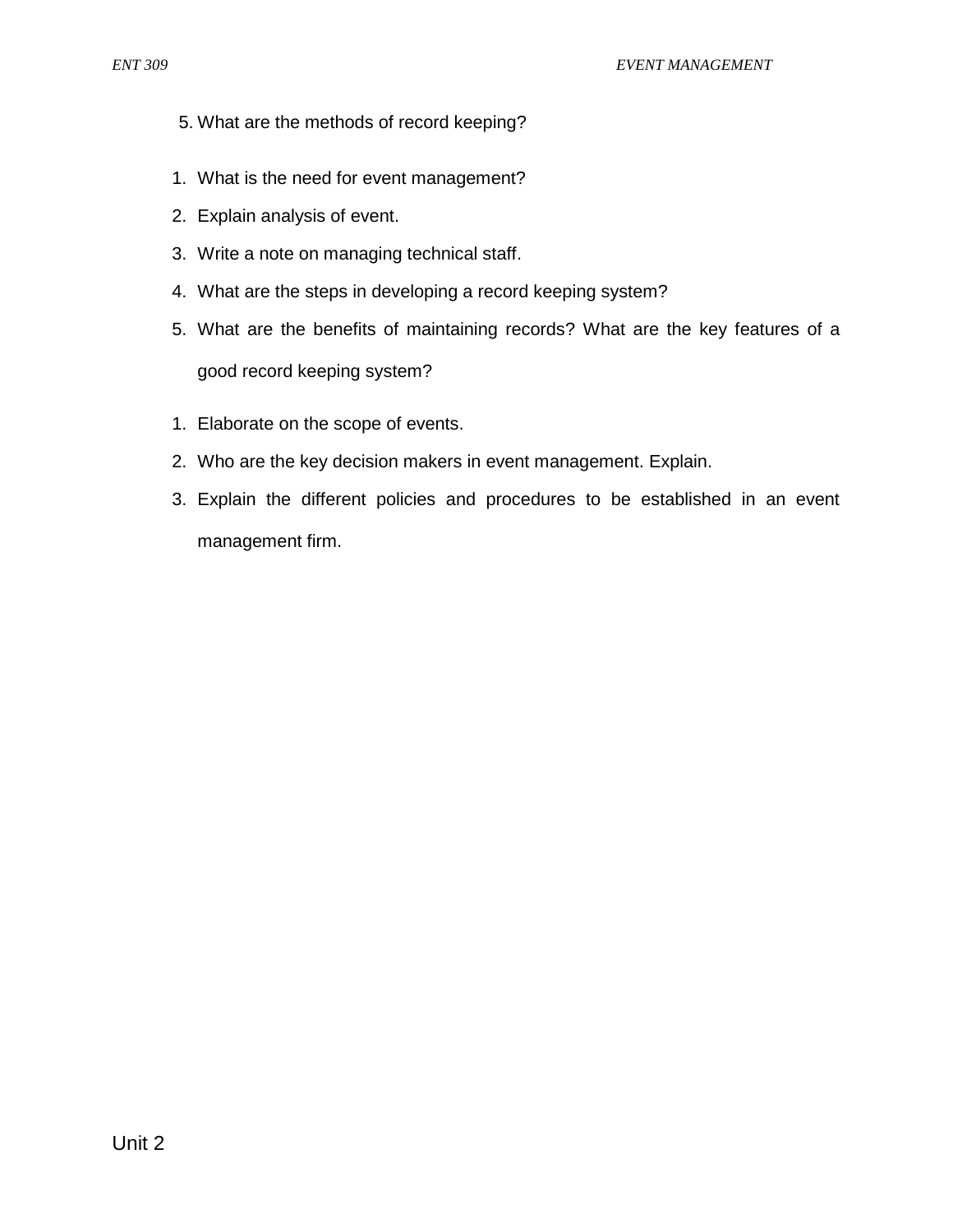# Event Management Procedure

## Event management plan

Event planning is the process of planning a festival, ceremony, competition, party, concert or convention. Event planning includes budgeting establishing dates and alternative dates, selecting and reserving the event site/venue, acquiring the permits (alcohol, insurance, licenses etc) and coordinating transportation and parking, event planning also includes some or all the following depending on the event

- 1. Developing a event motif for the event
- 2. Arranging for speakers and alternative speakers
- 3. Coordinating location support (location, water, electricity and other utilities)
- 4. Arranging decor, tables, chair, tents
- 5. Event support and security
- 6. Catering, police, fire, portable toilets, parking
- 7. Emergency plans- health care professionals, first aids stations and cleanup

# Principles for holding an event

1. Principles of Clarity of Purpose (Clear objectives) Principle of clarity of purpose states that the company objectives. These objectives may be financial or operational.

achieve desired return on investment (ROI). Once the event management objectives, the event can be planned on these lines. Challenge for an company is that every event is a different project for the company. Purpose state measurable outcomes before the event plan begins. Different events require

objective and specific goals. Based on various events company should modify the objectives

# and hit the ground running.

# 2. Principle of Focus (Target Audience)

Without customers there is no company. Every company's greatest assets are its customers. Therefore, customers focus is the second principle of event management. Any event conducted by the company should keep customers at the center. Company can plan events and then invite the audience to match the event or they can design an event to suit a particular audience group. It is ideal to begin with the customer in the mind and design the event. It is said "you don't have anything to sell unless you create something people want to buy" in order to understand customer needs the company should be constantly conducting market research. Conducting market research, and knowing what the competitors are doing, the company

can decide their target audience and the services needed by them.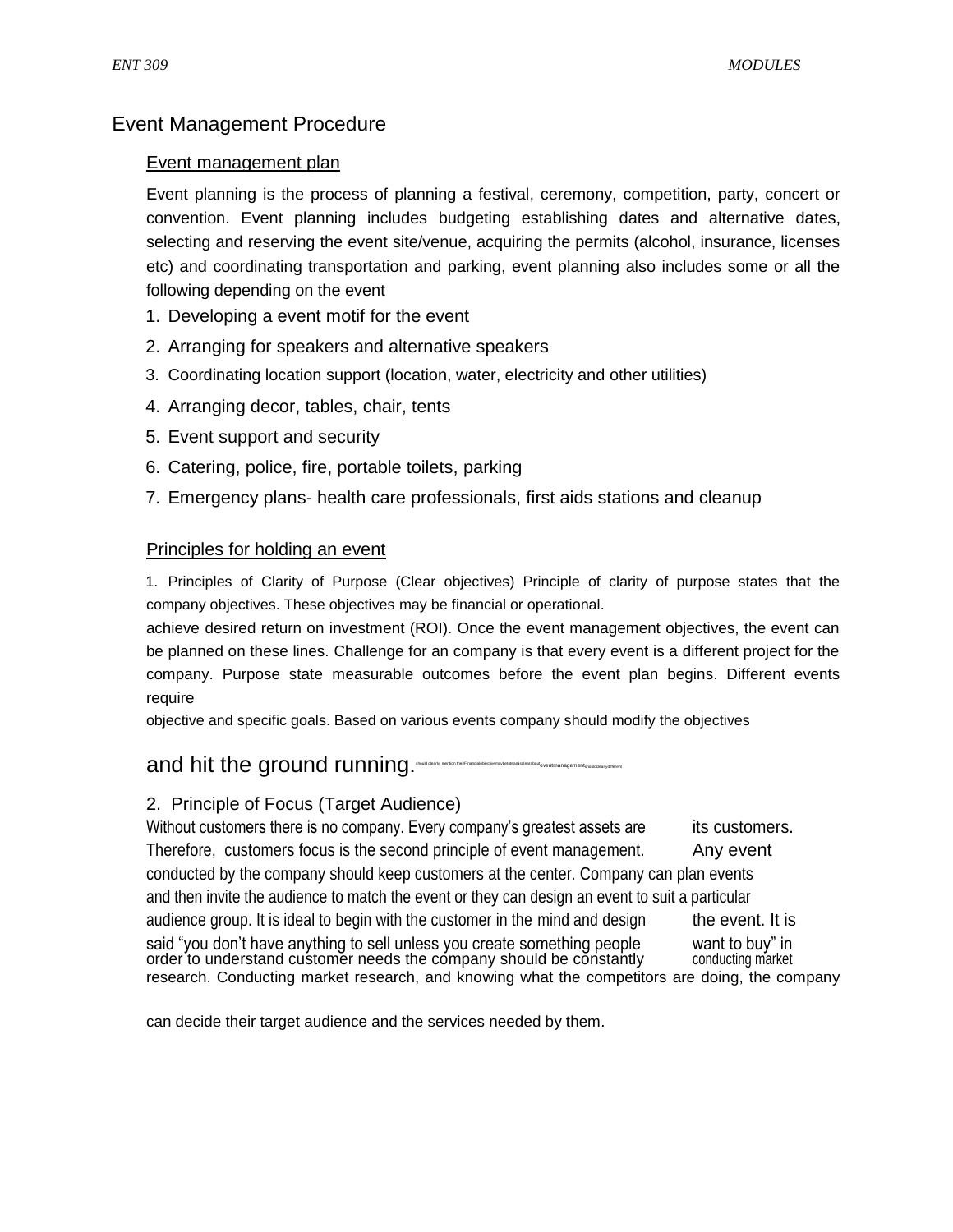# 3. Principle of Communication (Media Contacts)

Objectives and goals of the organisation should be made known to all in the organisation. It is equally essential to communicate to the external world about what the company is doing and why it is doing them. Company should make all efforts to reach the external world and communicate their existence and the worth of their existence in the market. The company should communicate to the external world the value they are adding to the society by offering various services. Maintaining a good public relation is an essential requirement for an event management company. Event management companies can make use of social media to make their existence felt in the market. They can effectively use these media to promote their ideas

## to the public at large.

# 4. Principle of Connectivity (Logistics)

Events of the company may be held indoor or outdoor. The venue is decided based on the type of activities the company has planned for. If the events are conducted outdoors, it is really essential for the company to ensure proper logistic facilities for the audience. There should not be any confusion regarding the mode of commuting to the venue. At the time of registration itself, the participants should be made clear about the logistics aspects. The participants should know the pickup and drop points. Company should also ensure that the required men and materials are moved to the location well in advance to facilitate desired

## preparations.

## 5. Principle of Facilitation (Engaging the Audience)

Company generates revenue because of the audience. It is the prime duty and concern of the company to engage the audience to offer them joyful experience. This is possible only if the company has arranged high-profile speaker, good organising team. These team members engage the audience with their abilities. Entertainment activities, games and competition will keep the audience engaged. These are the activities which remain in the memory of the audience and influence them to come back to the different other events of the company. While conducting these activities, the basic objective should not be forgotten.

## 6. Principle of Promotion (Giveaways)

The principle of promotion says company should strive to promote their company in every activity they do. It is a good practice that the company gives some gifts to the participants. This is done to thank them for supporting the event. The quality of gifts should not tarnish the image of the company. Depending on what company is, company might be able to give away an existing product. Using the existing product as a gift directly promotes the product. If the own products of the company are used, there is no need to spend extra on purchase of some other gifts for obedience. While gifting, nothing should be gifted which contradicts the very basic purpose of the event.

7. Principle of Confidence (Ready to take challenging questions)

People are curious listeners & learners. They would want to explore all possibilities to gain more

information about the event or the company. Therefore, the company should be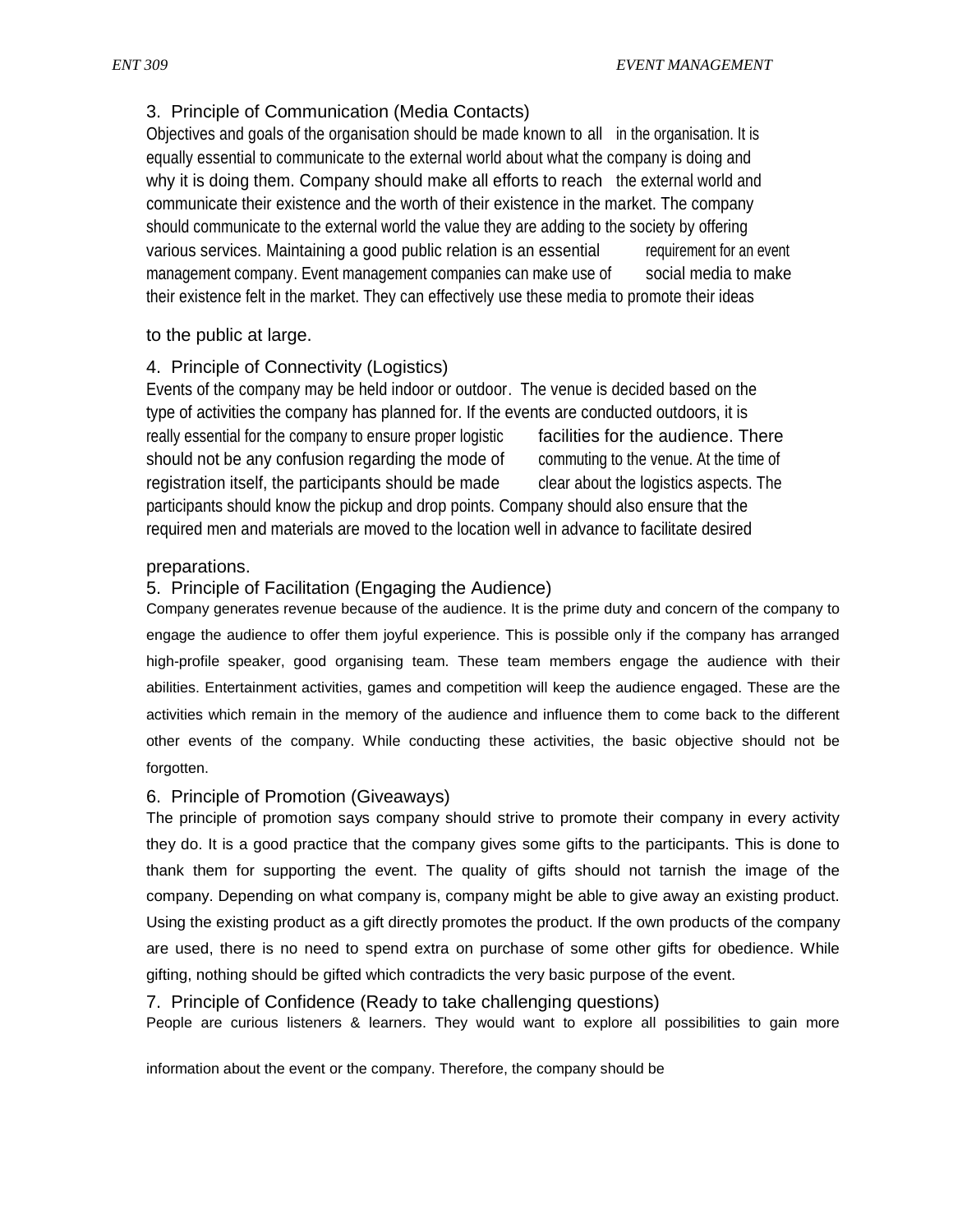prepared in advance for possible questions from the audience or any of the participants. The person should not only give convincing answers, he should also give correct answers.

#### 8. Principle of People Management (providing proper staff)

The success of any event is largely dependent on how good the event was organised and coordinated. Therefore, it is necessary for the company to provide right people for the right activity. The event management team should delegate different activities to a responsible team head. The team members must be flexible enough to handle the event. They should be in a position to sacrifice their personal life. This is true if an event is conducted on a week end. An unsatisfied employee cannot deliver happiness to his customer.

#### 9. Principle of Documentation (Recording the event)

Company should design & develop a proper documentation mechanism in the organisation. The system should be capable of capturing all the activities in detail. The company must be in a position to maintain all the records very systematically. The system should be very robust i.e., it should be capable of generating any report in any format. The company can make use of available technology for this purpose. Various counting & record keeping software are available to do this job with great ease & perfection. These records can be used to evaluate various aspects. Records help company in knowing number of participants enrolled against number of participants expected. Actual amount spent and the budgeted expenditure, budgeted revenue & actual revenue collected & so on, can be known from the records. These records will help the company in planning of the future events.

#### 10. Principle of Evaluation (Review)

The process of any activity will complete with evaluation. According to the dictum, "if you cannot measure it, you cannot manage it". Therefore, it is necessary for an event manager to evaluate every event after completion. As stated earlier, it is the responsibility of event management team to set the evaluation goal for every activity. Actual outcome should be compared with the pre-determined standards. Evaluation should highlight both positive and negative points. Positives should be appreciated and the company should work towards the elimination of the weaknesses. Event management should consider evaluation as an on-going process. Evaluation done on a regular basis will improve the effectiveness of the operations of the company. Objective evaluation of all activities should be done at regular intervals, ensures smooth functioning of the entire event.

11.Principle of Customer Convenience (Easy registration and access to event place) Providing convenience to customers should be the prime concern of any organisation. Customers would like to enjoy good experience with the company. The success of the organisation is largely dependent on how the customers are treated by the company. Customer comforts and convenience will add to the customer satisfaction. Therefore, the company should make all possible efforts to keep their customer happy and delighted. This should happen right from the registration stage itself. Customers should be provided with easy access to registration, follow-up and payments. In this direction, the company can take advantage of technology. Online registration, online confirmation of registration and online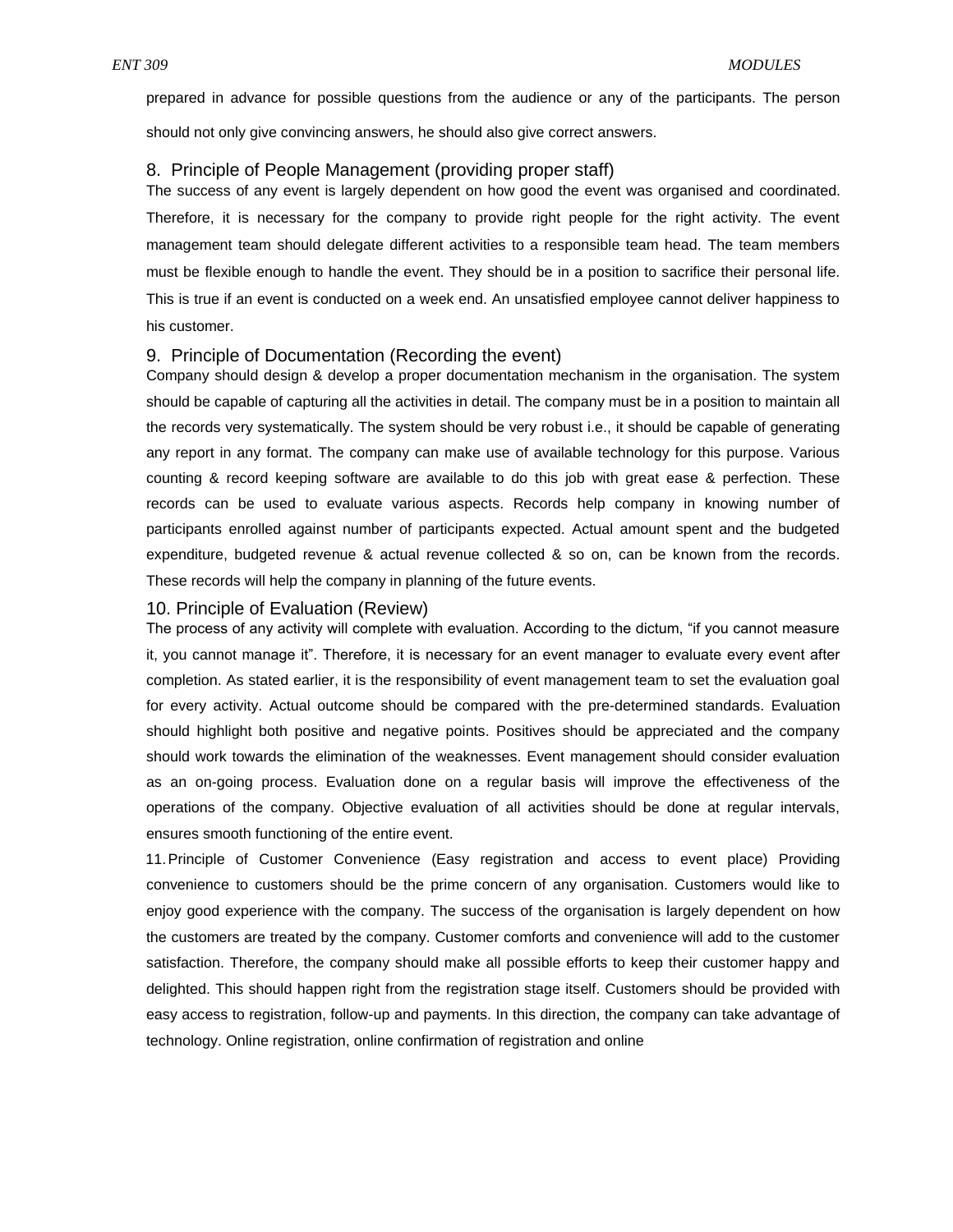payment for registration confirms customer convenience. While taking registration, participants should be made available with all the necessary information about the entire process.

12. Principle of Acknowledgement (Culture of saying thanks)

Like inviting participants to attend the event, it is equally important for the company to acknowledge and thank the participants for their time and valuable presence. Thanking notes should be sent to all the participants, including the speakers and others who were part of the event. Thanksgiving is an attitude of gratitude. Acknowledging people builds strong customer relationship for the company.

## 13. Principle of Commitment (Owning the event)

The principle of commitment demands full involvement of all the individuals involved in the process of event completion. Everybody should own his activity and internalise the process. Persons involved in various activities should internalise the expected outcome of their respective activity. With clarity of the outcome, individuals can contribute to their fullest potential. Owning the event helps individuals to work effectively and contribute for the good

of the organisation.

14. Principle of Technology Integration (Use of Technology)

The principle of technology integration emphasises the use of technology in integrating all the related event management activities. Integrating all the activities will reduce duplication of work and reduces workload. Event managers can devote their valuable time on major operational decisions. Technology adoptions and integration brings competitive

#### advantage to the company.

15.Principle of Continuous Learning (Continuous Improvement) An important key for any organisation is continuous growth. This can people in the organisation learn new things continuously. Constantly learning

basic requirement in this dynamic business world. In today's work environment learners who are constantly improving their abilities will be employable. Constantly

will keep our brain from going dull and dead. Constant learning will make an individual confident and creative. Therefore, the company should support the employees to learn new

# things and apply them in workplace. $\blacksquare$

## 16. Principle of Optimum Utilisation of Resources

Every organisation, big or small, will have limited resources. The success of an organisation is dependent on how effectively these resources are put to use. Elimination of wastage brings more profit to the organisation. Every team involved in the execution of the event should think of alternative ways of accomplishing each activity. The alternative selected should be economical but effective. This requires constant observation, learning and innovation.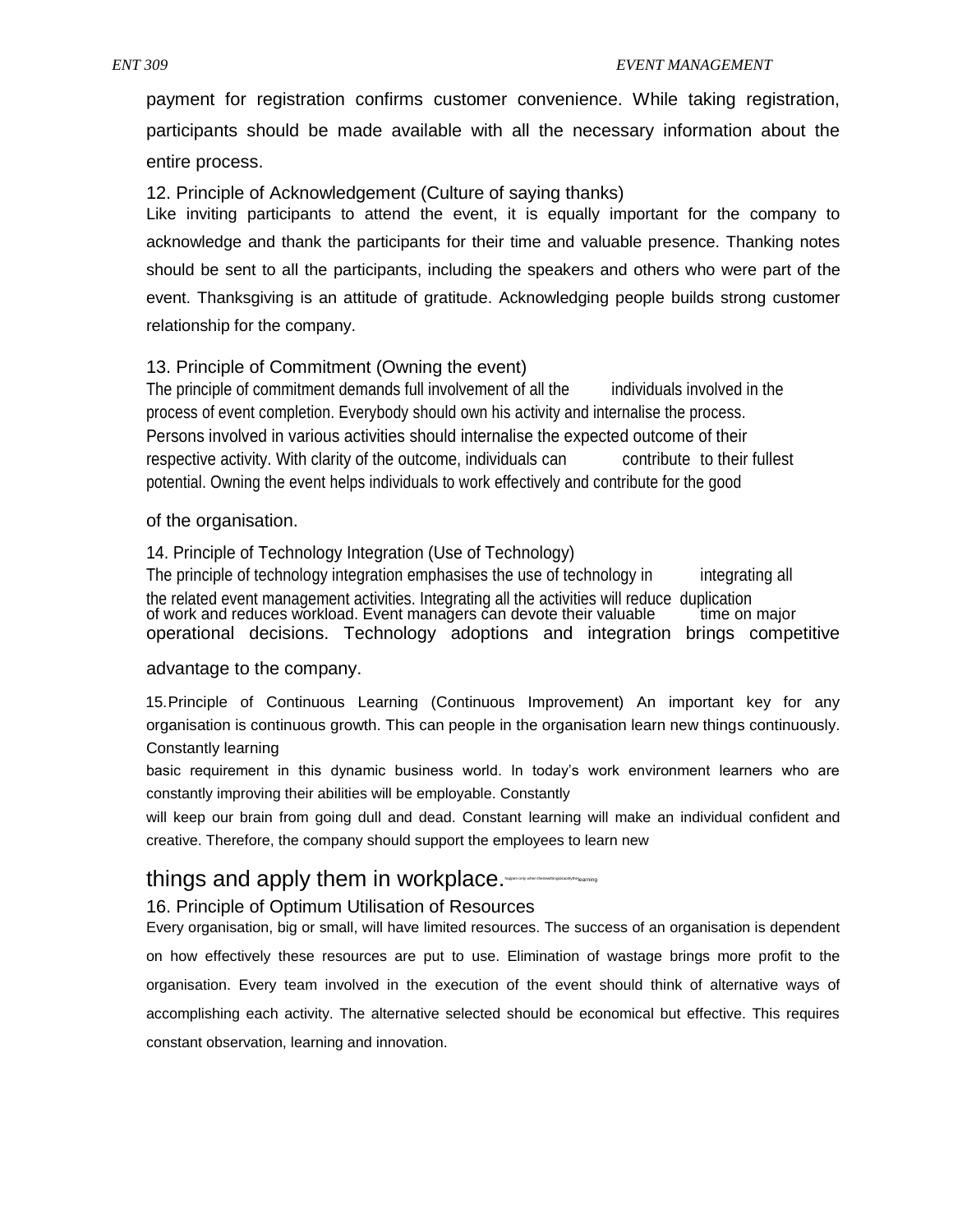## 17. Principle of Maximum Care

Customer care is closely associated with Customer Satisfaction. Superior ideas and wonderful products will bring image to the organisation only if customers are satisfied. A customer is an organisation's most valuable advertising tool. If the customer is satisfied, he will advertise the company beyond words. The word of mouth advertising is a powerful tool to take the company to greater heights.

GUIDELINES TO BE FOLLOWED WHILE CONDUCTING AN EVENT.

# General details:

# Guideline 1: Venue Suitability

- The following issues need to be considered when selecting a venue:
- 1. Acceptance of the proposed event by neighboring properties and tenants.
- 2. Proximity to suitable public transport.
- 3. Off-road parking for patrons.
- 4. Off-road parking for set up and take down personnel
- 5. Provision for policing, first aid and command facilities.
- 6. Facility able to meet the needs of the proposed numbers.
- 7. Buffer zones between noise sources and noise-sensitive neighboring properties.
- 8. Absence of toxic industries in close proximity to the event.
- 9. Pleasant environment for patrons, shade in summer, rain protection in winter.
- 10. Adequate toilet facilities.
- 11. Storm protection for patrons.
- 12. On-site emergency muster points.
- 13. Multiple emergency service routes.
- 14. Close proximity to emergency responders.

## Guideline 2: Creating An Accessible Event

- 1. Promotional material.
- 2. For outdoor events establish viewing areas for mobility impaired people close to the mixer

desk as this is usually the only structure front of house and it usually has reasonable access via

the restricted viewing at the rear of the mixer.

## Guideline 3: Preliminary Event Rating

Events are rated according to risk to assist approving authorities and emergency responders to allocate appropriate resources. High-risk events require more thorough planning and surveillance whilst low-risk events will need far less security and resources.

The risk matrix found in tools section is intended to provide a quick rating to assist organizers

and approving authorities to quickly identify the type of event that is proposed. It does not remove the requirement for risk management.

Guideline 4: Risk Management Is about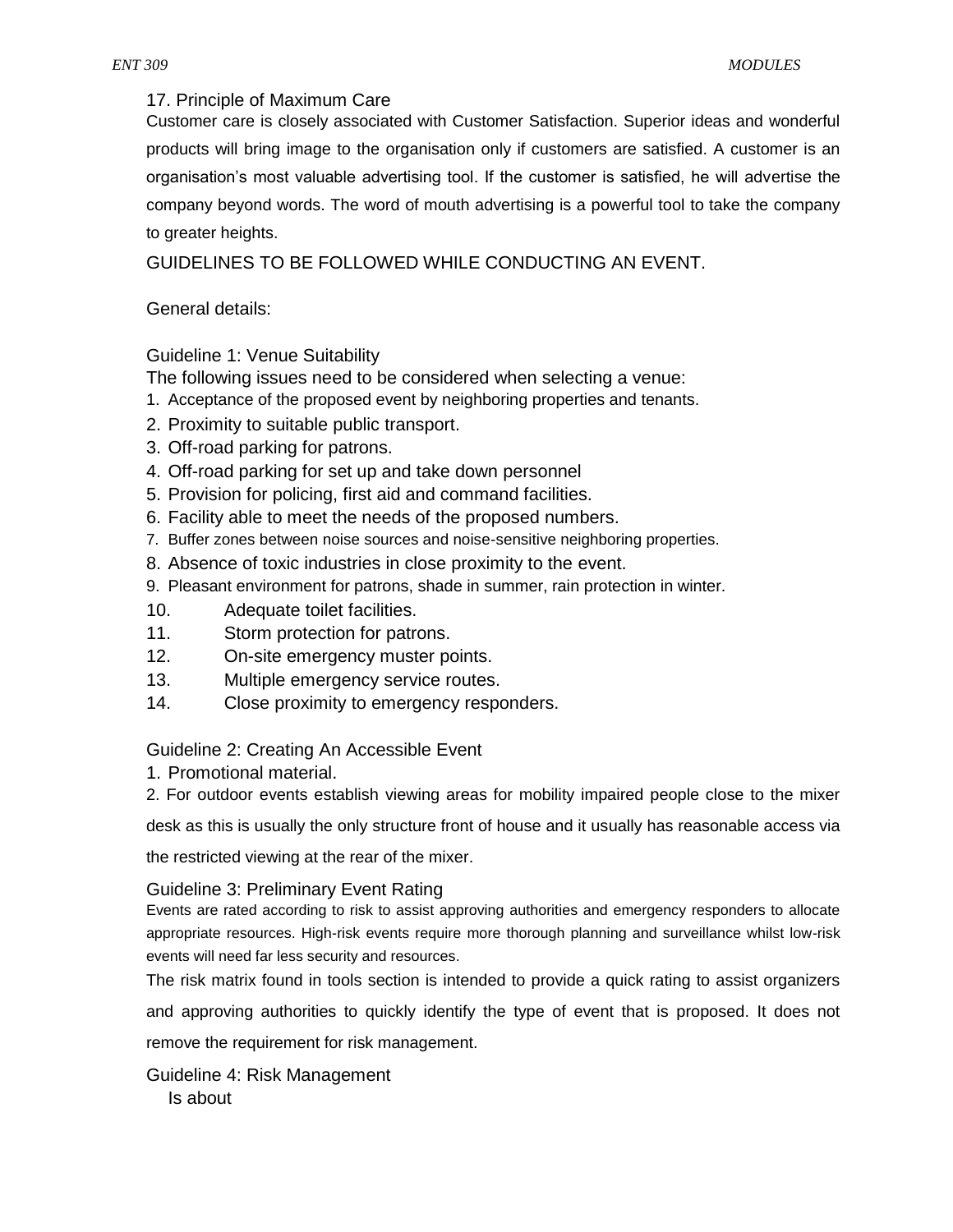- 1. Ensuring safety
- 2. Balancing benefits and risks, with a focus on reducing real risks
- 3. Enabling innovation and learning
- 4. Ensuring that those who create risks manage them responsibly
- 5. Enabling individuals to understand that as well as the right to protection, they also

have to exercise responsibility.

Is not about

- 1. Creating a totally risk free society
- 2. Generating useless piles of paperwork
- 3. Scaring people by exaggerating or publicizing trivial risks.
- 4. Stopping important recreational and learning activities where the risks are managed.
- 5. Reducing protection of people from risks that cause real harm and suffering.

The risk management plan should include:

- 1. Event details.
- 2. Stakeholders.
- 3. Consequence and likelihood descriptors.
- 4. The risk matrix analysis.
- 5. Risk register.
- 6. Action response plans, which should include the initial and treated risk description.

# Guideline 5: Emergency Management

An emergency is any unplanned event that can cause deaths or significant injuries, disrupt operations, cause physical or environmental damage, threaten the reputation of the event, or decrease the revenue from the event.

Example:

- 1. Crowd crush
- 2. Fire
- 3. Flood or flash flood
- 4. Severe weather
- 5. Earthquake.

# PERMITS AND LICENSE FOR EVENTS

It is likely that, the venue, concessionaries and subcontractors, etc will need to have certain license or

permissions in place before the event can be held. Many licenses are issued by local authorities, so it's

best to take their advice early in the planning stages of event.

## Appropriate licenses may include:

a) PPL (Phonographic Performance Limited) License

PPL is a license for playing recorded music in public, the license for public performance of music

recordings. It allows to use other artiste's musical creation at event with freedom.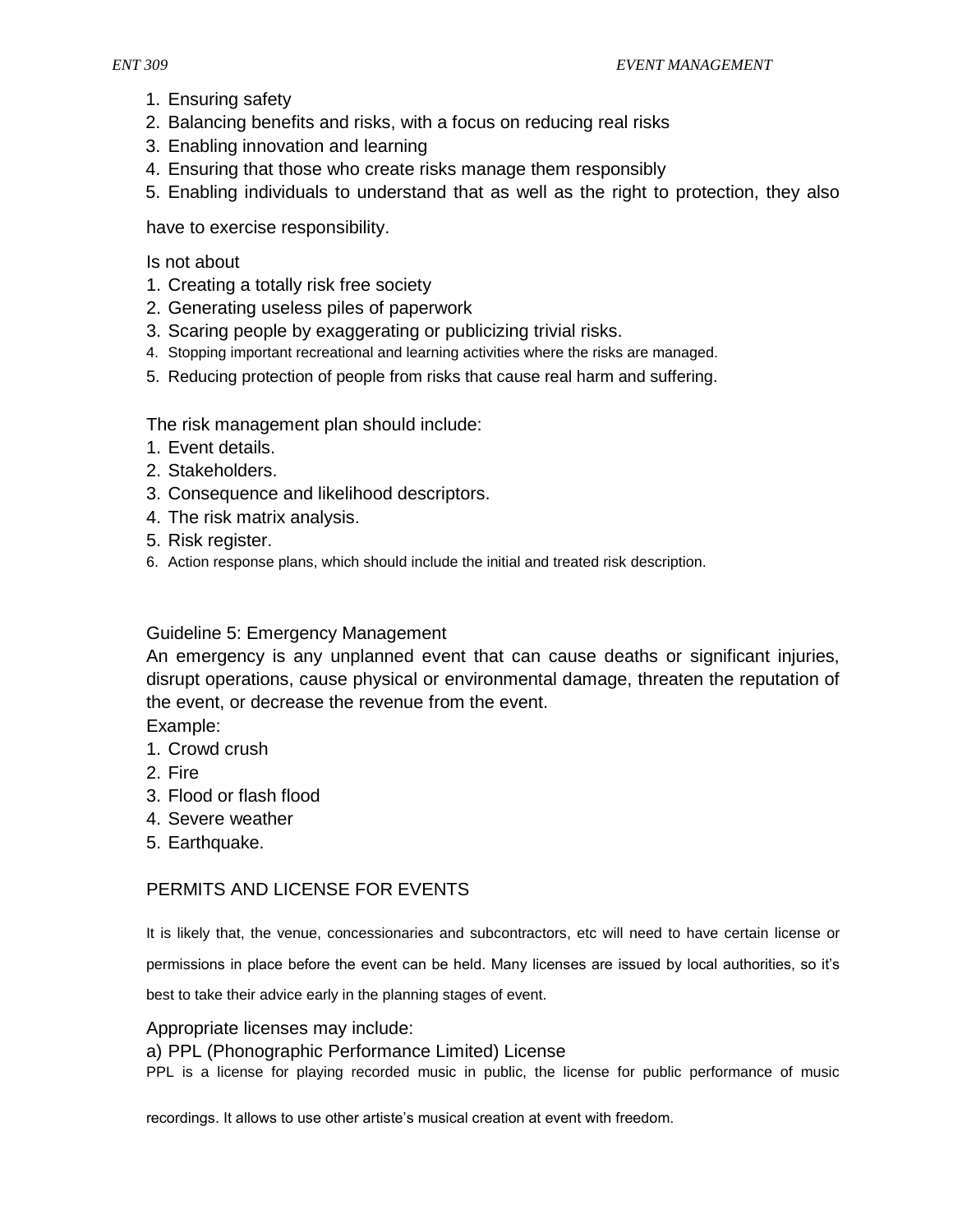Suppose, planning to organize a musical event in India, and includes playing recorded music or musical videos at the event "in public", then the event will require to have a PPL license. Generally, it seeks to collect and distribute money on behalf of the music recording companies and performers.

License for communication to public, Public Performance of music recordings is Mandatory Subject to the Copyright Act of 1957, it is mandatory for all those who play Prerecorded music in the form of Gramophone Records, Music cassettes or CDs or Radio or TV or Audio-visual etc. for non-private purpose or in public place and\or commercial establishments and\or noncommercial establishments, to take a prior license from Phonographic Performance Limited(PPL).

PPL owns and\or exclusively controls public performance rights in the repertoire of many reputed music labels, encompassing all major Indian languages, including Hindi, Punjabi, Bengali, Tamil, Telugu, Marathi, Gujarati, Malayalam, Bhojpuri, etc.(both film and non-film devotional\spiritual, Ghazals, Classical, folk, Indi-pop, etc) and English\International songs. Consequently, any communication or performance of Indian or International music from the Sound Recordings of PPL for non-private purposes or in Public Places or Commercial Establishments such as Hotels, Restaurants, Cinema Halls, Discotheques license from PPL, constitutes an infringement of copyright under The Copyright Act of 1957. Such violation of copyright is Cognizable & Non-bail able offence, attracting heavy Penalties

#### Licensing Streams Under PPL:

The value of music is indisputable. Music is everywhere around us: on radio and television, in films, bars, clubs, discotheques, gyms, restaurants, hotels, offices, shopping malls, concerts, fetes, festivals, airplanes and taxis. Recordings of music are manufactured, sold, and distributed on a large scale. Music is an important facet of modern life.

1. Telecom Related Licenses- For Ring-back Tones, Music Messaging, IVRS, Mobile audio streaming and 'audio cinema', Mobile embedded\pre-loaded and other Telecom value added services involving the usage of sound-recordings(in whole or in part)

2. Radio License- All Private FM and Government owned Radio stations community radio stations.

3. Public Performance (Background Music) - License of sound-recordings in public (i.e. excluding domestic home and private vehicle), in the background. A license taken for "Background music" does not entitle the license to exploit the licensed sound-recordings in an event or show or concert or stage or dance-floor, etc., for which a separate\additional "Events" license is required to be taken (see below).

4. Public Performance (Events) License- playing of sound-recordings in an event or show or concert or stage or dance-floor, etc., where performers perform on stage or a designated area.

Ex: A hotel or a shopping mall which has obtained a mere "background music" license needs to obtain separate

license for its discotheque, restaurants, lounge bar, spa\health club. A hotel or shopping mall or banquet-hall or

discotheque or ball-room which has obtained a mere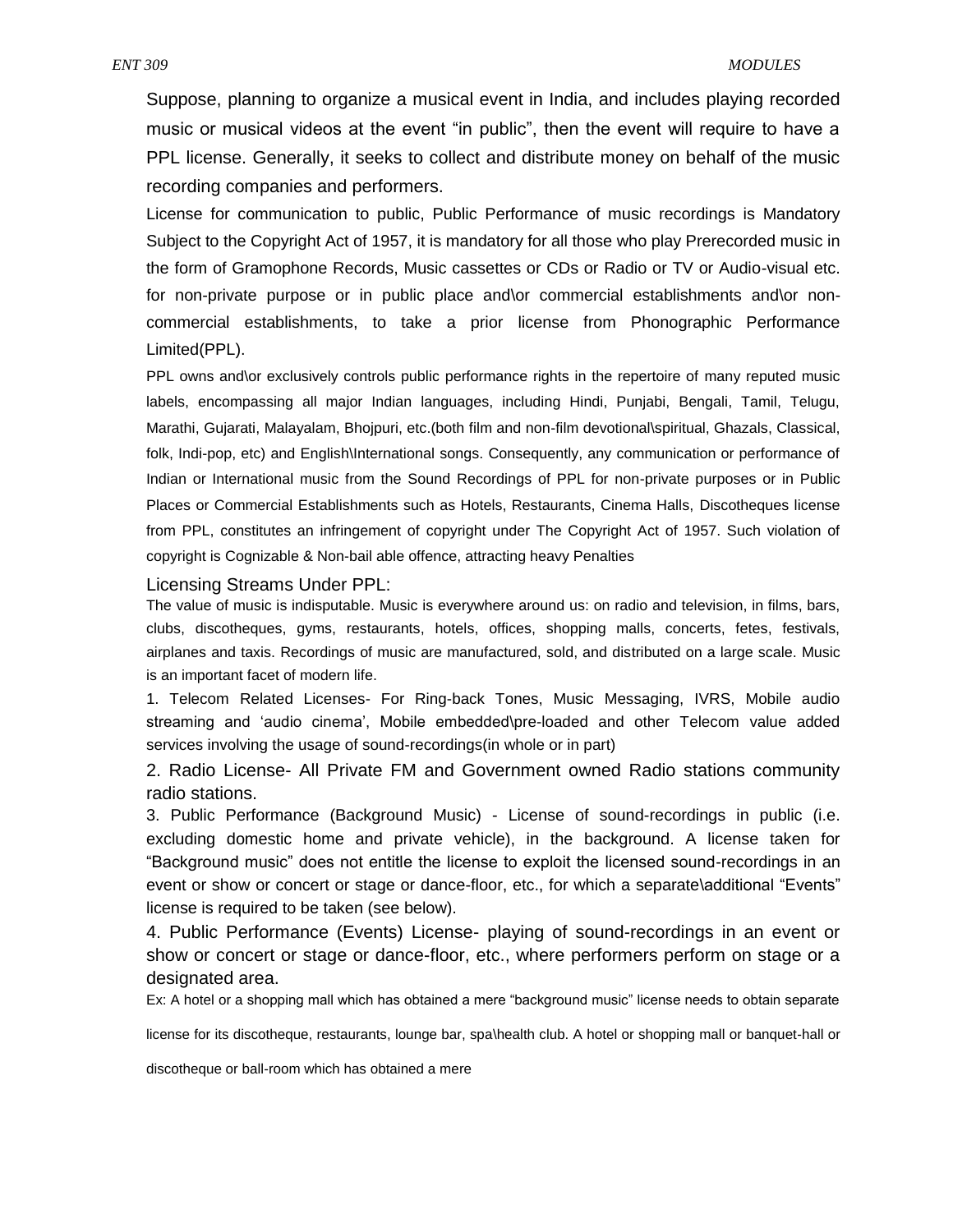"background music" license needs to obtain separate license for any Event (including shows, promotions, DJ parties, fashion shows etc.) held in its premises.

5. Public Performance (storage) License- Temporary Storage, embodiment, transfer etc of sound-recordings. Ex storage of songs by DJs on DJ systems storage on computer servers by aggregators, for onward transmission etc.

b) IPRS (Indian Performing Right Society Limited) License

IPRS is a license for playing\performing non-recorded music in public, a license "for the artistes, of the artistes". Supposing there is a popular artiste performing live in India, then the event will require an IPRS license. Also, the artiste needs to be a registered member of IPRS.

Unlike PPL, IPRS issues licenses to the music users. It collects royalties for the artistes, from the artistes on behalf of its registered artiste members (such as lyricists, composers, publishers and performers of music) and distributes the royalty to the music owners\members.

## c) Excise License

Excise license is a tax levied for the sale or supply of alcohol. Organizer needs to procure excise permission in order to serve alcohol in a live or recorded music event in India. For hosting a musical event with liquor service inside and outside the premises, one needs to have inside and outside the premises, one needs to have an excise license. If the event will take place at an alcohol on-licensed premise then the organizer need not procure a license. On the other hand, if the hotel or venue doesn't have liquor serving license, the organizer needs to obtain one for his event. Ensure that event attendees are of legal drinking age (LDA). Identity cards will be compulsory at the event to verify and confirm their age. Also, provide them LDA (Legal Drinking Age) bands

with the physical passes at the event venue.

## d) Loudspeaker License

Any public event held in any public or private venue requires a loudspeaker license. Since it is a musical event, it requires license for loudspeaker use and this permission needs to be obtained from the local police authorities under whose purview the venue falls. The

authorities may limit the size and number of speakers based on nature of the event.

# e) Premises License

A premises license allows an event to carry all the licensable activities at the venue such as providing late night entertainment between 11pm to 8am, large-scale events allowing of over 500 people, selling alcohol as well as serving food and beverages between 11pm and 5pm., etc.<br>Contact the nearby authority of the venue,

where the event has been scheduled to take place. for applying the premises license. Make sure we apply the premises license before a

28-days consultation period.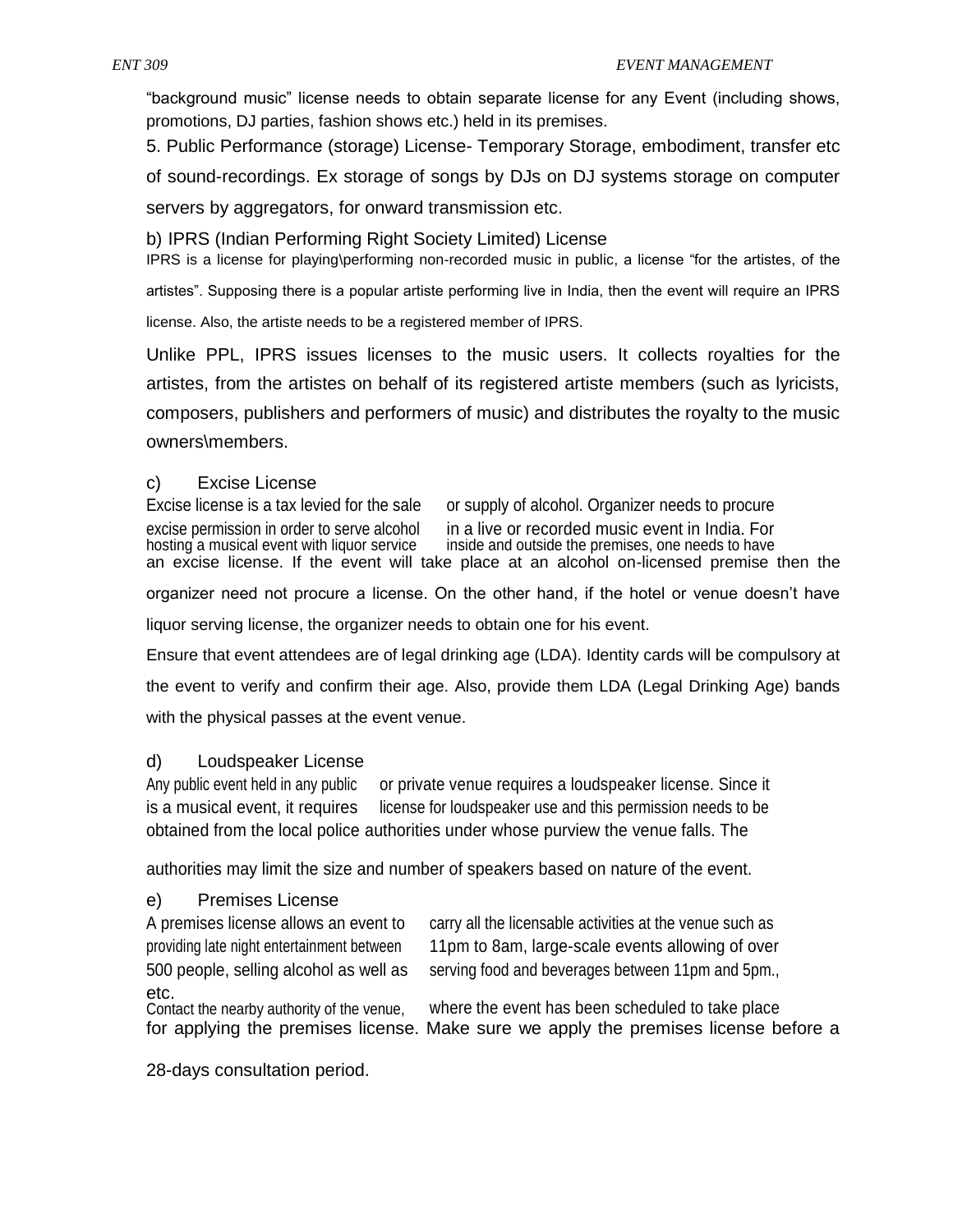#### f) Performance License

Performance license allows a child (anybody below 18 years of age) to perform and take part in the musical event. So, if planning to include a performance by a child, who will be paid for, event planner needs to apply for a performance license from the local authority.

Make sure that there is no one who can stop the event except the police department, in case of exigencies like bomb threats or any other unforeseen law and order problems erupting even in the surrounding area of the venue. In case, an event is taking place without these licenses, the organizer will be penalized.

1. Building Control & Temporary Structures License(section 89): If considering converting the use of a building, erecting, staging, etc, we will require the assistance of the relevant local authority department and may perhaps require temporary licenses such as a Temporary Structures License(especially if you intend to build any temporary structures over 600mm).

2. Land Bond: The owner of the land on which we stage the event may require a monetary bond to be lodged before taking temporary possession of the land. This bond may be returnable if the owner has incurred no expense in order to reinstate the site to its original state. Even if not required to lodge a bond, ensure to obtain the written consent of the land owner to proceed with the event on their property.

#### g) Public Entertainment License

This is usually issued by the local authority for all buildings and locations in the open air at which entertainment is provided to the public. A license can be issued either for one or more occasions (an Occasional or Temporary License) or for a period of one year (An Annual License) . The main purpose of licensing entertainment is to enable the local authority to ensure the health, safety and welfare of the public. Licenses are therefore only granted when the premises (or site) and arrangements

meet the standards required by the Police, Fire Service, and the relevant council departments. Street Trader's License- usually required when the sale of goods is in operation, or where food

or hot\cold beverages are sold. Issued by the local authority.

Temporary Market Trader's License- similar to the above, but when event basically constitutes the operation of a market –i.e. an art, craft or food fair. Issued by the local authority.

Alcohol Sales- your event venue\site may have an existing license or may be able to negotiate a deal with a licensee to supply a bar. If neither applies, we should investigate if we are able to apply to the local authority for an Occasional License.

Contracts & Agreements : Organizing an event involves making a whole range of agreements with a

number of organizations and individuals including funders, sponsors,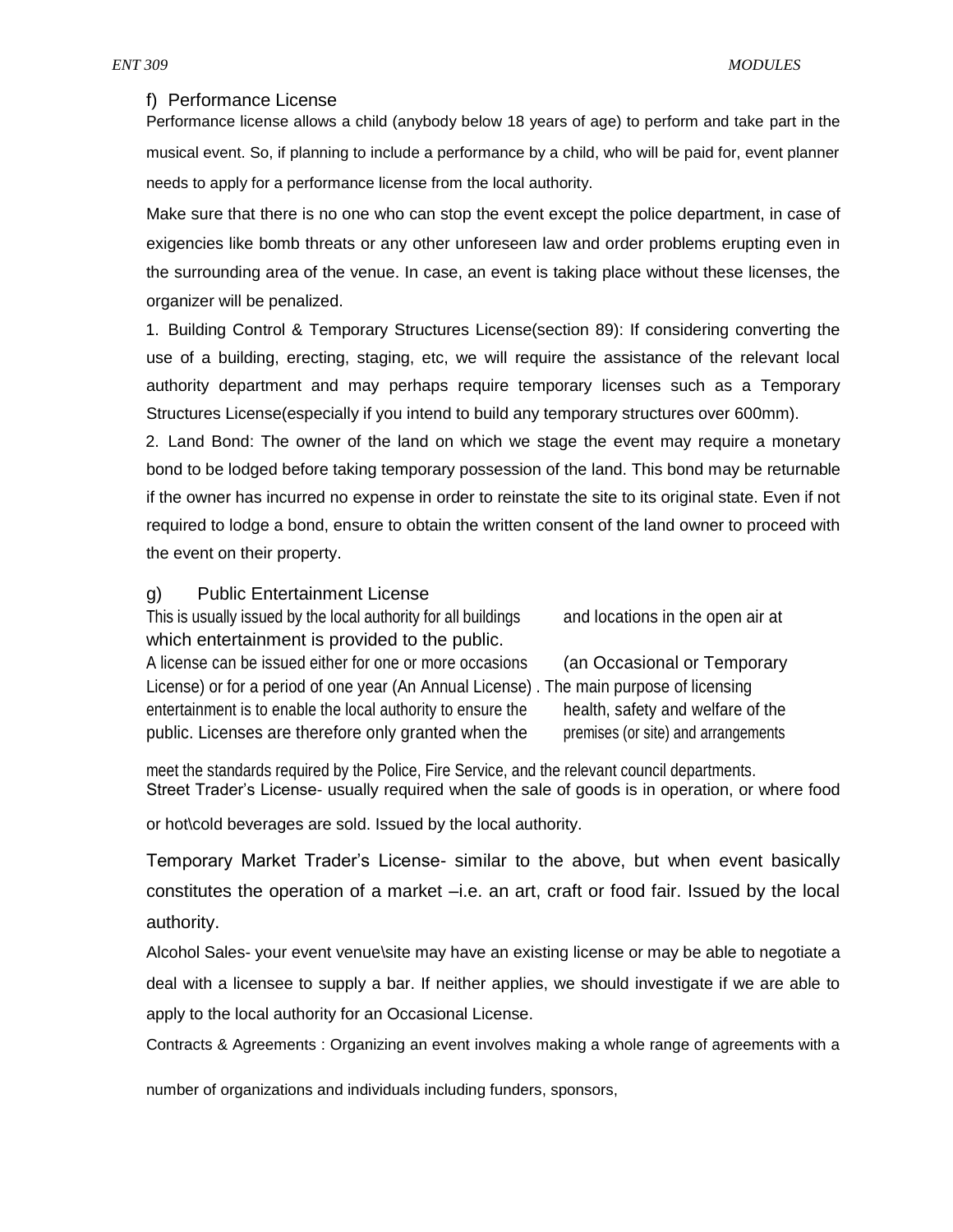venues, suppliers, performers, staff and volunteers. It is essential to put all agreements in writing

thus ensuring that each party understands exactly what is expected of them.

Agreements with Key Partners: At the outset establish who the key partners are and what they expect from their involvement in the event. Ensure have a written contract with each outlining what is to be delivered on both sides.

Guidelines to making an agreement\contract:

1. Keep it simple.

2. Always include the full contract details of both parties and name a representative for each.

3. Ensure that the signatories have the power to sign on behave of their respective organization.

4. Date the contract and state a return date as appropriate.

5. Include fell and clear details of what we expect to receive.

6. Include full details of what we will provide.

7. Include specific details of the financial agreement and remember to be clear if VAT is included.

8. If we are dealing with a foreign company ,be clear under which country's law the contract is drawn up and the rate of exchange applied to the fee

9. Include a statement about what happens in the event of cancellation or if either party is unable to deliver to the agreement.

10. Include a statement about any insurance requirement.

11. At the end provide a section that allows each party to print their name, provide a signature and data their agreement.

12. Send two signed copies to the other party in order that one can be returned signed by them.

13. Ensure we keep copies on your computer as well as a hard copy in a 'contracts' file finally, always ask a lawyer (perhaps is one on your committee or board) to have a look at any document that you are unsure about. Where a significant of risk is involved always seek legal advice.

Emergency management:

It is defined as a process to reduce loss of life and property and to protect assets from all types of hazards through a comprehensive, risk -based, emergency management program of mitigation, preparedness, response and recovery. An emergency management plan outlines this process in relation to event.

Adequate security arrangement can be a major factor in the success of an event. A risk assessment of the event will indicate the type and level of security required. Event management should consider security in relation to cash, security, asset protection, crowd management and public safety. It is essential that security personnel have the efficient communication equipment and processes to maintain direct liaison with police, emergency services and event manager.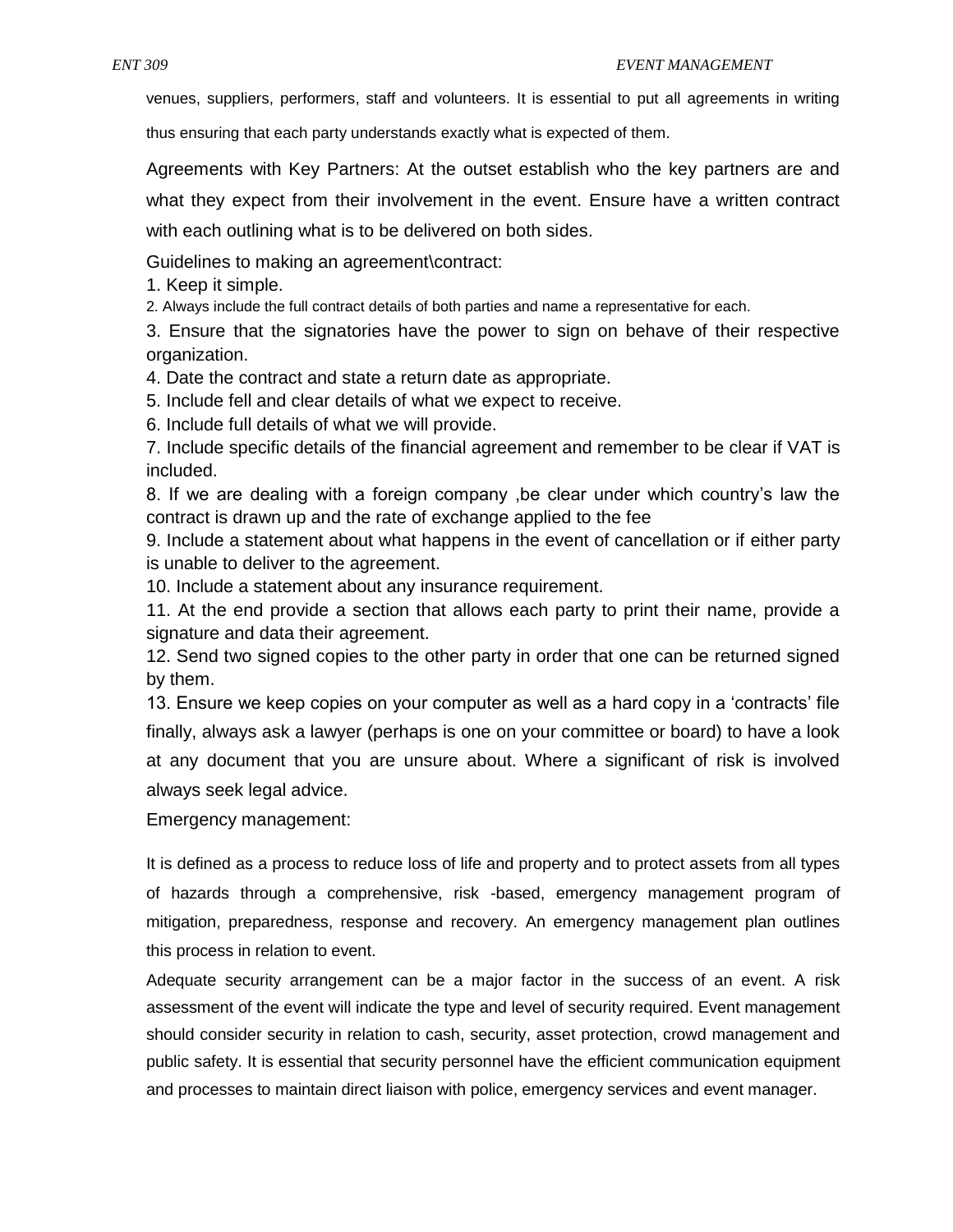• Security- the provision of first aid services and direct access for emergency ambulance and medical response services is critical for all types of events.

• First aid services should be in a clearly defined area and the officers should be able to easily communicate with the event manager, staff and security personnel. Patrons should be informed and encouraged to access the first aid service for themselves or friends.

• Emergency medical services it is recommended that a written plan be provided to all staff, police and emergency service personnel. Problems can be reduced if basic forcible entry tools are available.

## UTILITIES:

Operation equipment facility

It is not possible to comprehensively list all the production equipment, services and facilities that are required as each event is unique.

Guidelines:

1. Place equipment and plant as close as possible to where it is need without impending audience view or affecting audience enjoyment. This will also help reduce the amount of cabling required.

2. Ensure that any equipment that has to be placed in vicinity of an audience is secured and can cause no harm. Place it in an area that is accessible should it require attention during the event.

3. Make sure all welfare services are in a convenient and visible location and are well

sign posted. Similarly with rubbish bins, place them in visible location and particularly

around catering areas.

Electricity facility

Generation and distribution cables Electrical supplies Fuel Cable covers and ramps, no, etc.

dressing rooms, production and site offices, catering, storage, baby change, etc.

Transport & vehicles forklift, cherry picker, crane, off-road vehicles, flat bed trucks, vans, cars,

etc. hire on site office equipment computer, printer, admin supplies, etc.

## Health, safety and water facility

Health, safety and water are high - priority areas in event organization. Effective health and safety has to be carefully planned managed and controlled.

The health and safety of:

- 1. Everyone working in organization and at the event.
- 2. Everyone performing at or taking part in the event.
- 3. Everyone attending the event.
- 4. Everyone who may be affected by the event we also must ensure that everyone who

is working on the event understands the importance of the health and safety issues and

works together to achieve a safe event for all.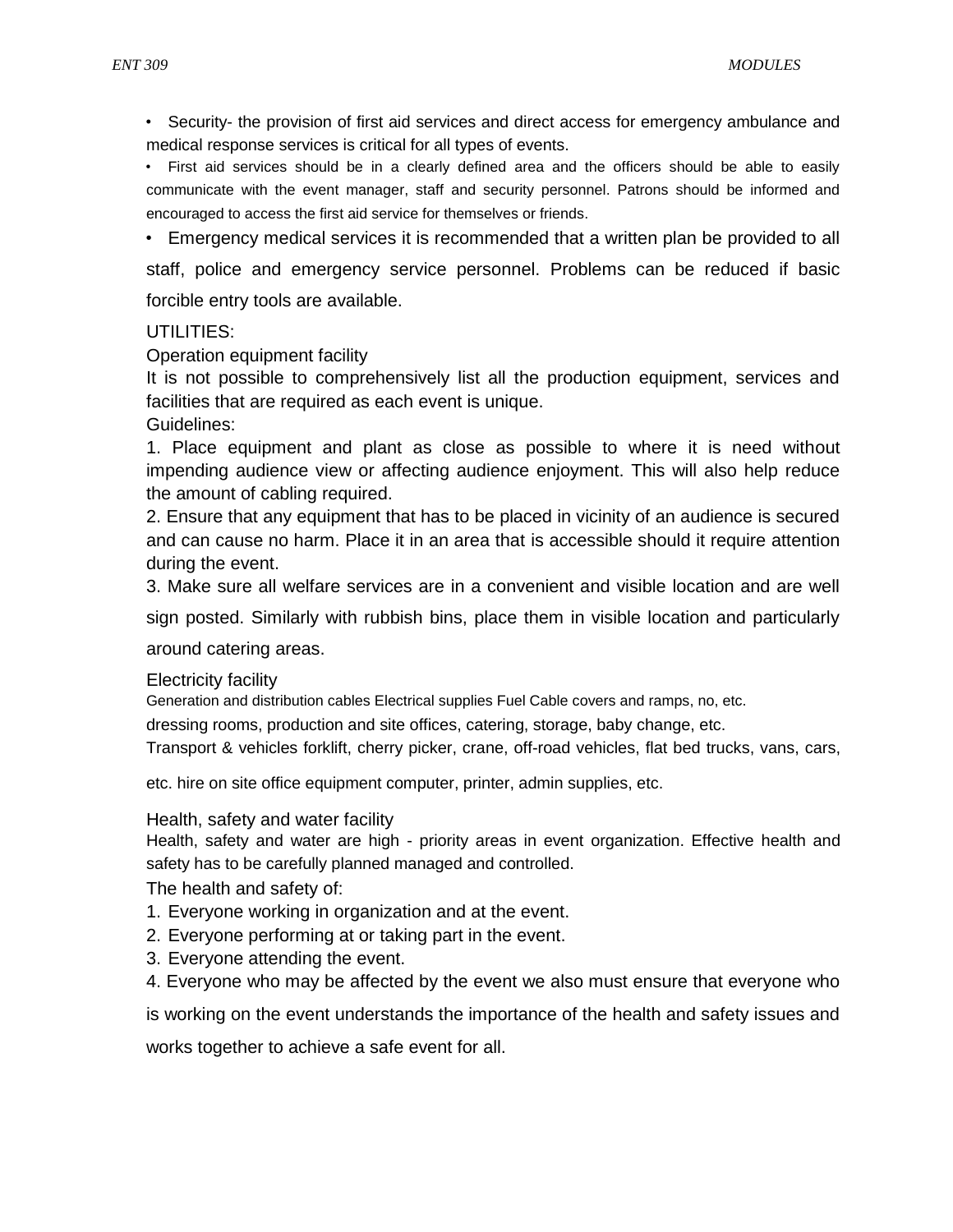The following agencies are of health and safety sub-groups:

1. Police: the Police may advice on many safety aspects such as audience numbers, crowd control, emergency procedures, communications, traffic management and emergency services access, etc. Their presence at a live event will depend on the nature of the entertainment, the scale of the event and the level of stewarding.

2. Fire brigade: The Fire Brigade may advise on occupant capacity, potential fire hazards, firefighting equipment required, equipment locations, emergency access, means of escape, signage, lighting, rendezvous points, pyrotechnic elements such as fireworks, fire sculptures or bonfires and other emergency procedures.

3. Medical Services: Depending on the nature and scale of the event you may require the assistance of the local health board, seek their advice on the medical provision required such as numbers of doctors, nurses, physiotherapists, first aiders, accommodation and facilities as well as emergency access and other procedures.

4. Fees: Note that charges may be levied by some or all of the Emergency Services. Make sure you factor these costs into your budget at an early stage. Medical provision must be available to everybody working on, performing at, competing in or attending the event. As far as is practicable, an event should be self sufficient in order to minimize the impact on the day-to-day provision for the local community.

Sanitary Facilities: The calculation of the level of sanitary facilities required at events is based on a range of factors including the audience capacity, audience profile, location, duration and existing facilities.

Facilities for People with Disabilities:

An inclusive approach is required for all aspects of event planning. People with disabilities have the right to equal treatment and should not be discriminated against. At the planning stage there is need to implement special measures in order to make the event accessible to people with mobility problems, sight or hearing impairments or other special needs. Provision may include: Operations, Equipment, Facilities, Health & Safety

> Widened access\egress doors and routes Ramps **Handrails** Lifts Sanitary Facilities Lowered surfaces- for instance at food outlets and info points Floor surfaces & ground coverings Parking Transport to and around the event Seating Viewing areas Signage Hearing systems Staff or stewarding support Light and sound levels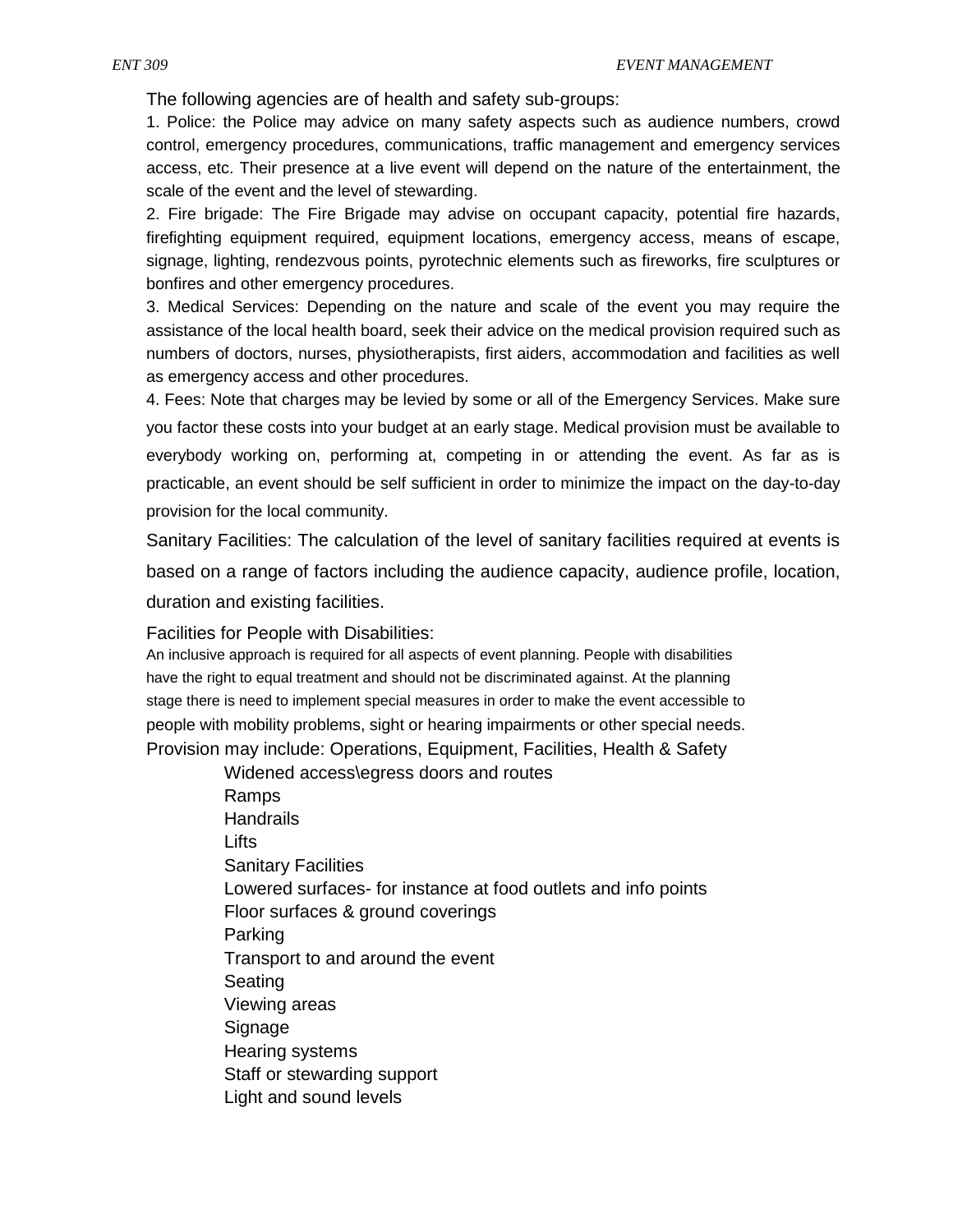Accommodations

Free accesses for careers remember to consider people with disabilities

when preparing emergency and evacuation plans.

Litter & Waste management facility:

Events can create a tremendous amount of litter and waste that has to be collected, disposed of and recycled as appropriate. A build up of waste can be harmful to the health and safety of all those involved or affected by the event and the environment. It is therefore important to prepare for and stay in control of this issue. As event manager ensure that rubbish and waste is disposed of in the correct manner.

Waste Management Plan should consider the following:

1. The event type, audience profile and capacity.

2. Waste types, Ex. Food remnants\paper\plastic at catering concessions, wood\metal\fuel at production area, drink cartons\food\paper flyers\etc front of house.

3. Waste generators, Ex. Production, administration, catering, bar operators, general public, artists, pyrotechnics, toilets & shower, medical areas, etc.

4. Waste receptacles and requirement, Ex. Skips, plastic bins, bottle banks, etc.

5. Waste locations, Ex. Skip in production area, bottle bank for bar use.

6. Recycling opportunities(recycle and reuse whenever possible)

7. Waste management promotion, (i.e.) how to encourage others to minimize waste and dispose of it properly.

8. Waste management activity, i.e. what is going to be uplifted, when will this happen and by whom (before, during and after the event).

9. Site\Venue Plans Site (or venue) plans or maps are necessary for an event. They serve as a

tool to help calculate the capacity and maximize the effectiveness of the site\venue in the planning stages. They also act as a communication tool between everyone involved during build-up and the live event.

Welfare Service Facility:

1. Drinking Water: This should be supplied at all types of events, particularly at those held outdoors. Depending on venue\site services, access to mains, drinking water. If not, water can be supplied from water containers that are fit-for-purpose or bottled water made available.

2. Baby Change: If event is family oriented, provide a facility for parents to change baby's nappies. Ensure the accommodation is secure with suitable furniture, supplies, waste disposal and washing facilities present. Also, think about providing a private area for mothers to breastfeed babies, (should they wish.)

3. Lost Persons & Information Points:

Lost Persons: If the event is family oriented or if anticipating children attending the event, it is crucial to provide an area where they can go, or be taken to should they become separated from their parent or guardian.

Information Points: Depending on the complexity, length and type of event, it may be wise to have a point or

points of information. Those staffing these positions should be knowledgeable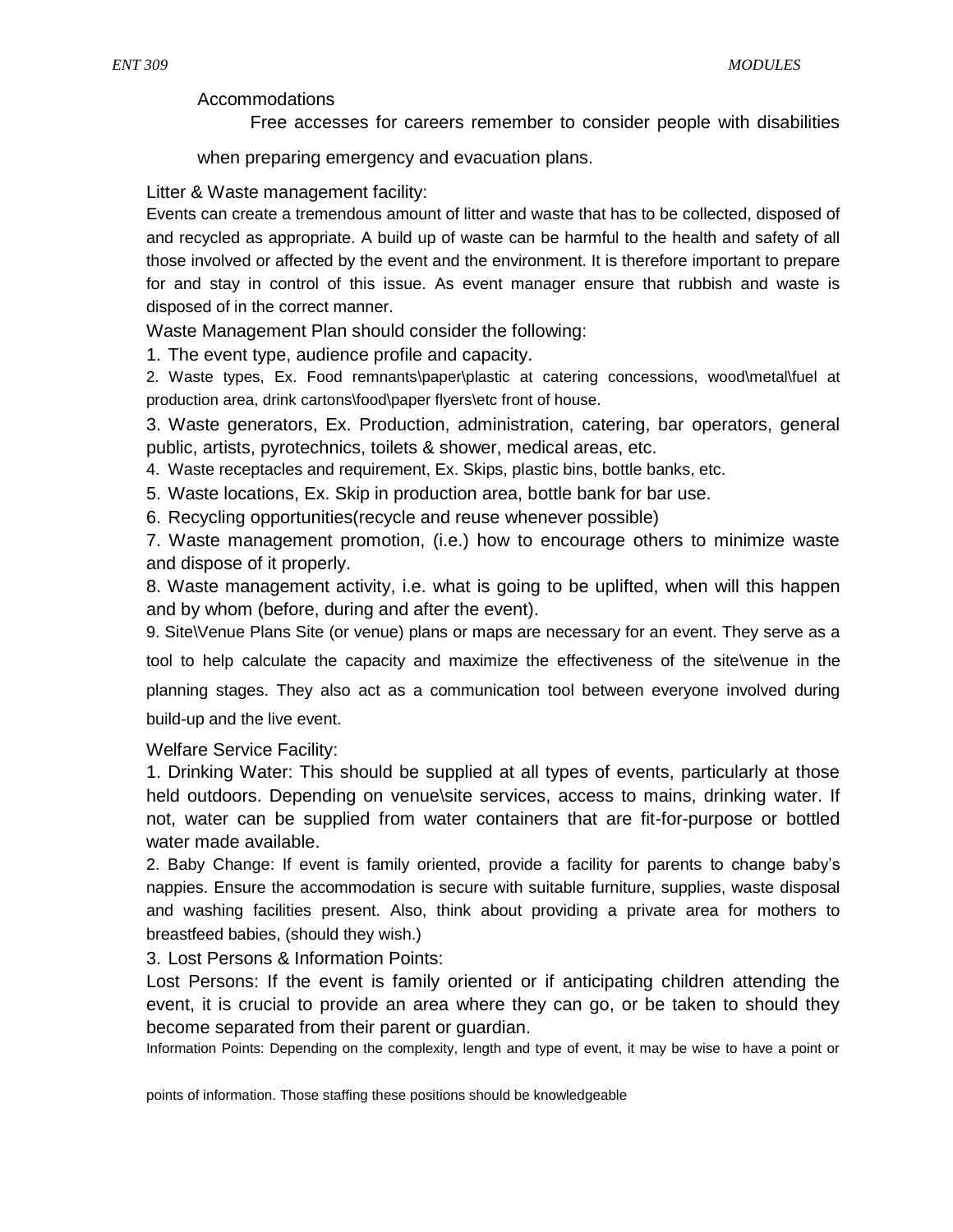about the event, the venue\site, parking and transport arrangements, etc and must also be kept informed of any programme changes that the public needs to know about.

4. Lost Property: A point for Lost Property is appropriate at events of all types and sizes. Agree a procedure in advance with those staffing the area to ensure that property is being reunited with the correct owner.

Venue / Site Layout:

1. For outdoors events where a standing crowd gathers in a defined space to watch the entertainment (such as at a street theatre or a music event) the general acceptance for a clear flat, open space with a reasonable view of the performance is required.

2. Not all of the available space for the audience will have a clear view of the entertainment. In such instances a lesser figure should be applied or the area should be taken out of the equation altogether.

3. Existing site features such as hills, trees and site line obstructions will further reduce the capacity.

4. Other areas that may be in and around the audience space such as front of house areas, media stands, camera positions, judges boxes, sound delay tower, water towers, disable platforms, etc will further reduce the capacity.

5. Types of entertainment such as funfair will have different calculations based on the number and type of rides and the available space between the rides.

6. Venues may be seated, standing or a combination of both. The seating available may be actual seats or it could be areas where people can sit on the ground. If the venue is outdoor. Each of these points will influence the final capacity of the event. Remember to also take into account any potential 'pinch points' around the venue.

7. If the site/venue area is extensive, consider the viability of placing screens around the site to show the main entertainment. These may be helpful with increasing capacity potential while reducing the possibility of overcrowding or surging.

8. Remember to recalculate the capacity if the site layout changes or if structures are added, removed, etc.

9. Seek advice from the local authority and the fire brigade when calculating number and width of exits.

10. Spectator flows at sports event, (I.e. access and egress during sessions) should be considered.

11. Check any large equipment that is being brought to the event can fit through the access/egress and there is suitable turning space for large vehicles to exit the venue.

12. Do not mix pedestrian and vehicular access/egress if at all possible.

Similarly, try to keep public, staff and performer/participant access/egress separate from each other.

1. Ensure all access points have suitable gathering/queuing space for the audience expected and all egress points have safe exit potential.

2. Individual or specially created access for the disabled may be required.

3. Consideration must also be given to the emergence services. It is likely you will require the

presence of first aid facilities at the event of a more serious incident.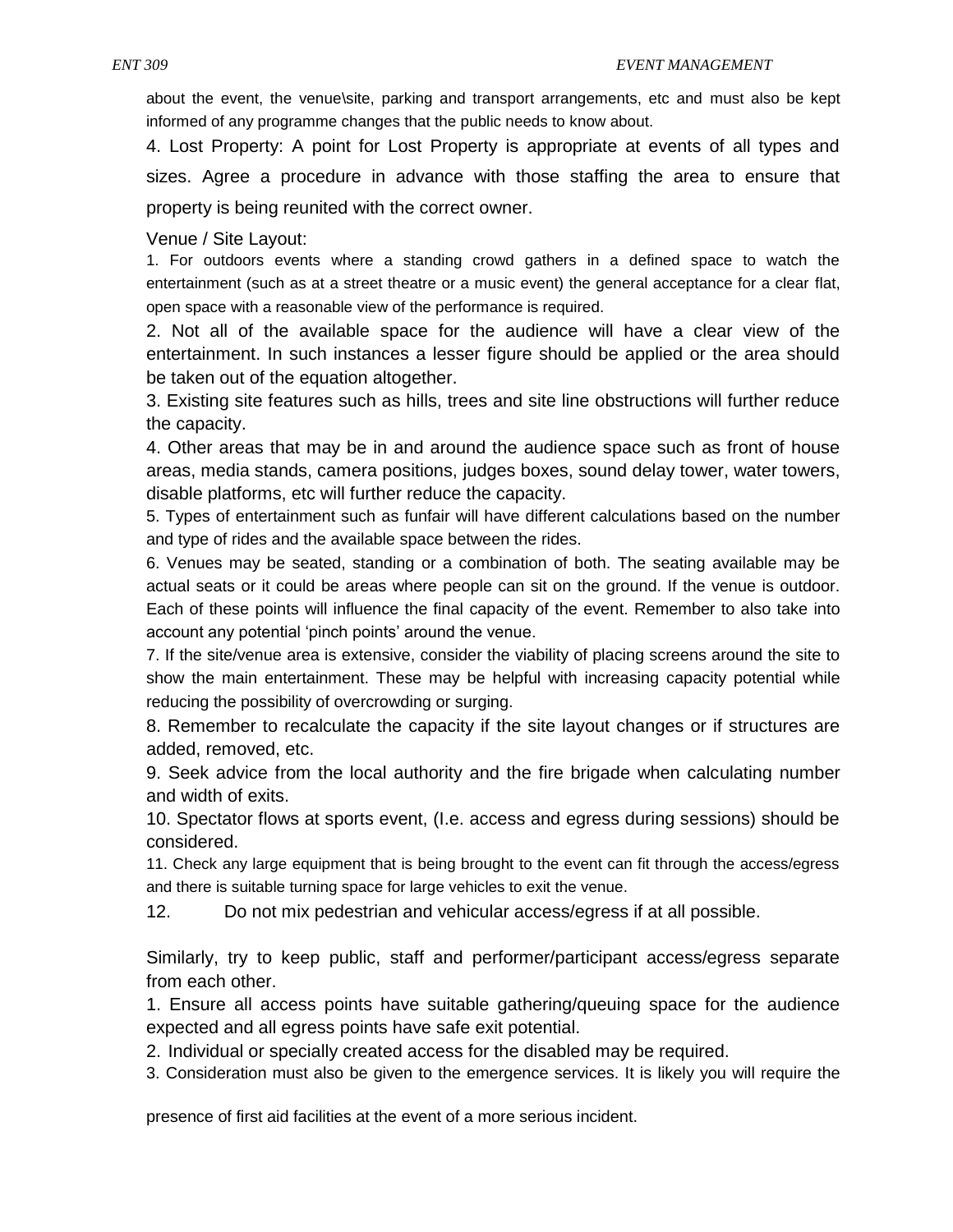Examples arising e.g. someone requires hospital attention or a fire tender needs access, clear access into the site, passage around the site and egress groom the site is necessary. If appropriate, recommend sterile access routes or pathways for their use.

4. To avoid the audience making their own paths, create clearly defined routes around the site that are wide enough to accommodate the amount of footfall that is anticipated. Ensure there is enough space for people to gather or queue at concession or entrainment areas without impeding the paths or access/egress routes.

5. Avoid building dead ends into the layout at all costs as these could be detrimental to health and safety. The sitting of entertainment should encourage steady movement of the audience around the event site/venue. In other words, if there is multiple entrainment an offer. It should not be concentrated in the one area. This will help minimize the risk of 'hot spots' and bottlenecks building up.

6. Avoid a haphazard or cluttered layout as this can impede flow. Sterile Areas Depending on the size and nature of the event, it may be necessary to build in areas to the site that are sterilein other words, areas that the public should not gain general access. Areas such as a rendezvous point (for emergency services to use in the event of a major incident) or a fireworks fall-out zone require careful consideration of their of their placement, size and barrier/security protection system.

Taxes Applicable

Service Tax

Service tax has been imposed on event management services provided by event management professionals / firms to any clients for any event conducted provided that the following conditions are taken care of.

There has to be a sponsor.

There has to be an event manager

Event should be managed / organized.

Thus, for occurrence of a taxable event, there has to be a sponsor on whose behalf an event is organized and event manager who organizes such services. It is not a tax on the event but on the services provided on managing an event.

Taxable Service:

Service to mean service provided or to be provided to any person by an event manager in relation to event management.

The basic tests for taxability of event management service are-

- Service must be provided to any person (w.e.f. 16-5-2008)
- Service must be in relation to event management.
- Service must be provided by event manager.

#### Commercial / Entertainment Tax

Commercial Taxis calculated on a percentage basis and varies from place to place and state to

state. It is calculated on basis of estimated number of tickets to be sold.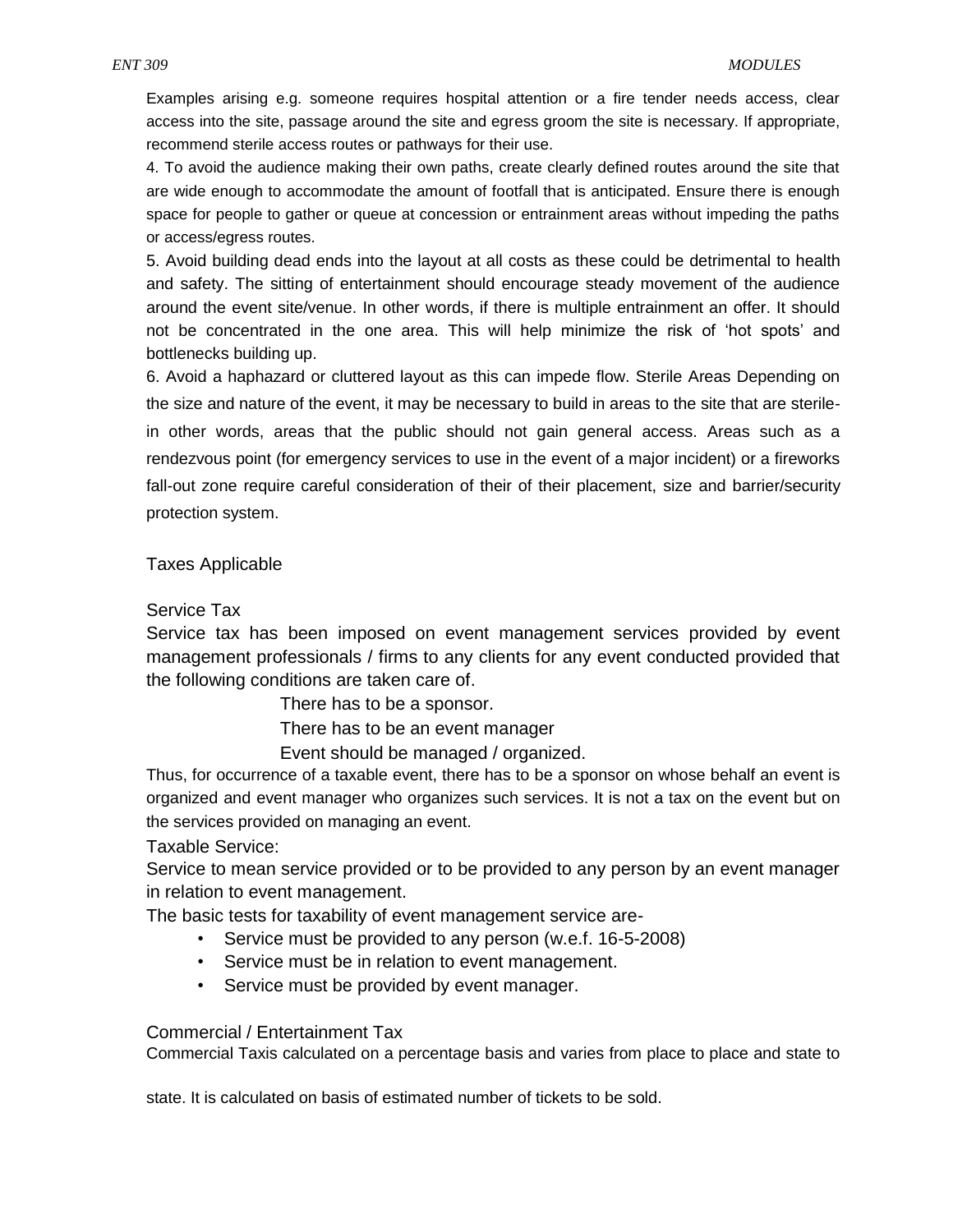Entertainment taxes are to be paid for amusement facilities and entertainment events.

## Value Added Tax

A value-added tax (VAT) is a type of consumption tax that is placed on a product / event whenever value is added at a stage of production and at final sale / execution. The amount of value-added tax that the user pays is the cost of the product, less any of the costs of materials used in the product that have already been taxed.

#### Excise Tax

Central Excise duty is an indirect tax levied on those goods which are manufactured in India and are meant for home consumption. It has also been imposed on events conducted in India.

# Questions

# Section A (2M)

- 1. What is an event management plan?
- 2. What are utilities?
- 3. What is PPL?
- 4. What is IPRS?
- 5. What is service tax?

# Section B (6M)

- 1. Explain the general details of planning an event.
- 2. What are the permissions required to plan and conduct an event?
- 3. What are the licenses required to plan and conduct an event?
- 4. Explain the taxes applicable to event management.
- 5. What role do Government and local authorities play in planning an event?
- 6. Elaborate on the utilities of a venue that are to be planned.
- 7. What are the measures to make an event venue accessible for differently abled /

physically disabled people?

# Section C (14 M)

- 1. Elaborate on the principles of event management.
- 2. What are the permissions, licenses and policies required for planning and conducting an event? Explain in detail.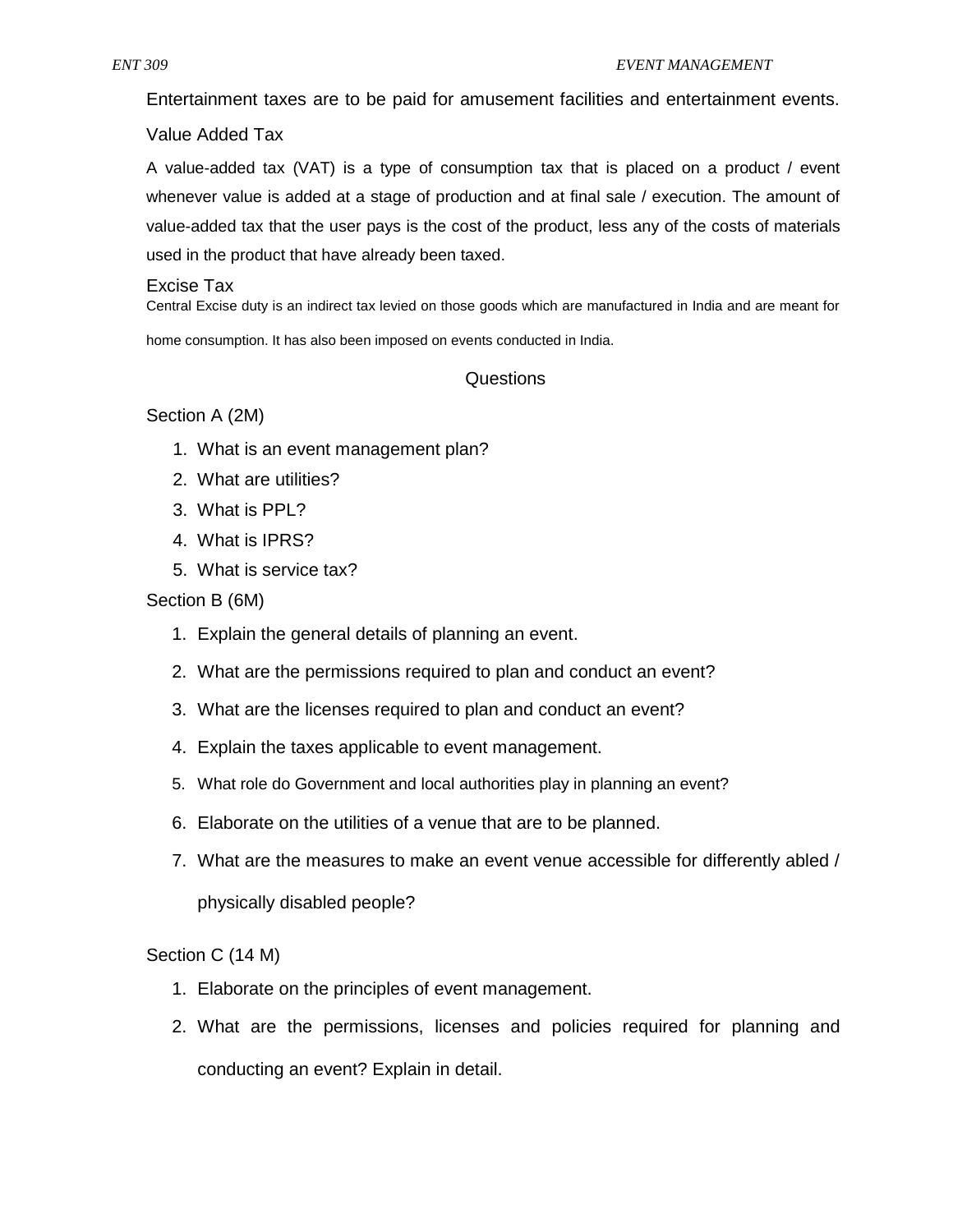UNIT - 3

# CONDUCT OF AN EVENT

## CONDUCTING AN EVENT:

1) Analyse the overall primary goal.

The objective behind conducting an event must be analysed by the event manager .Example: Educational, Fund raising or Organizational celebrations.

2) Selection and recruitment of planning committee.

Planning committee should consist of staff, board members and volunteers. There should be at least two or more co-chairpersons to oversee the process.

3) Creation of master plan and budget.

A master plan and budget must be prepared in each of the following areas which include: Program, Promotion, Fund raising.

4) Develop a time line.

A proper schedule must be prepared by the event manager to insure that tasks are performed as per schedule.

5) Delegation of work.

The event manager can assign the task to subcommittee or individuals to reduce work pressure, but have to ensure that the delegated task to person with no experience is teamed with co-workers to ensure the task accomplishment.

6) Conduct and performance of event.

In order to make the event a successful, the event manager must make sure that all which are planned for the particular event are performed as per plan.

7) Evaluate and award volunteers.

The event manager can collect feedback of event to evaluate the event (to assess

what improvement can be made for the next event).

## STEPS TO ORGANIZE AN EVENT.

1) Objective.

Make sure to have a clear objective for the event, understand why holding it, to whom it's targeted and what return it will yield.

2) Consultation.

Consultation is very essential; the event manager must make sure that all the relevant stakeholders are involved as early in the planning stage to avoid any complications later.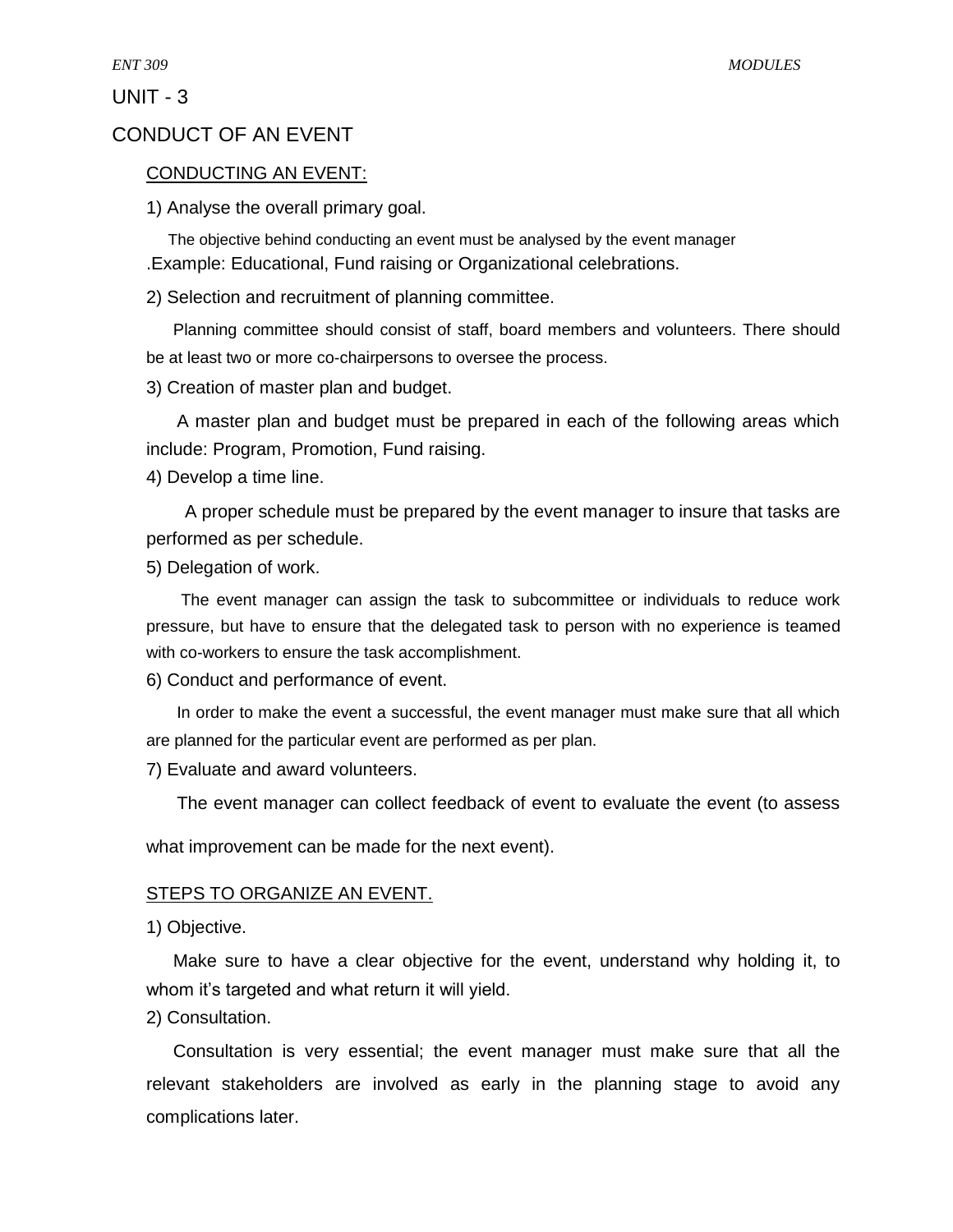3) Planning/Methodology.

Planning is the most crucial stage of any event. The event manager must make sure that enough time to complete this stage provided has to plan for any eventuality, recheck edition on updated document, consider alternatives etc.

4) Resource.

Event manager must ensure that enough resource to prepare and deliver the event is available in a safe, effective and professional way.

5) Branding.

Event manager must ensure that event is clearly branded and must develop a clear vision identity for the event with a name, logo and vision.

6) Marketing.

Identifying the target audiences and brainstorming in all possible ways to reach audience is another work of the event manager.

7) Checklist.

The event manager must make a complete check on the things which are going on. And also should cross check on the people to whom work has been assigned to verify if things are going according to planned schedule.

8) Delivery.

The event delivery must be as smooth as it can be, event manager has to deliver what has been promised by delegating responsibilities to people trusted and be proactive not reaction.

9) Communication.

The event manager must be transparent and keep everyone up to date as to what is happening.

10) Feedback.

The event manager must ensure that the learning process meet the participants expectations. This will help in getting a positive feedback about the event conducted.

11) Profile.

Once the event has become a great success the event manager must make sure that other people know about the event.

12) Evaluation.

Event manager has to look at the return on investment, analyse feedback from the event and summarize to help with future events and has to learn from mistakes and ensure to move forward by making further improvements in the next events.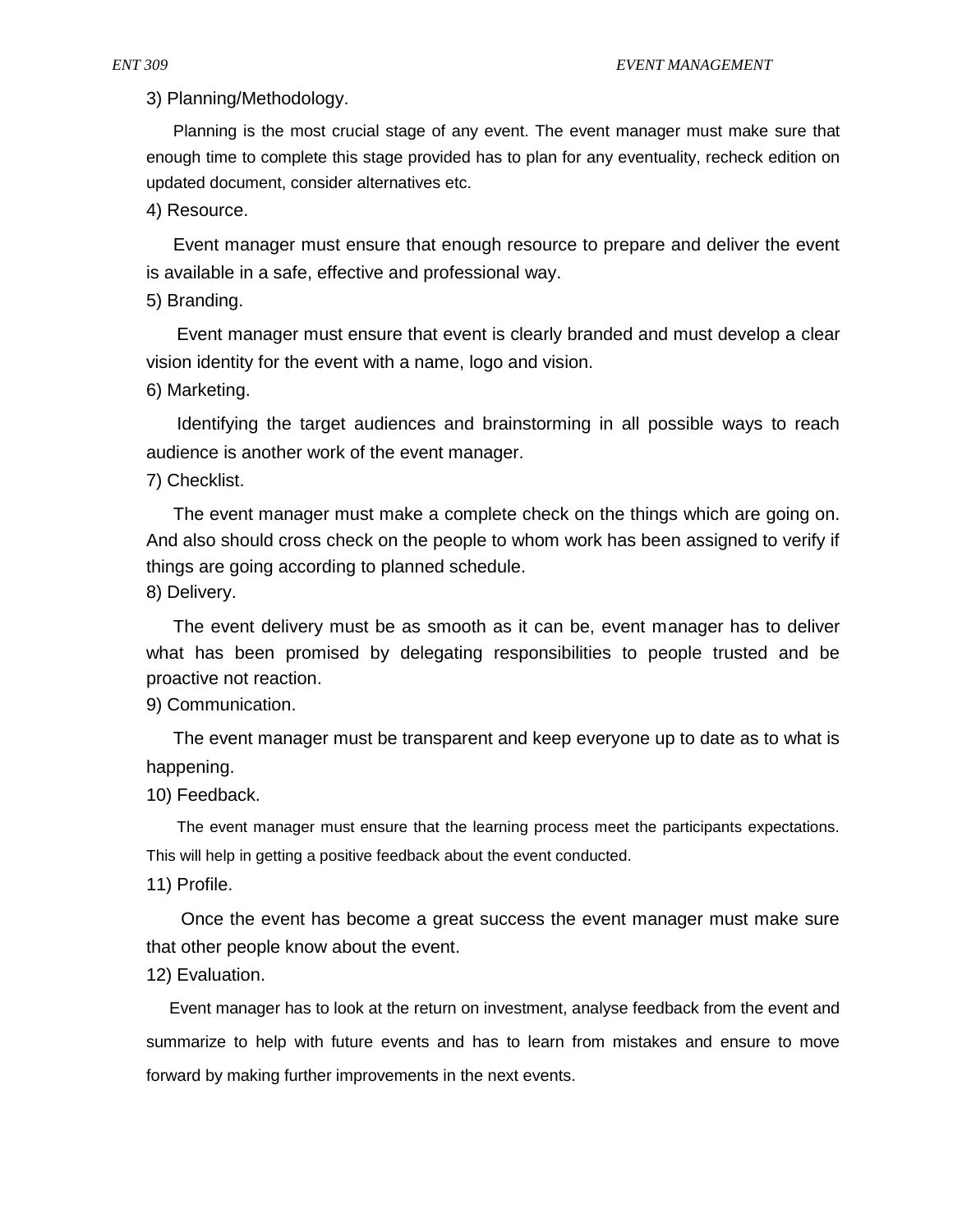# ASSIGNING RESPONSIBILITIES TO VARIOUS PEOPLE INVOLVED IN CONDUCTING AN EVENT.

Assigning responsibility can help delegate work efforts boost efficiency and spell success. It also helps enables members to get better ideas of which members are working on closely related tasks.

An event management company can have following event professionals who are involved in conducting an event:

- 1. Event manager / Event planner.
- 2. Event Coordinator.
- 3. Information manager.
- 4. Logistic manager.
- 5. Security manager.
- 6. Infrastructure manager.
- 7. Event administrator.
- 8. Volunteers.
- 9. Games planner.
- 10. Event director.

# MULTICHANNEL USED FOR COMMUNICATION IN EVENTS.

- 1. Website ads.
- 2. Print ads.
- 3. Ads on host websites.
- 4. Business cord.
- 5. Tele seminar.
- 6. Direct mail.
- 7. Email.
- 8. Videos.
- 9. Article.
- 10.Blog.
- 11.Social media sites.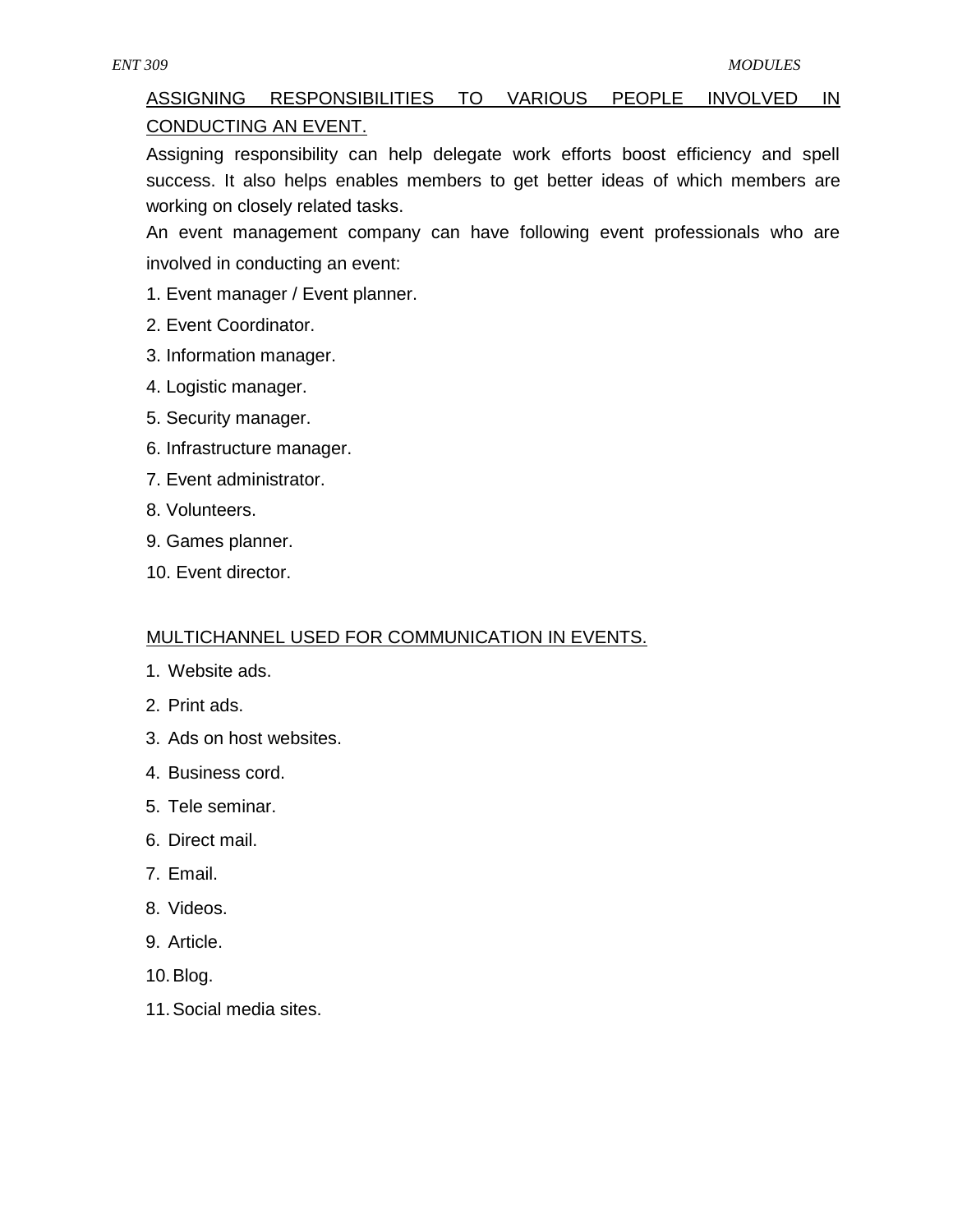Communication strategies:

1) Communication between all parties involved in the event planning.

Good communication is crucial during the planning stage .As the event manager, should ensure that all agencies are effectively communicating with each other.

2) During the event itself, the event manual and site/venue plan.

It is vital to hold valuable tools that aid good communication they contain up-to-date information. If the nature and size of the event requires a multi-agency presence, it is likely each organization will employ their own communication system and use their own equipment.

3) Communication with the public at the event.

There are many ways to communicate with the public at the event including information stands, printed material, stewards, screen messages and PA announcements.

### BUDGET OF AN EVENT.

The budgets should be prepared based on the few considerations that an event manager should consider:

- 1. Duration available for planning the event.
- 2. Working process of the event.
- 3. Objectives to be accomplished.
- 4. Source of funds for the events.
- 5. Involvement of event management team members.
- 6. Type of the event.

#### EVENT BUDGETING RULES.

1) Budget to avoid making a loss.

If an event looks likely to make a loss ,it calls into questions whether the event should go ahead according to the existing plan .If it is not too late ,plans should be changed so that the event will at least break-even.

2) Be realistic about event incomes.

Event plans are far too optimistic about the amount of sponsorship to be gained, or the

number of people who will attend as spectators or participants.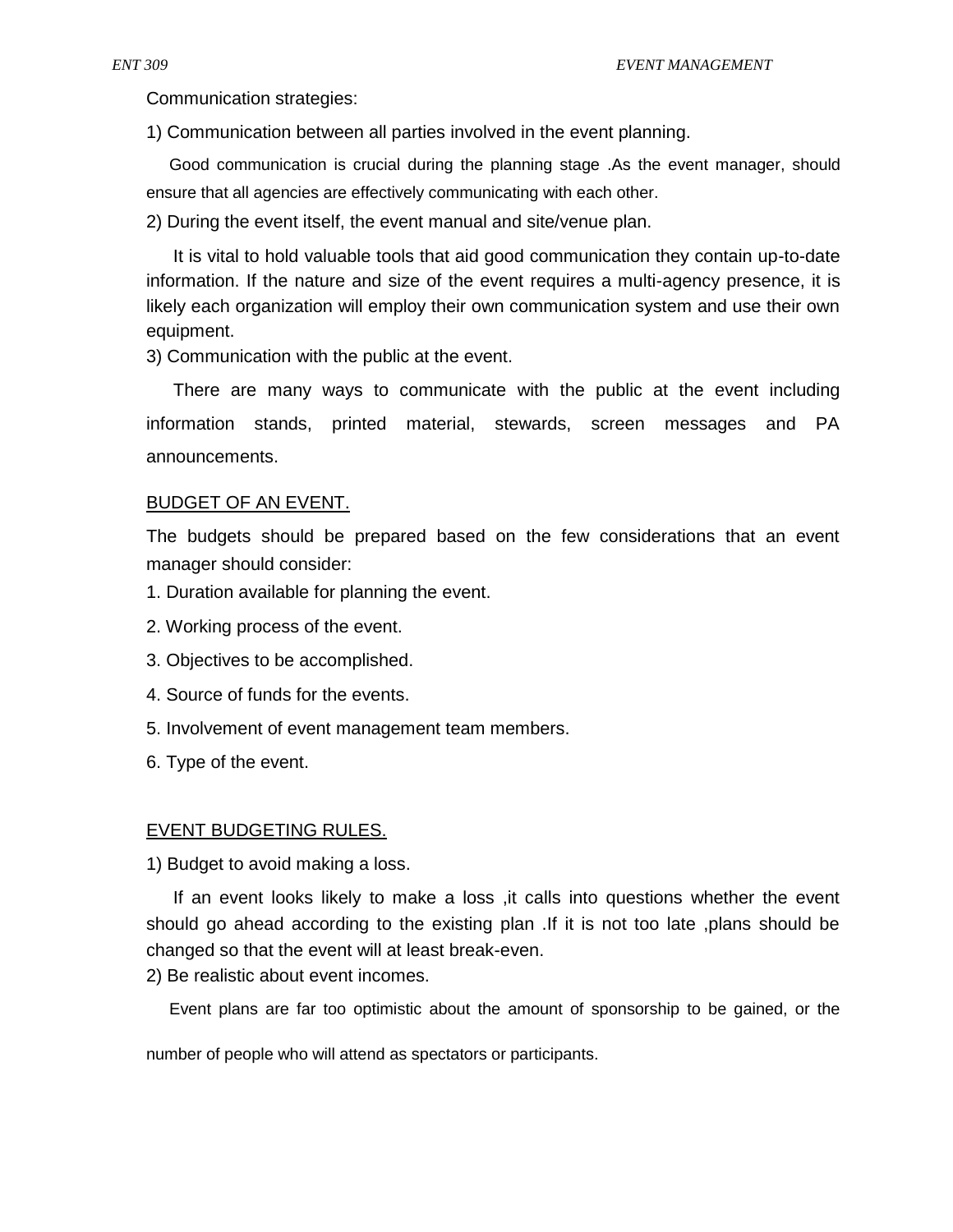3) Have a contingency plan.

In thinking through what could possibly go wrong with an event, it is a good idea to determine what must be done if something does go wrong. For example, what happens if the sponsorship pull out, or there is very bad weather.

# CONTENT OF EVENT BUDGET.

Incomes:

- 1. Ticket sales.
- 2. Entry fees.
- 3. Commercial sponsorship.
- 4. Concessions and franchises.
- 5. Merchandising.
- 6. Showcase, demo.
- 7. Advertising.
- 8. In kind support.
- 9. Licensing and broadcasting rights.

Expenses:

- 1. Trophies and awards.
- 2. Travel and accommodation.
- 3. Salaries, postage and telephone.
- 4. Photo, videos/medical fees.
- 5. Venue rent and insurance.
- 6. Printing and promotion.
- 7. Equipment and hire charges.
- 8. Transport.

# REASONS FOR BUDGET OF AN EVENT.

1. Financial decisions affect every area of the event and must be established early in the process and monitored on a regular basis.

2. Budgets are a clear way of identifying and allocating funds and communicating

important financial information.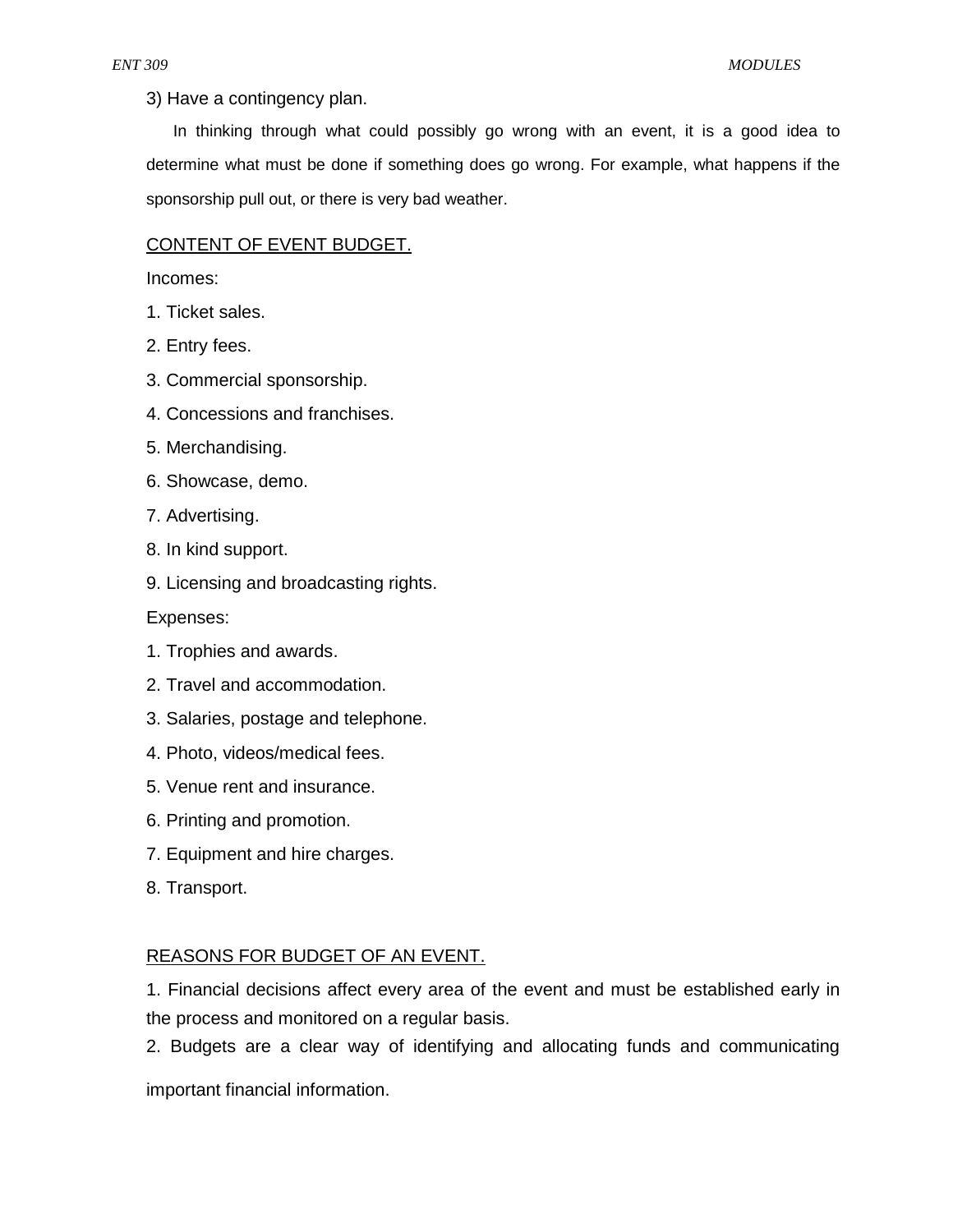3. They can also be used as a basis for evaluation and to help future planning .Therefore, preparing a budget is part of the initial planning stage.

4. It includes projection revenue and expenditure from which an estimate of the net profits from the proposed event can be ascertained.

5. forming a budget begins with the costing of essentials, including the allocation of staff to the planning and of staging of the conference.

6. Then there is accommodation, transportation, catering and so on. A budget is a plan based on accurate quotes from all contractors and suppliers and careful research to ensure that no expenses have been overlooked.

7. It provides guidelines for approving expenditure and ensuring that the financial aspects of the event remain on track.

8. The budget is a part of the event proposal or the basis of the quote by the event management company to the client.

9. The budget as a document is an important planning tool, but the true value is in the degree to which the manager uses it and in the accuracy and thoughtfulness of the preparation process.

10. A budget represents the income and expenses of an organization or the individual event.

11. The event manager cannot have a successful planning structure without a budget and priorities for how the money will be spent. Therefore preparation of a budget is very essential.

# Fundamentals / Steps of Creating a Budget

- a. Obtain past financial reports for the same or similar event: this will give insights into the demographic of your audience, and a baseline for year-over-year comparison.
- b. Define sources of revenue: the team need to review the various revenue streams available like attendee revenue, sponsor revenue and ancillary revenue
- c. Identify expenses: each event is different, but some of the line items that could be included within an event budget include: facilities/room rental charges, food & beverage, audio visual, furniture rental, entertainment, travel & lodging, staffing, equipment etc.
- d. Get the quotes: be determined with team the expenditure that will impact the budget. After that begin obtaining quotes based on requirements, including venue, updated menu costs, décor, labour charges, room rentals, 3rd party vendors etc.
- e. Create an excel worksheets reflecting the per person cost based on attendance: the team

need to prepare an excel worksheet which includes cost per individual like for example breakfast and lanyards cost per person.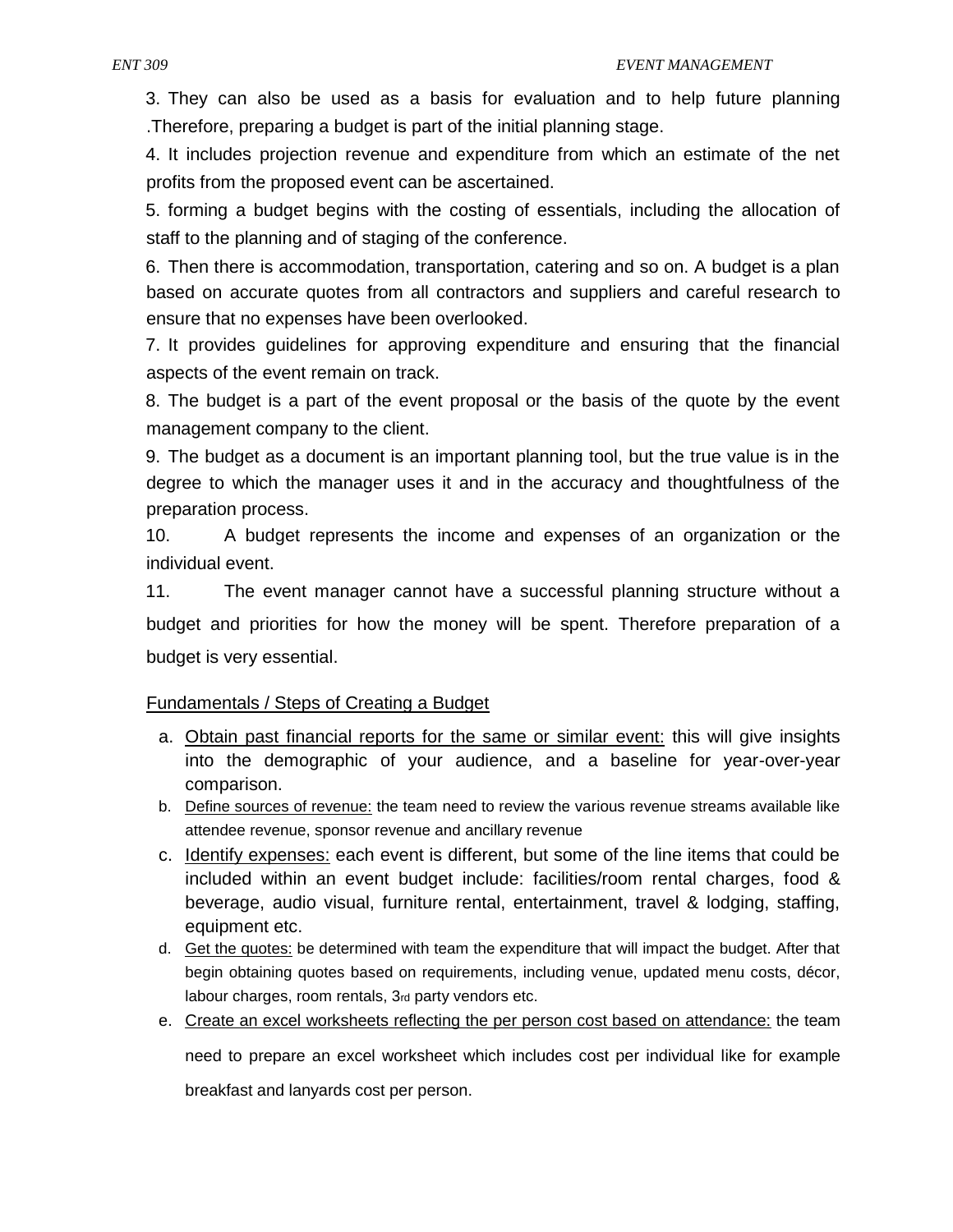f. Create and enter data into budget: using worksheet created begins entering the proposed budget template. Create few different scenarios to talk through with team until everyone can agree on the decision that need to be made to have a budget that works.

# COMPUTER AIDED EVENT MANAGEMENT

Before your event:

1) Interact with your speaker.

Communication with the speaker about the event's goals is crucial. Good speakers will tailor their message to meet your needs.

2) Use social media to promote the event.

Tweet about the upcoming event on Twitter and add status updates about it to Facebook and LinkedIn.

3) Make event materials mobile-friendly.

Create a mobile app for your event that includes access to all the event's handouts. It's easier and less expensive than you think.

# During your event

- 1) Internet access is a must.
- 2) Video conferencing/Web casting can expand your reach.
- 3) Garner audience participation by implementing an audience response system.
- 4) Encourage attendees to use social media during your event.
- 5) Keep smart phones ON to promote texting.
- 6) Create a Highlight Reel from prior events.
- 7) Harness the power of visual testimonials.
- 8) Use photos of attendees in social updates.
- 9) Create one Unified Hash tag for use across all social channels.
- 10) Create Facebook event page.
- 11) Add your event to your Email signature.
- 12) Mailing list, direct mail, email, and internet.

# ADVANTAGES OF COMPUTER AIDED EVENT MANAGEMENT:

1. Easier data management

Computer aided event management helps the company in managing the entire data in a more organized way. For each event the company can save the records for all previous events.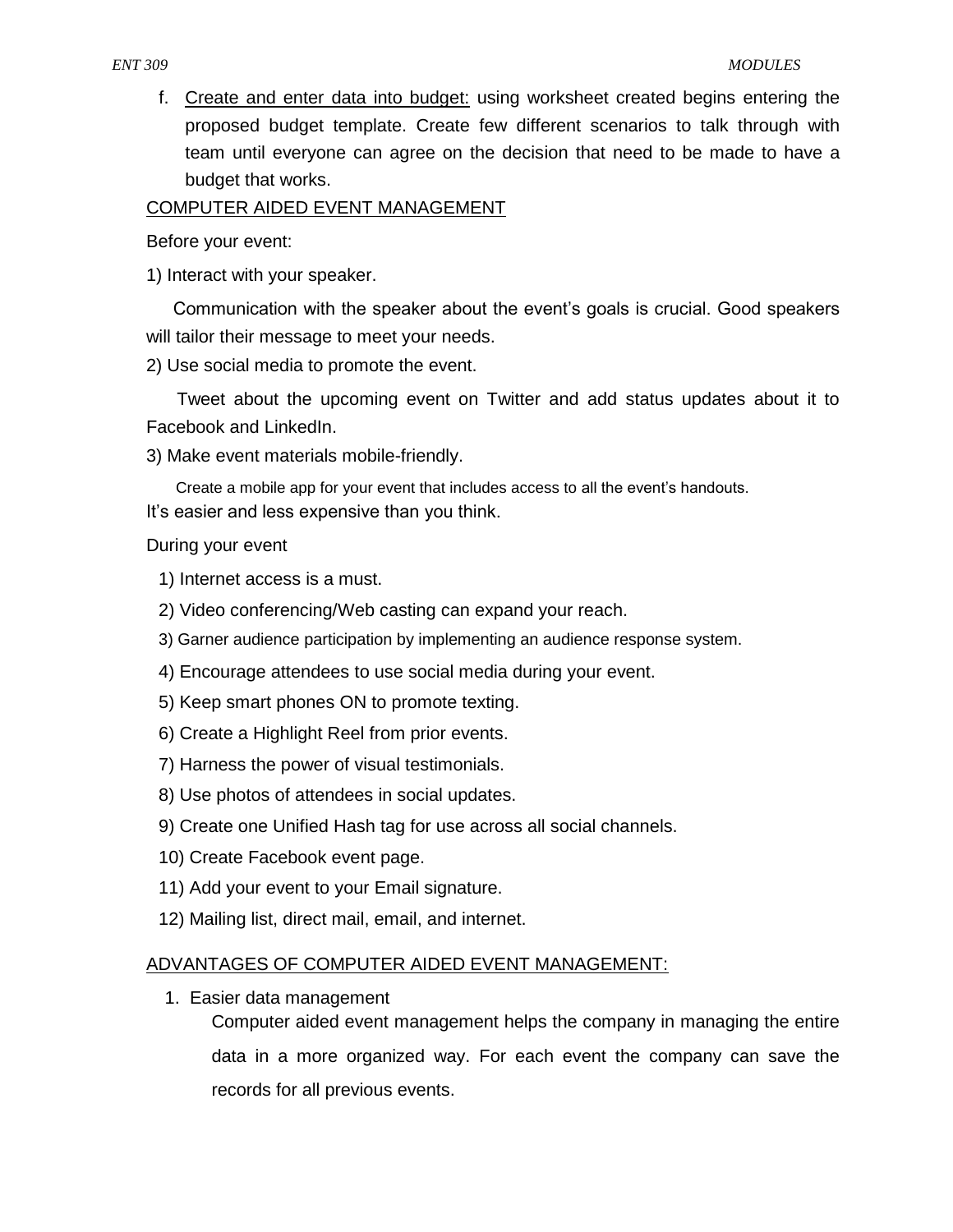2. Increased efficiency

Data is managed in a systematic manner. Any information can be obtained on a click of a button. Event manager can get quick information about an event.

3. Reduces cost

Initial investment may be relatively high on buying software. Installation of event management software will help company in reducing cost on hiring temporary workers to record data and so on.

4. Reduces work load

Event management software automatically updates the entire set of records after completion of every transition.

5. Faster payment

Any payment can be made and received within few minutes for the services delivered.

6. Improved quality

Event management software helps in improving quality both in information and work. Accurate information can be obtained at any point in time.

7. Enhanced perception

Needless to mention that event management software enables efficiency. Event management software offers easy access to customer and provides comforts to them.

8. Expense tracking

Event management software helps the event management team to tack expenses. They will be in a position to know whether the spending is well within the budget or are they exceeding the budget.

9. Generation of report

Any type of report can be generated with the help of event management software. Format of the report and content can be customized based on each requirement.

10. Automatic event reminders

Event management software is capable of sending automatic reminders to participants at regular intervals. The communication content can be modified each time the communication is sent to the audience, this helps audience to remember the event date and time.

11. Online registration/cancellation

The beauty of event management software is that the participants can register their names online and make payment through cards this saves time and energy of participants.

# ORGANIZING TABLES:

1. U shape tables

It is one of the popular seating arrangements for groups up to 50 participants

seating is usually on the outside of U.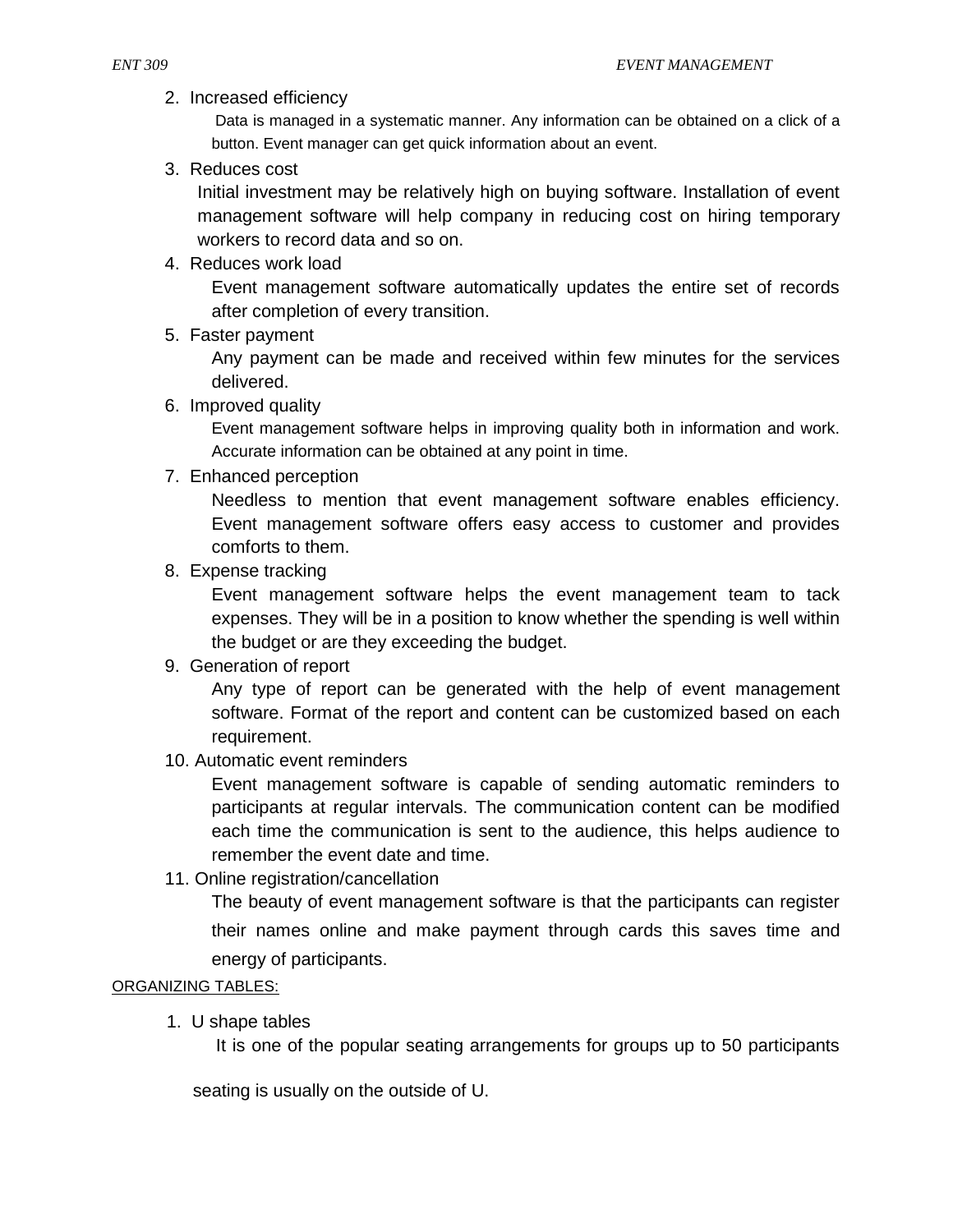2. Hollow square shape

In this set up there are 4 or more tables arranged in a square, rectangle or multisided design, in which the middle of design is empty.

3. Octagon shape

The octagon is a variation of the hollow square style set up where multiple tables are arranged in a multisided design in which the middle of design is empty.

4. Team tables/cluster shape

It is appropriate for small team, work group and committee meetings, it is ideal for small break out or study groups that require a lot of group interaction, discussion and note taking.

5. Board room shape

The set-up is often used for groups of 5 to 30 participants in board meetings, committee meetings and other small functions at which interaction between participants is extracted. Tables are set in rectangle /oval shape with chairs on both the sides and ends.

6. Class room shape

In this set up participants are seated in rows of tables placed facing the front.

7. Harvard class room shape

In this set up participants are seated in semi-circular rows of modular tables angled towards the head table.

8. Town meeting

It is ideal for large group of 100 to 300 people. It includes meal service in the same room.

9. Auditorium/theatre style

It is for groups of 300 or more people, chairs are placed in rows facing front with no

tables. It can be in a straight or semi-circular format.

# ROLES AND RESPONSIBILITIES OF EVENT MANAGERS:

1) Select volunteers from committees.

Completion of an event consists of several activities arranged an order. One of a few persons cannot complete the whole process. Therefore event manager should divide the entire event into several activities and assign each activity to a committee he should also choose an in charge for each committee.

2) Decide goals and themes

Event manager should decide goals and themes for the entire event. This can happen after structured brainstorming with the team members. Each team can come out with theme for their event.

3) Research audience.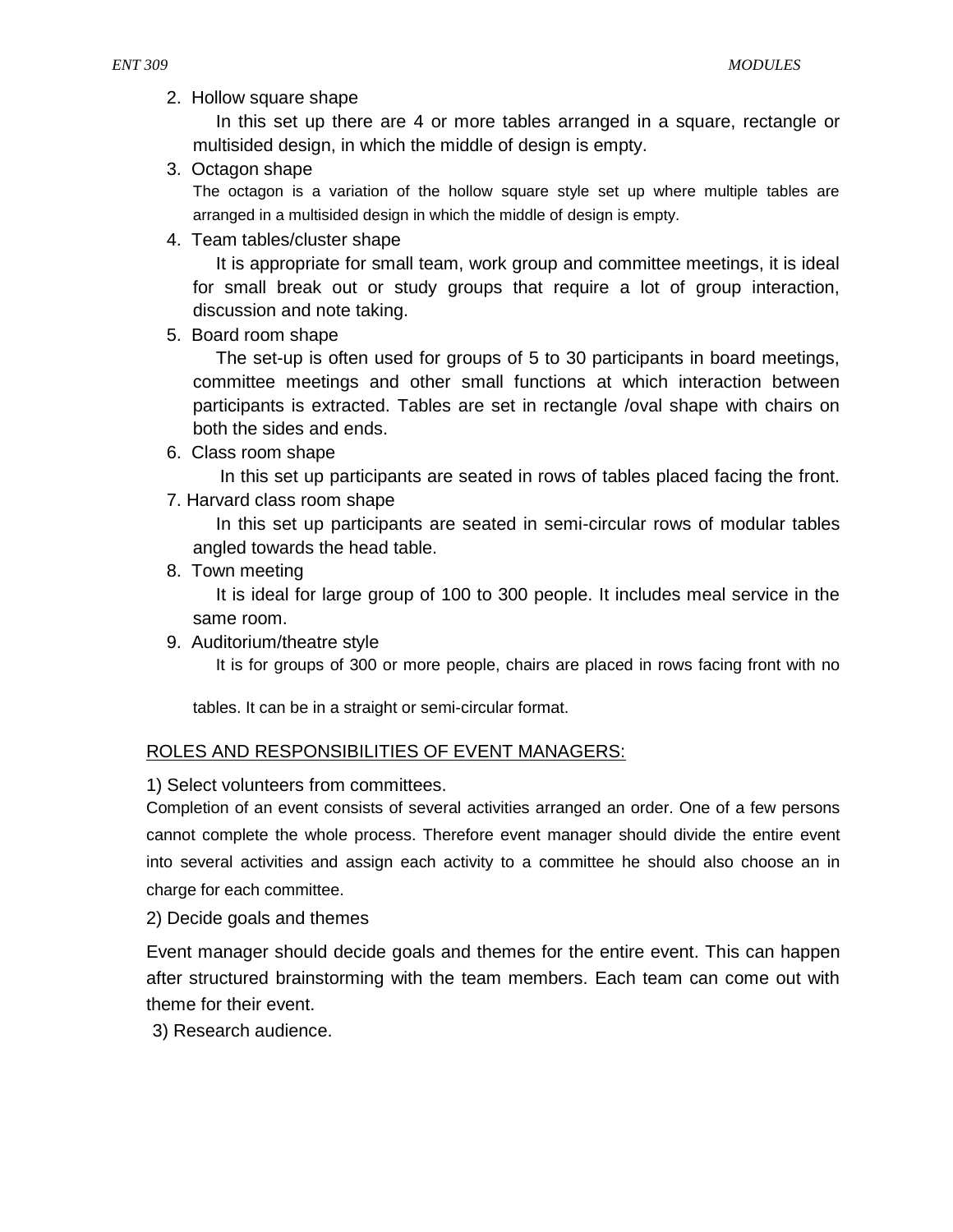Before any event objective is decided, a detailed research should be conducted to know their age group, gender, taste, fashion, religion and so on. Without knowing the target audience for the event, various activities cannot be decided.

4) Create event names and logo

In consultation with the various team members and heads, event manager should give creative name to the event. The name should be in sync with the objectives of the event. A meaning full logo should be developed to convey the theme of the event.

### 5) Choose evaluation method

At the time of deciding the theme and the objectives for the event, the event manger should decide the evaluation criteria and methods for determining the success rate of event. The methods and criteria should be communicated to all the team.

6) Preparation and sharing of consolidated budget

Every team should decide upon the various activities they are planning for the proposed event and resources required for the conduct of their respective activities. After collecting individual budgets. Event manager should consolidate all of them and prepare a master budget.

7) Contact potential sponsors

Success of any event largely dependent on the money collected and systematically spent. Sponsorship money certainly strengthens the spending capacity of the company. If reputed sponsors are involved in the event, it adds to the glory of the proposed event.

8) Visit and select sites

A good venue adds to the glory of good theme. Venue should be decided on the basis of the activities planned for the event. The venue selected should be easily approachable by the audience. The venue should be well connected by transportation facility.

9) Finalise site

Once the venue is selected and confirming it has all basic facilities, the company should go ahead with the negotiations with the owner of the venue. Once the venue is finalized, total area of the venue should be divided for various activities.

#### 10) Make signs

After finalizing the areas for each activity, a sign board should be designed explaining various activities planned in the venue. Sign should facilitate participants to find sequence of the activities and the place earmarked for each event.

11)Plan publicity campaigns

Grand success of an event is dependent not only on the creativity involved in the event. The success of an event is largely dependent on how good the company is publicizing the whole event.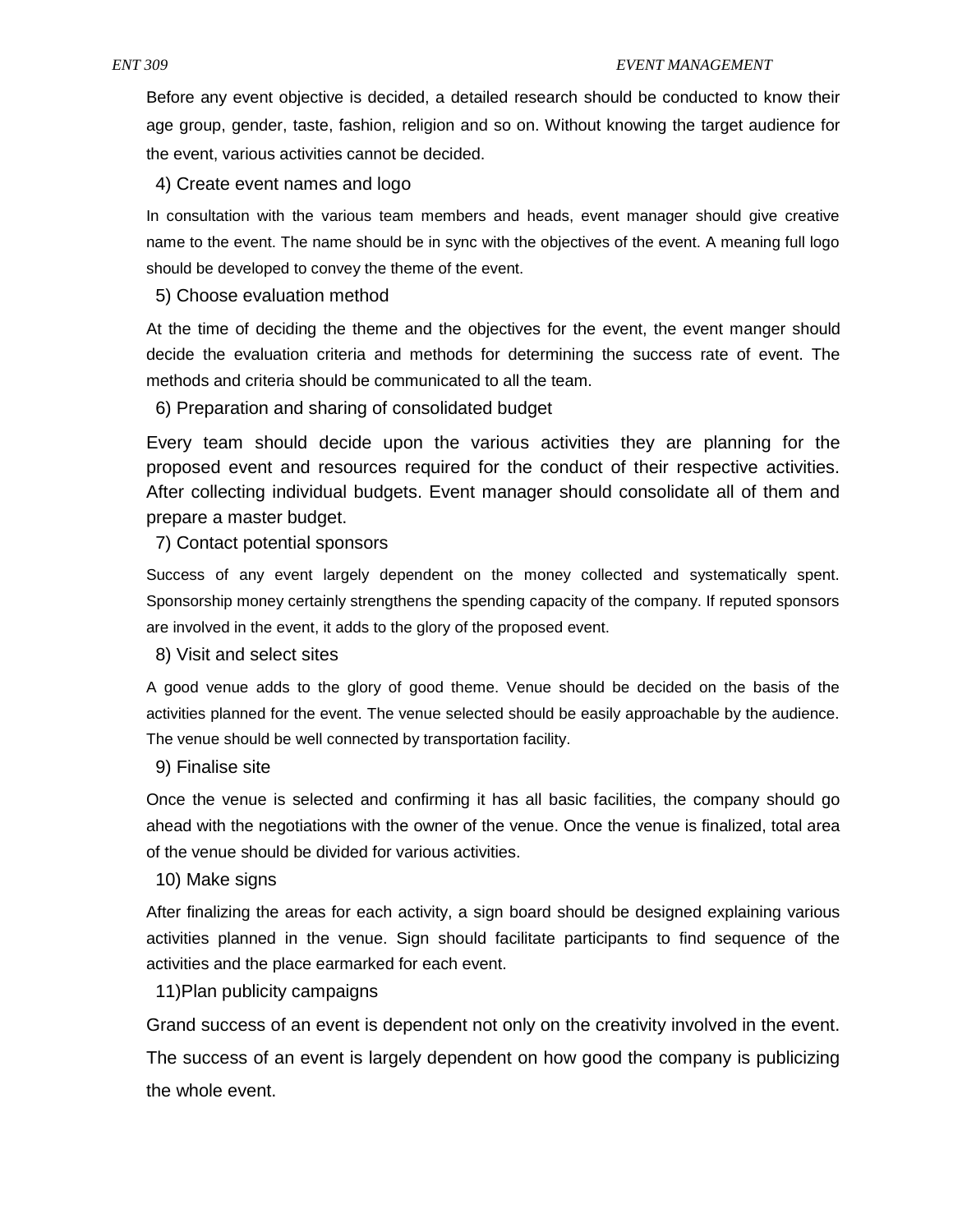12)Contact media

Company can take help of different media's depending upon the need. Constant media support helps company in promoting the event in a big way.

13)Meet for evaluations

After the completion of the event, the event manager should call all the activity teams to evaluate whether the event was executed as desired.

14) Send thanking message

It is customary and desirable to sent thanking message to all those helped and participated in grand success of the event.

15) Write and file reports

After the completion of the event, a brief report should be prepared explaining the whole deliberation of the event. The report should be sent to various media for printing and publicity.

CHECKLIST OF AN EVENT.

1) Planning.

>Event overview.

>Event plan.

>Event manager.

>Event description.

>Event objective.

>Budget.

2) Operations.

>Police contact.

>Liquor license.

>Permits.

>Insurance.

>Security.

>Health and safety permits.

>Parking.

>Transport.

>Risk management.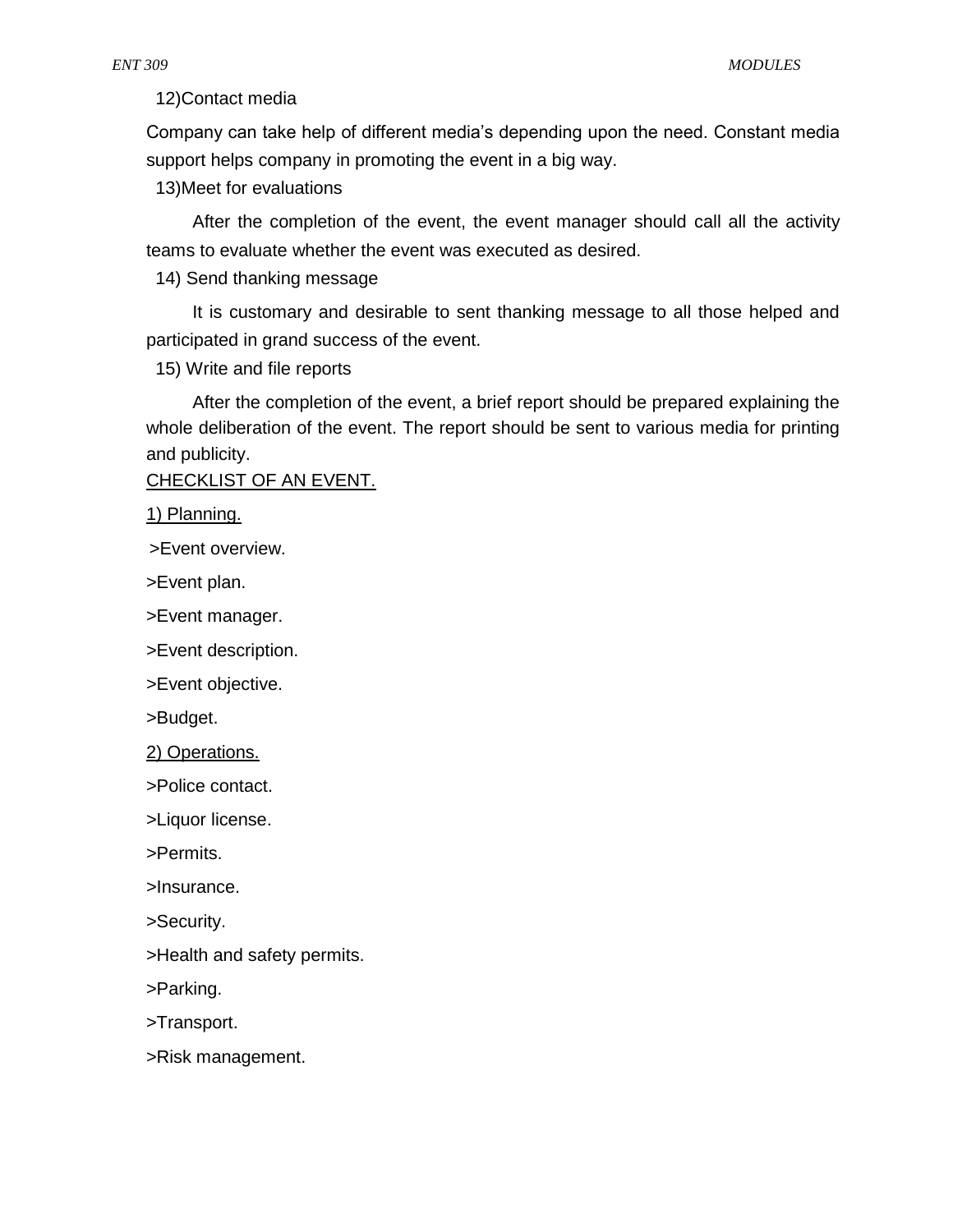3)Consultation with key stakeholders.

>Consultation register.

>Planning meeting.

>Briefing-before event

>Debriefing-after event.

4) Planning for an event selection of venue.

>Site plan.

>Weather.

>Food.

>Water, lighting and power.

>Catering.

>Seating.

>Ticketing.

5)Publicity and Promotion.

>Pre-event promotion.

>Media releases.

>Invitations.

>Programs.

>Posters.

>Websites.

6)Sponsorship and merchandise.

>Suggested sponsorship strategy.

>Potential sponsors.

>Evaluation of a sponsorship program.

>Merchandise.

7)Management of alcohol.

>Permit conditions.

>Minors.

>Beverage options.

>Trading hours.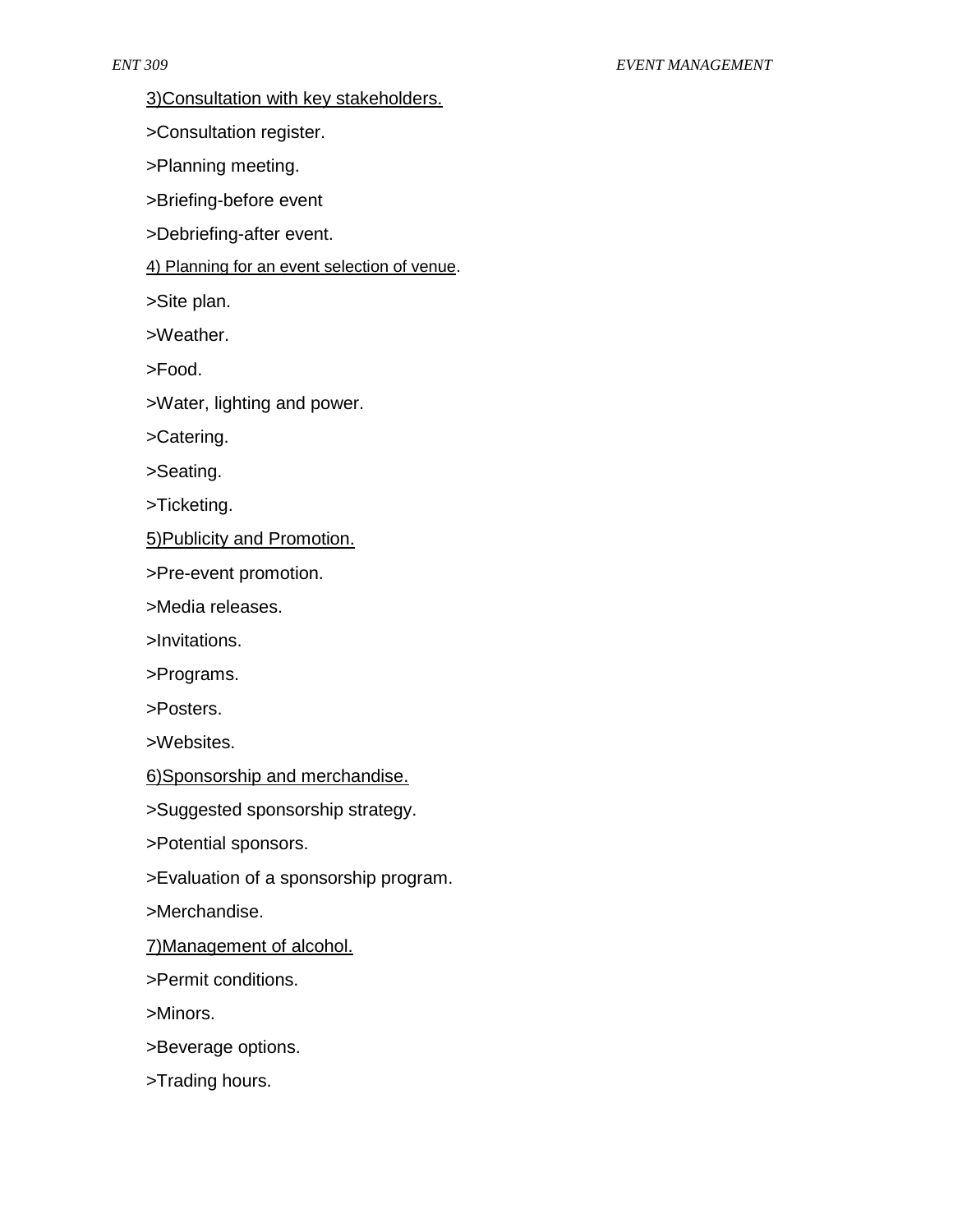>Alcohol consumption areas.

# 8) Compile a file.

>Documents to be kept.

# ADVANTAGES OF PREPARING EVENT CHECK LIST:

1. Organization.

Checklists can help the event management team to stay more organized. Checklist will ensure the organizers that they do not skip any steps in conducting an event.

2. Avoids confusion

Checklist presents various tasks to be done in an orderly manner. As the activities are arranged in an order there cannot be any confusion in completing the event.

3. Efficiency

With the checklist various activities can be performed quickly and effectively

checklist will reduce the possible errors to very minimum.

4. Easy delegation

Various activities are involved in accomplishing an event. Different activities will have to be delegated to different teams.

5. Effective time management

Checklist helps the organizers of the event to accomplish the whole process within a given period.

6. Creativity

Preparation of checklist is an art. It involves lot of creativity in preparing. 7. Superior customer service

Customers come to event to get enjoyable experience. Timely and orderly

completion of an event brings excellence in the minds of audience.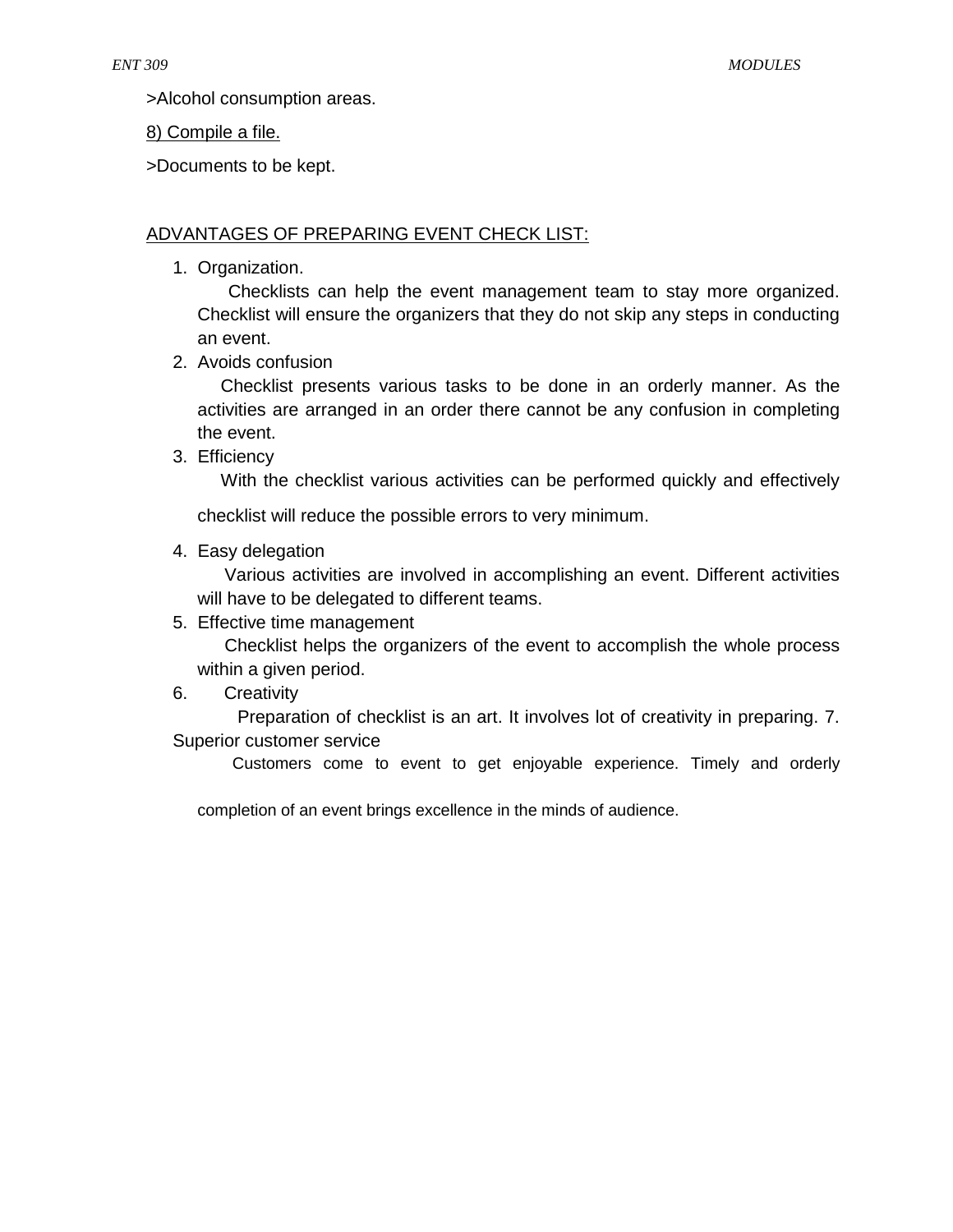# Questions

*ENT 309 EVENT MANAGEMENT*

Section A (2M)

- 1. What is a planning schedule?
- 2. What is the meaning of checklist?
- 3. What is computer aided event management?

# Section B (6M)

- 1. What are the different styles of organising tables in an event?
- 2. State & explain the budget of an event
- 3. What are the different checklists to be maintained before an event?

# Section C (14M)

- 1. How does manager organise the events and assign responsibilities to the various people involved in the event?
- 2. Explain in detail the roles and responsibilities of the event manager for different events
- 3. What are the general steps required in conducting an event?
- 4. Computer aided event management is too much in use in all types of events. Explain
- 5. Communication is necessary in an event, explain.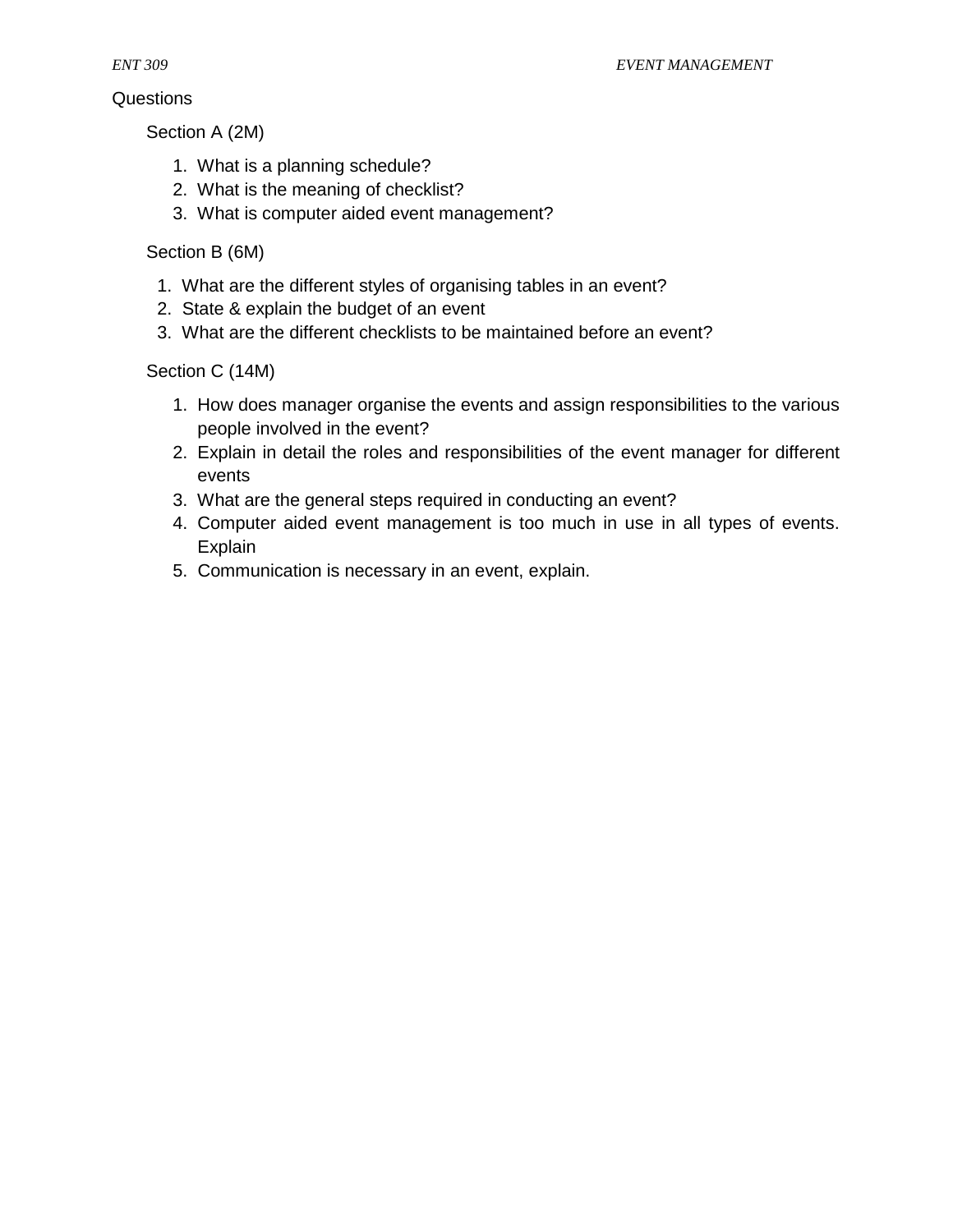# PUBLIC RELATIONS

# Public Relations - Meaning

Public relations is a management function that creates, develops, and carries out policies and programmes to influence public opinion about an idea, product or organisation.

Public relations is the practice of managing the flow of information between the organisation and its publics. A public relations specialist communicates with the target audience directly or indirectly through media with an aim to create and maintain a positive image and create a strong relationship with the public.

# Definition of Public Relations

Public relations is the deliberated, planned and sustained effort to establish and maintain mutual understanding between on organization and its publics" -Institute of public relation, USA

''public relation is the attempt by information persuasion and adjustment to engineer public support for an activity, cause, movement or institution." - Fedward L.Bernays

''public relations is a combination of philosophy, sociology, economics, language psychology, journalism, communication and other knowledge into a system of human

understanding ." -Herbert M.Baus

# Nature of public relations

1. Extent of PR function: to what extent the organisation uses public relation? The PR function should be recognised as central to good management and able to act as a unifying force within the organisation and in the way it's itself.

2. Level of PR function: this depends on the nature of business or services being provided by the organisation. Acceptance of government and the citizens is very important. Moreover, in handling sensitive issues, corporate management cannot do away with social, cultural, economic, and political ethos existing in the community.

3. Target public: how to handle the target public is a frequently raised question for PR person. It has been acknowledged by the management that the PR person is a necessary link between the management and the various public(audience) 4. Maintaining goodwill: since in the present competitive society all sections of the

economy i.e. private or public are under constant public gaze hence it is equally

important to guard the reputation earned.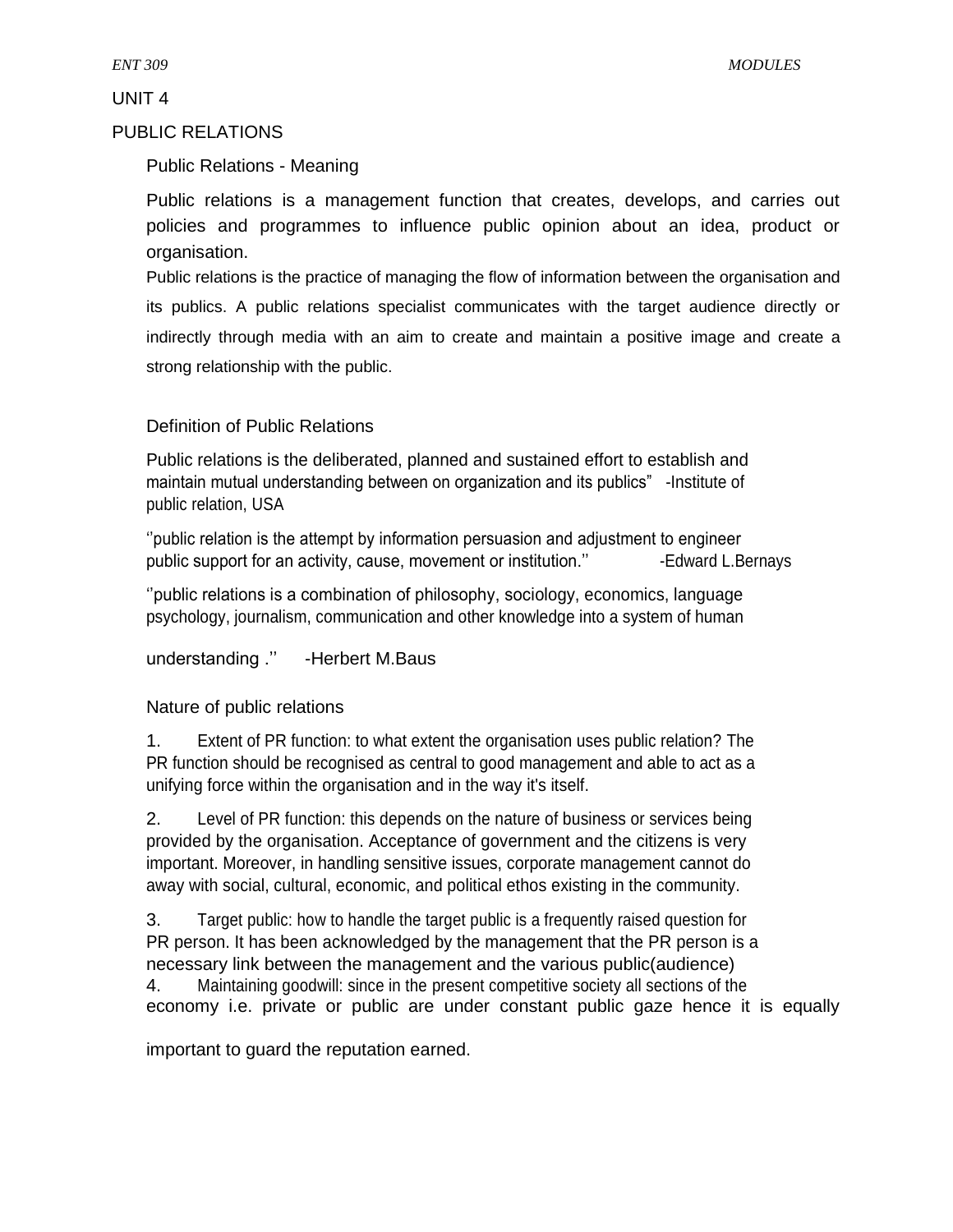5. Evaluation of work: PR person should always evaluate himself in his work environment. He should always appraise his own competence, acknowledge potential weakness and thereafter seek expert advice.

6. General areas of objectives. It is mainly known as which and what are the particular PR objectives to achieve. Terms like market standing, innovation, work performance and public responsibilities are mainly in PR.

7. Communication skills: managing the strategy and skills of communication are an integral part of business policy and decision making. PR decides about the methods and media of communication and when and how to use the target public.

### The importance of public relations

The importance of public relations is as follows-

1. Credibility: The various PR tools (stories or news articles) are primarily believed in comparison to advertisements. People generally believe that media professionals gather such crucial information and write these stories or news articles on their own.

2. Low cost: the different communication media used by public relations are relatively less expensive. Media placement charges are very low and also the tools sent to media executives for inspection are particularly less costly.

3. Not compete with other PR tools: since, PR tools are commonly featured as write-ups or stories, they do not compete with other public relations communication tools. But promotions and advertisements broadcasted through different media are compared with other promotions or commercials.

4. Effective communication mechanism of public relations is beneficial in establishing a good reputation in the minds of various sponsors about the facilities offered by an event organisation.

Limitations of Public Relations

1. PR cannot totally whitewash Tarnished image;

PR changes the produced minds, misunderstanding wrong impressions, misinterpretation but certainly not change the tarnished image into a solid gold block.

Example mutual fund companies, money multipliers

- 2. It can't hide anything in the best interest of the company; The company as a family should not leak out week nesses because competitors are always wanting to en-cash on these matters. Reliance in India is only private sector company known as ''fortune 5000''.
- 3. Public relation cannot create reputation out of nothing;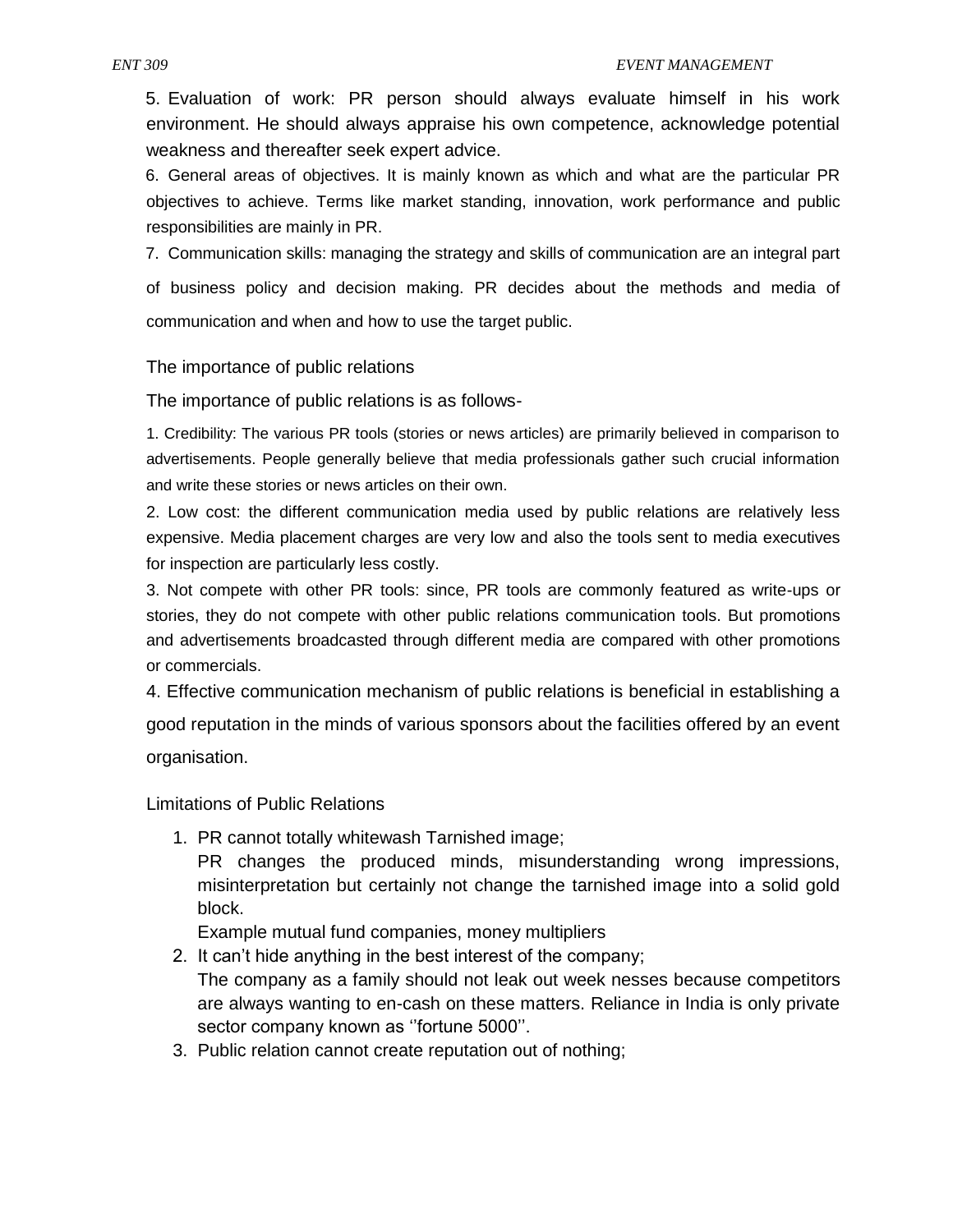The PRO (public relation officer) cannot create a reputation or goodwill unless there is little of it. A totally hopeless company is a hopeless company.

- 4. PR fails to have valued public opinion ; Public relations do not value public opinion in the same way some people draw money on a bank where they have no money. Technically a person can draw the money from the bank from his account even if there is no balance which is called as overdraft.
- 5. Public relations demands public speaking; Public relations reaches good conclusions to create 'mutual understanding'. PR is a great art of moving with the current but not against. To influence public mood, public view, line of thinking, the PR has to go along and then it can be bent as and when it is very opportunistic and viable.
- 6. PR is a very difficult discipline to understand and conduct successfully;

A strategy supported by the professional knowledge of the media will be needed to get the media where one can get high responses to promotions.

- 7. It is hard to predict the responses of the audience; However, the responses of the PR last around 3 days to 1week at most. A business plan will be necessary that utilizes the media exposure well without getting influenced by the needs which temporarily went up.
- 8. Draws end users who have bad quality;

It draws the end users who have bad quality and you haven't had before into your business as your business is introduced in the media. Therefore, the claims that your business never had before might take place or it often happens that the problem of the product is picked up on.

Various Types of Media Used in Public Relations 1. Print media ;

It is form of mass communication in form of printed publication. They are usually the most visible outlets on college campuses, especially school newspapers, magazines, and in the local community.

2. Press release ;

The press release is the most common material provided to media outlet. these documents provide a brief description of an upcoming activity, whether it is rush or a service project.

3. Photographs ;

It is a picture got by making use of cameras. It gives a visual presentation which is more appealing.

- 4. Case histories /studies ; Case studies which show a good image of the company are shared with the media/investors, community etc.
- 5. Advertorials(advertisement +editorial); It helps in having a control over message, pay lesser than an advertisement .it is a strategic tool, but should not be used more often.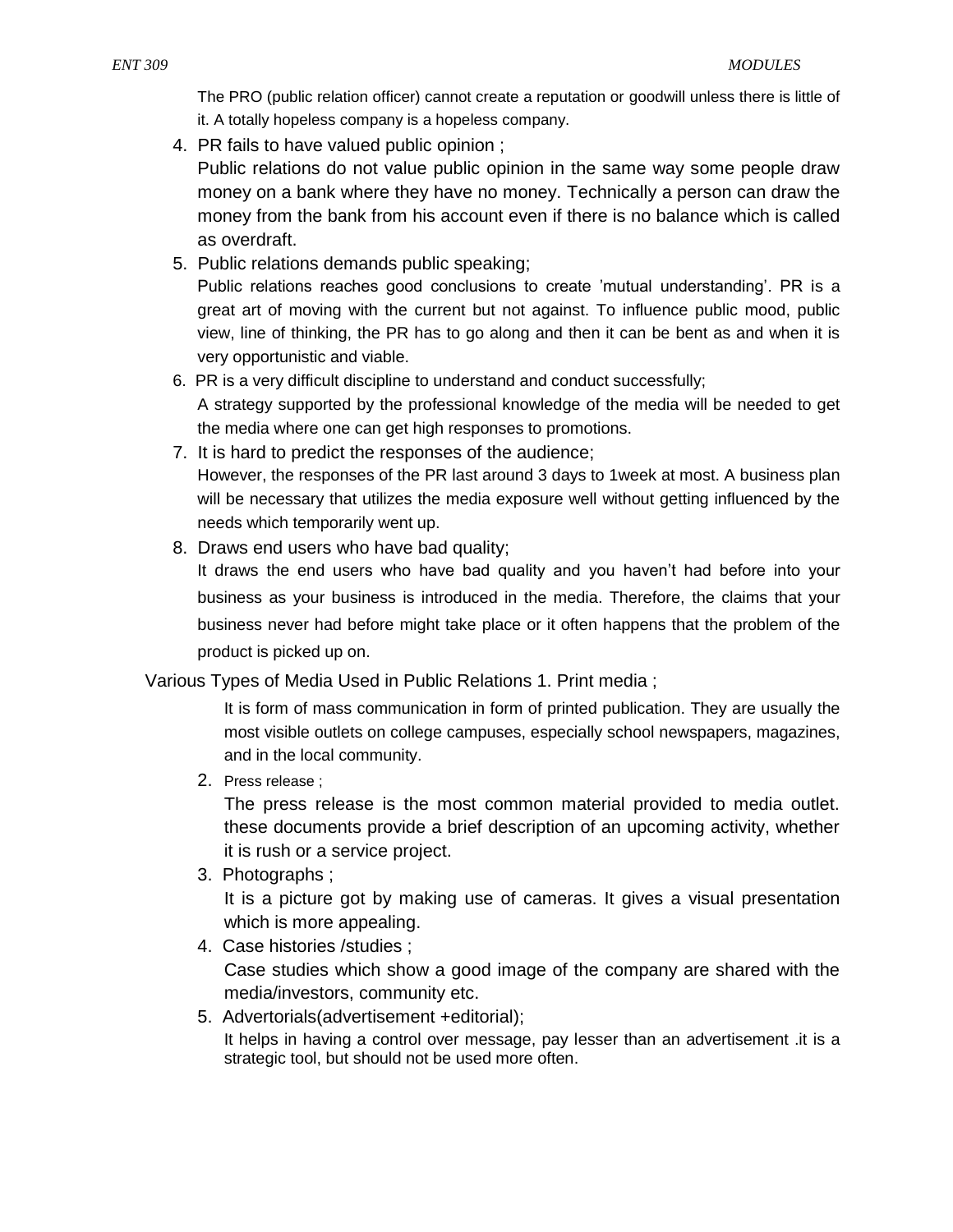6. Interviews /(features meeting journalist);

Press releases will encourage a reporter to do more such as conduct a full interview with chapter members or with a feature article on an upcoming project.

7. Brochure ;

A booklet published by the organization which contains the organization background, its ethics, vision, mission etc. e.g; brochure given to a new employee to give a gist of the organization.

8. Poster and calendar;

Any poster or calendar used to achieve a public relations objective.

- 9. Written speech; The type of written or printed text of a speech given to achieve public relation objective
- 10.Internal new letters and publications ;

ICICI has their internal newsletters, in which information about the company, its profits , employees etc is given .

11.Letters to editor;

Submitting these articles do not require a media contact this also gives an opportunity for any member to submit a letter on their chapter for printing.

12.Analysts brief ;

One tells about the company, what the company is doing. It is done to influence the stock

byers analysts , employees and media,

- 13. Conferences & Seminars
- 14. Internet
- 15.Website
- 16.E-Mail are some others.

#### Public Relation Strategy

1. Analysing the situation

The analysis of the situation is the crucial beginning to the process. It is imperative that all involved – planner, client, key colleagues and decision makers are in solid agreement about the nature of the opportunity or obstacle to be addressed in this programme.

2. Analysing the organisation

This step involves a careful and candid look at three aspects of the organisation Its internal environment i.e mission, performance and resources

Its public perception (reputation)

Its external environment (supporters, vendors, competitors)

3. Analysing the publics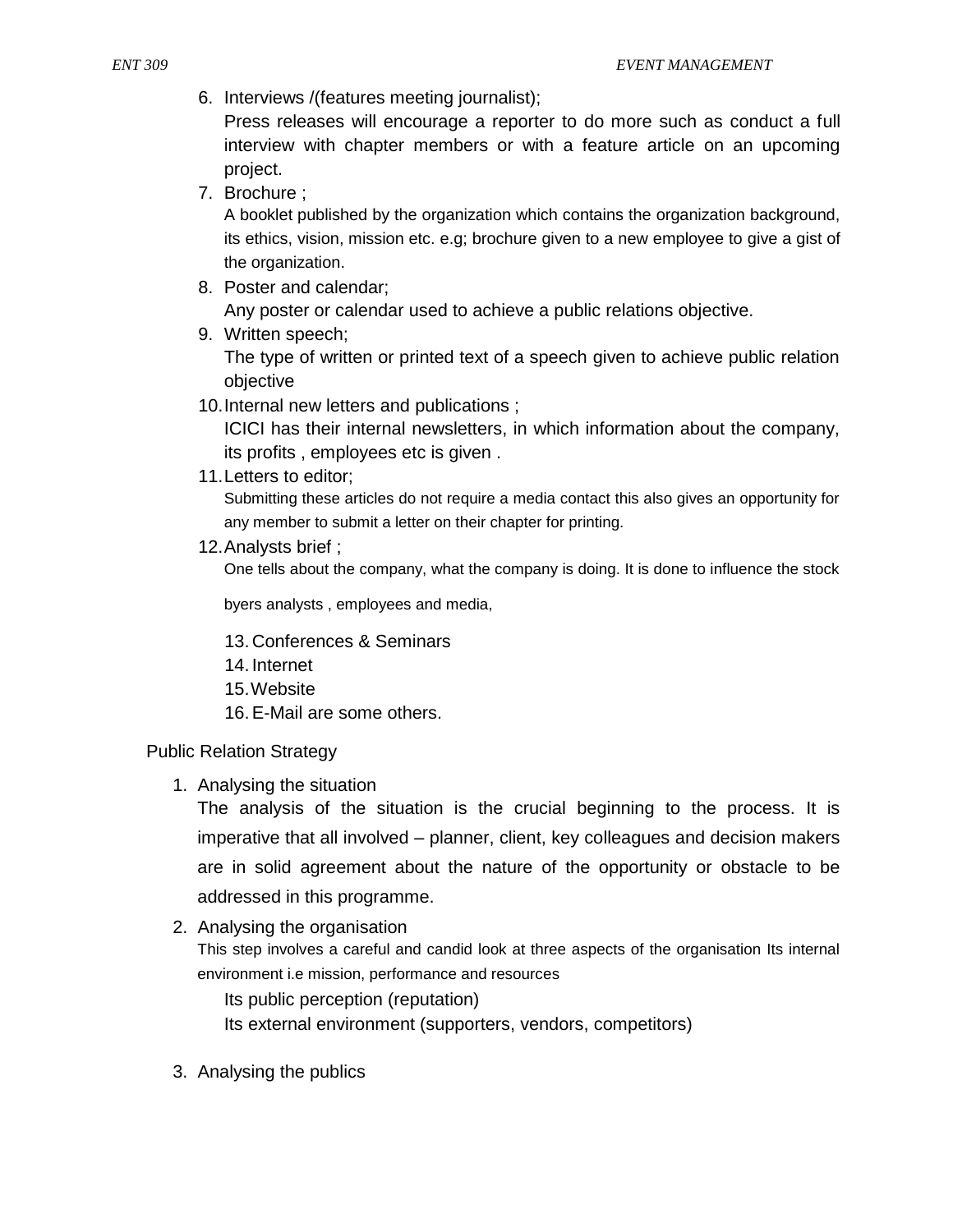This step involves the analysis of each public in terms of their needs, wants and expectations about the issue, their relationship to the organisation, their involvement in communication and with various media and a variety of social, economic, political, cultural and technological trends that may affect them.

4. Establishing goals and objectives

This step helps to develop clear, specific and measurable objectives that identify the organisation's hoped for impact on the awareness, acceptance and action of each key public.

5. Formulating action and response strategies

A range of actions is available to the organisation. In this step, the organisation considers the various options available to them. The step is inclusive of identifying typologies of initiatives and responses.

6. Designing effective communication

It deals with the various decisions about the message, such as the sources who will present the message to the key publics, the content of the message, its tone and style, verbal and non verbal cues cues and related issues. Lessons from research about persuasive communication and dialogue will be applied for the ultimate purpose of designing a message that reflects the information gained through step three.

7. Selecting communication tactics

The organisations have four major options to consider as their communication options.

- i. Face to face communication and opportunities for personal involvement
- ii. Organisational media
- iii. News media (uncontrolled media)and
- iv. Advertising and promotional media.

The event management firm needs to identify the appropriate tactic for the intended message and create a package of cohesive communication programme.

8. Implementing the strategic PR plan The developing of budgets, schedules and other aspects of implementation needs to be

done to execute the strategic PR plan formulated above.

9. Evaluating the strategic PR plan It indicates the specific methods for measuring the effectiveness of each recommended

tactic in meeting the stated objectives.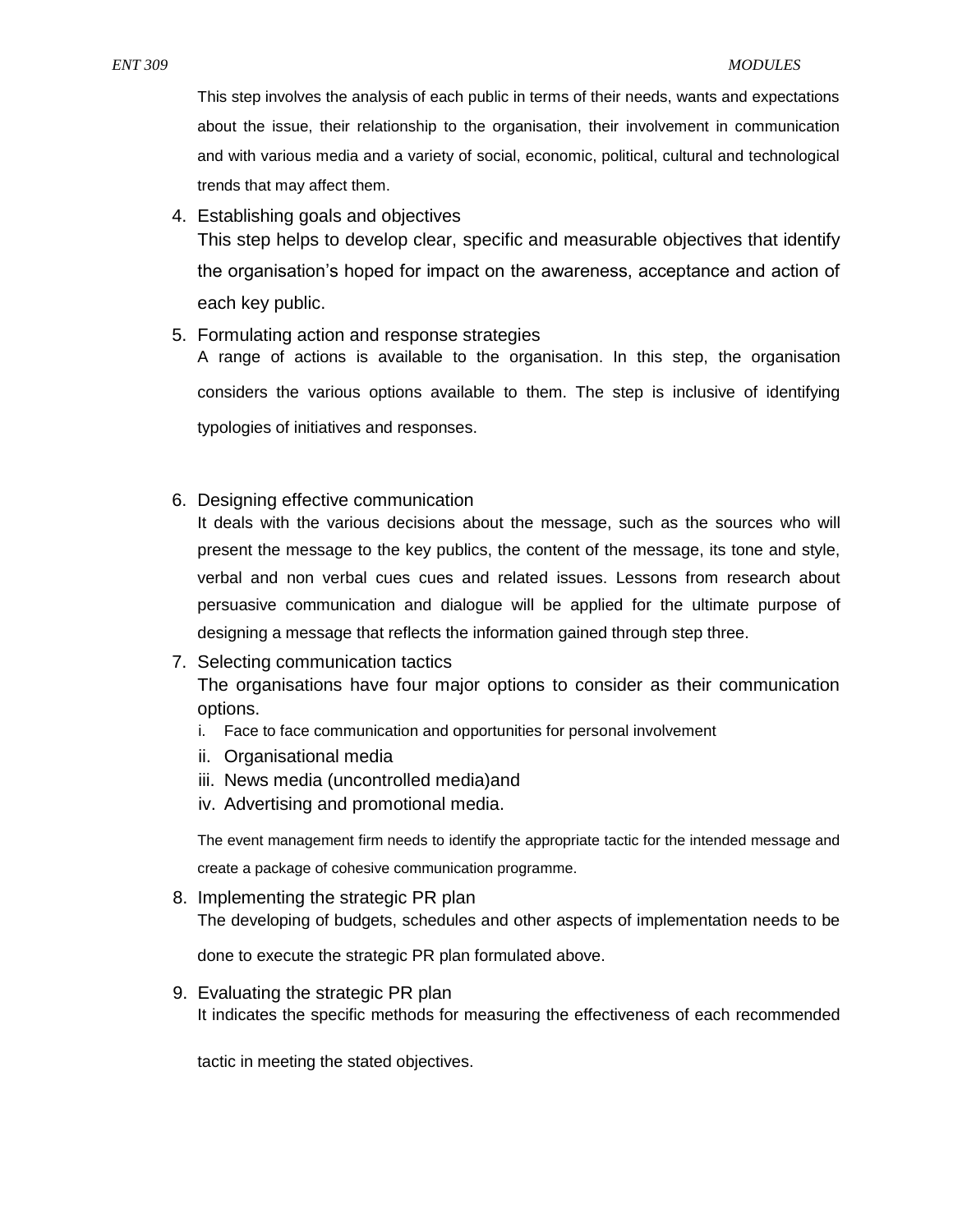### Media management

Media management is a term used for several related tasks throughout post-production. In general, any task that relates to processing your media is considered to be media management, such as capturing, compressing, copying, moving, or deleting media files. The various steps which have to be followed in managing the media are:-

1. Have a strategy: an effective part of PR analyst strategy should be to enforce his organisation's core messages in all news releases.

2. Know your audience: its important to get familiar with the characteristics of the media outlet one is targeting and to find out about their main audience and their likes and dislikes.

3. Invest in relationships: as with any relationship, building trust is critical. The PR analysts has to be upfront about what he can and can't do.

4. Think before speaking: the PR analyst is representing his organisation at all times. Everything he say to a reporter is on the record, regardless of disclaimer.

5. Monitor your media coverage: media coverage shows the PR analyst. As a media relations expert, the end goal is always positive media coverage for the organisation.

6. Have a good story: journalists recognise a strong story within seconds, so he has to tell his story quickly and efficiently.

7. Know the story inside and out (completely): he has to research his story carefully. He also must be able to answer any questions that the editor may have.

8. Be persistent: there is a fine line between being persistent and annoying, but of he has a good story and knows his audience, it is fine to make contact attempts untill he gets feedback from a reporter.

9. Follow up: many potential leads are lost because public relations people fail to follow up. If a reporter tell PR analysts to call back another time, he has to make sure he does so.

10. Be creative: infusing the media relations plans with innovative thinking produces stronger, more effective results, so he to avoid recycling the same old news releases and fact sheets

11. Find information: the PR analyst must make an outside research. Like he can interview an industry analyst and get another perspective which would help him to make a great story.

12. Study and adopt good writing skills: the PR analyst should study different types of stories and must look carefully at reputable publications

13. Eliminate jargon and techno – speak: buzzwords and complicated words must be avoided. He should write with clear language and avoid words which are another sign of weak writing.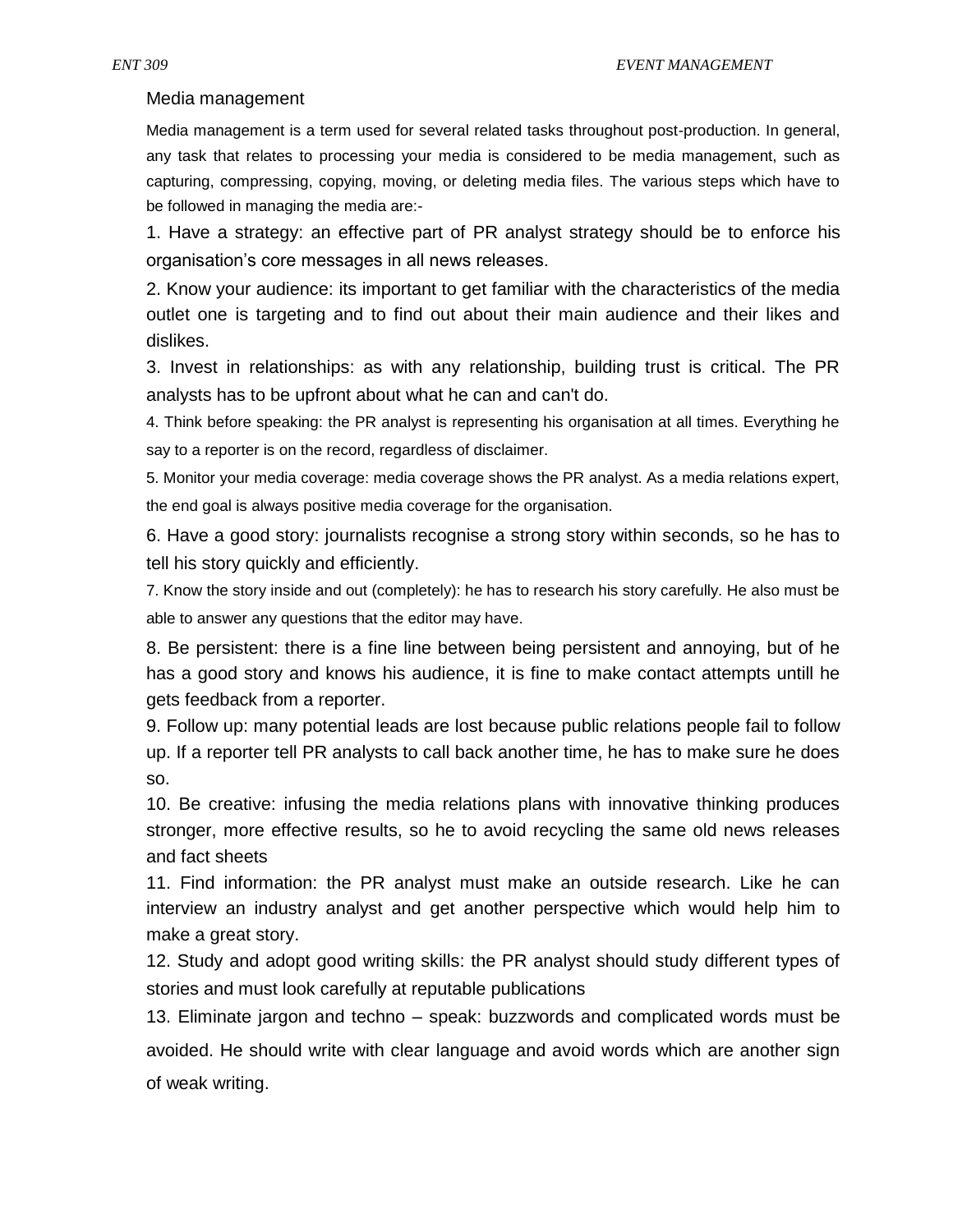14. Expect results: media coverage means increased visibility, which exposes the organisation to more prospective customers. The more people you can reach, the better the impact will be on your organisation.

Brainstorming

It is a process for generating creative ideas and solutions through concentrated and freewheeling group discussion. The basis is to suspend bias and judgement to allow free flow of thoughts in a group.

It combines a relaxed, informal approach to problem solving with imaginative thinking.

Thus, it is a popular creativity enhancing technique.

### Processof Brainstorming

- a. Define the problem / situation at hand clearly and to the point.
- b. Decide on the number of people to brainstorm. It should not be a too small or too big a group. An ideal number 6-15 participants.
- c. Have a moderator or facilitator who will ensure that there are no interruptions or deviations
- d. Appoint one member of the group to record the /write down all the ideas generated in the process.
- e. Announce a timeframe within which the discussion is to be conducted and completed.
- f. Give a brief to the members on being open minded, non judgemental and to speak freely.
- g. On completion of the session, recordings of the ideas generated / proposed are to be carefully filed for further reference and scrutiny.

Types of Brainstorming

#### Free Writing

Write down the first thought that comes to one's mind. It is used when there is no sufficient information to begin with.

Bullet points

This begins after free writing. For every idea listed there, try building more content to

each one of them by use of bullet points.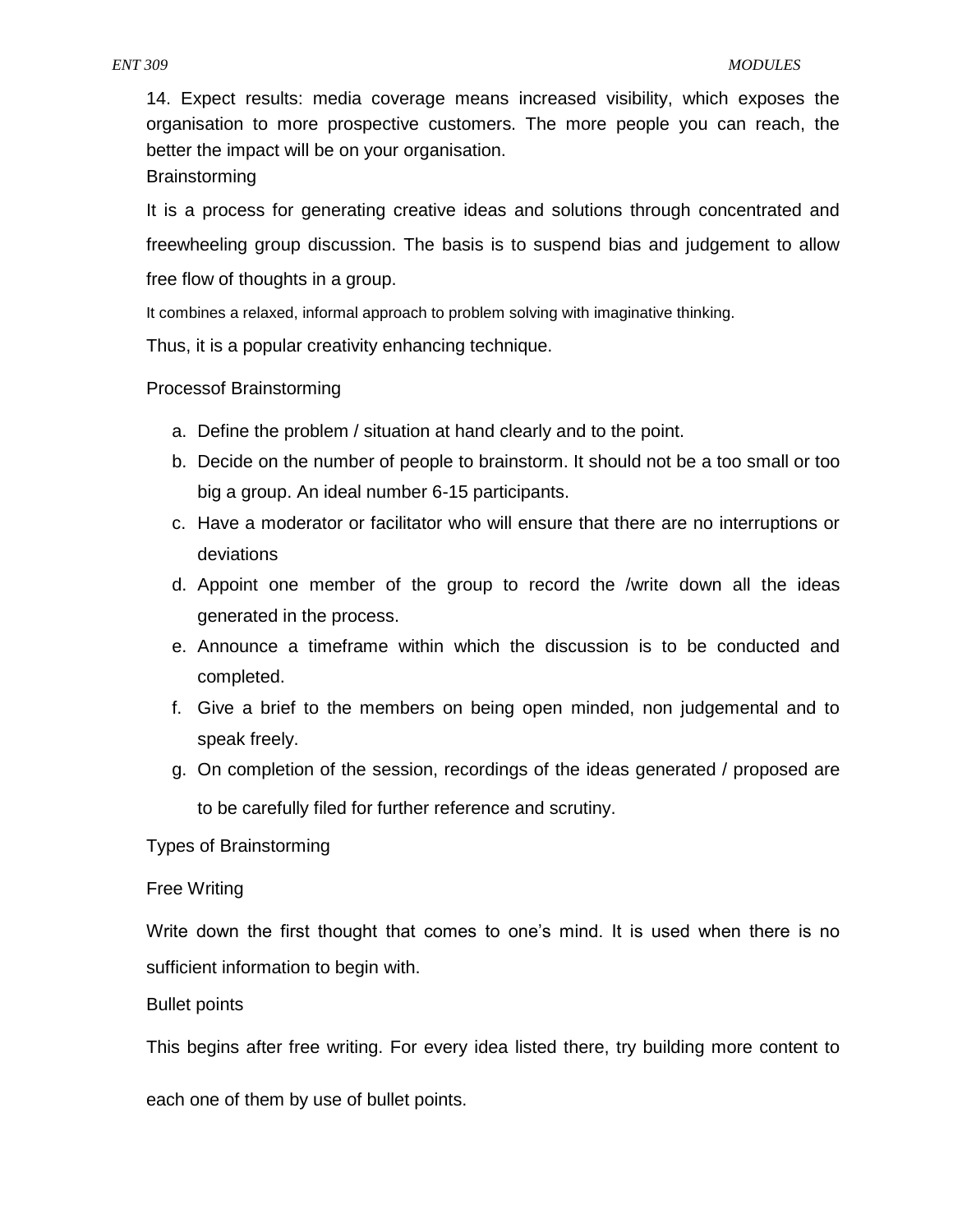#### Time travel

Imagine you have gone back 50 years or ahead by 50 years and then do the thinking to generate ideas.

#### **Webbing**

An idea is written in the centre of a sheet of paper, circled and linked to this is the next thought that occurs to you, again circled and linked to the next. The process is continued till the page is covered with ideas.

#### Brain exchange technique

Similar to free writing but extended. Here, once the first set of ideas are written down, members of the team exchange the sheets and write more ideas on basis of what the other person has written. The process works well when idea generation has to happen as a multi -level process. The session continues till all participants have had atleast one look at all the others' ideas and added their thoughts to them.

### Advantages of Brainstorming

It can be used by people of all walks of life – students, working professionals, friends, home makers etc.

At work, it creates a repository of ideas for future reference and for solving immediate problems.

Allows all participants to have an equal chance to voice out their thoughts without fear and prejudice.

Stimulates and enhances creative thinking Enhances team building and decision making.

Helps create positive work environment, with employees feeling acknowledged

as their thgoughts are given credence.

#### Disadvantages of Brainstorming

The ideas generated may all not be good or worthy, they need to be scrutinised seriously.

Ideas generated may have cost and financial obstacles or operational issues.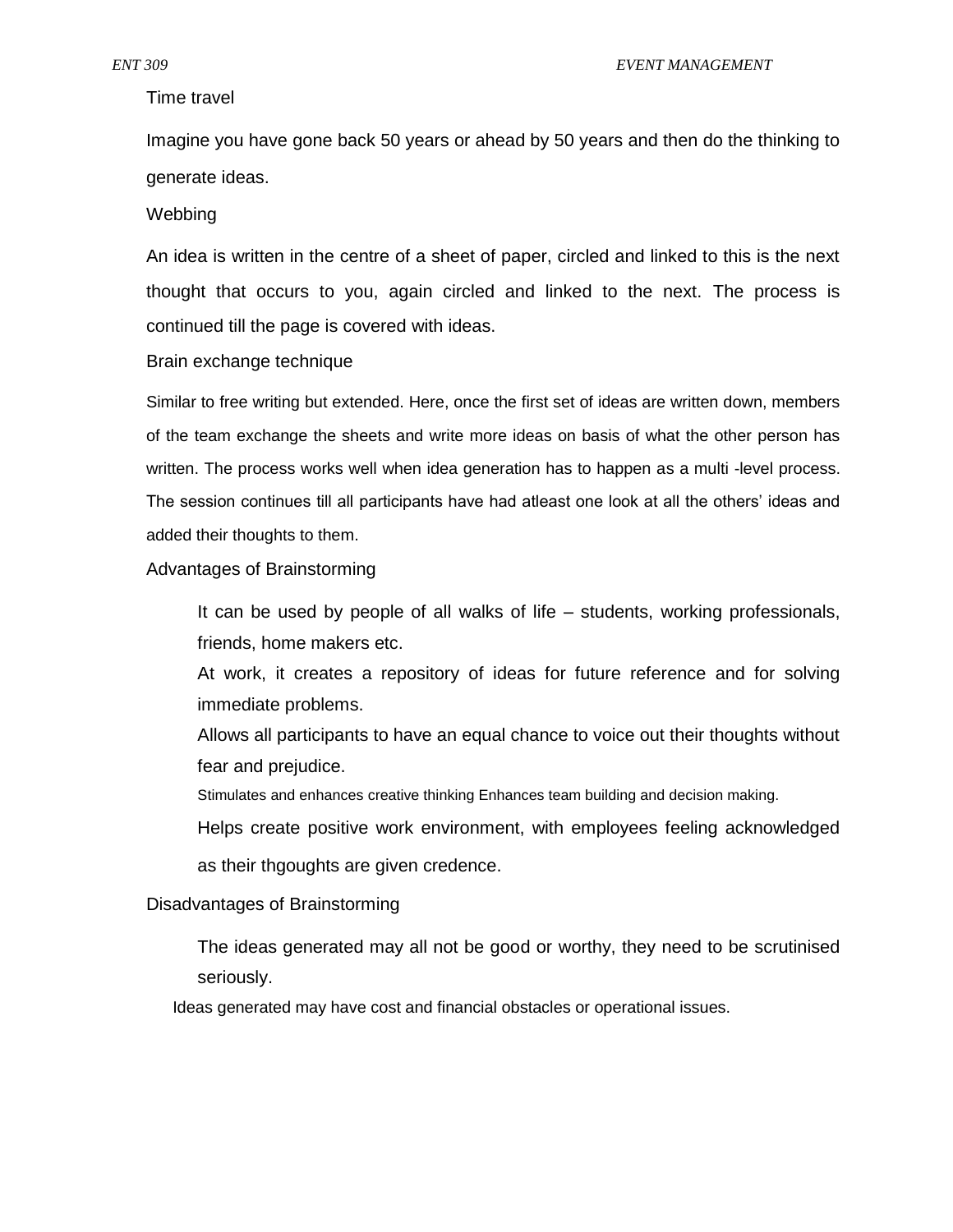Although brainstorming process is prejudice free, the implementation of ideas garnered through Brainstorming may be subject to bias during scrutiny and implementation.

It is time consuming and requires dedicated time of participants. Participants who participate as a formality will not be resourceful.

Cooperation of all the participants, trust and respect towards each other may not

always be there, thus rendering the process useless.

#### Writing for Public Relations

If public relations is about developing and maintaining relationships between an organisation and its public, then public relations writing is about applying language to fostering those relationships.

Types of PR writing

Public relations writers' are among the most versatile of writers. The PR writer prepares many pieces for a wide range of public. The types of writing assignment handled by public relations professionals are:

1. Business correspondence: internal memos that inform others in the organisation about the status of projects and other subjects, external business correspondence and e- mail messages that confirm agreements and solicit support, and proposals to clients and internal supervisors that outline recommended public relations campaigns.

2. Corporate and internal communications: news and feature stories for publication in newsletters, company magazines, and other employee publications, content for website, intranets, and digital social media, scripts for training and corporate video programmes, and annual reports directed to shareholders and the financial community.

3. Publicity writing: news releases, background materials, and other written pieces designed to produce print and broadcast media coverage.

4. Marketing communications: written materials that support marketing efforts, product promotion, and customer relations, such as product publicity, product

brochures and catalogue, posters and fliers, sales literature, direct mail pieces,

and customer newsletters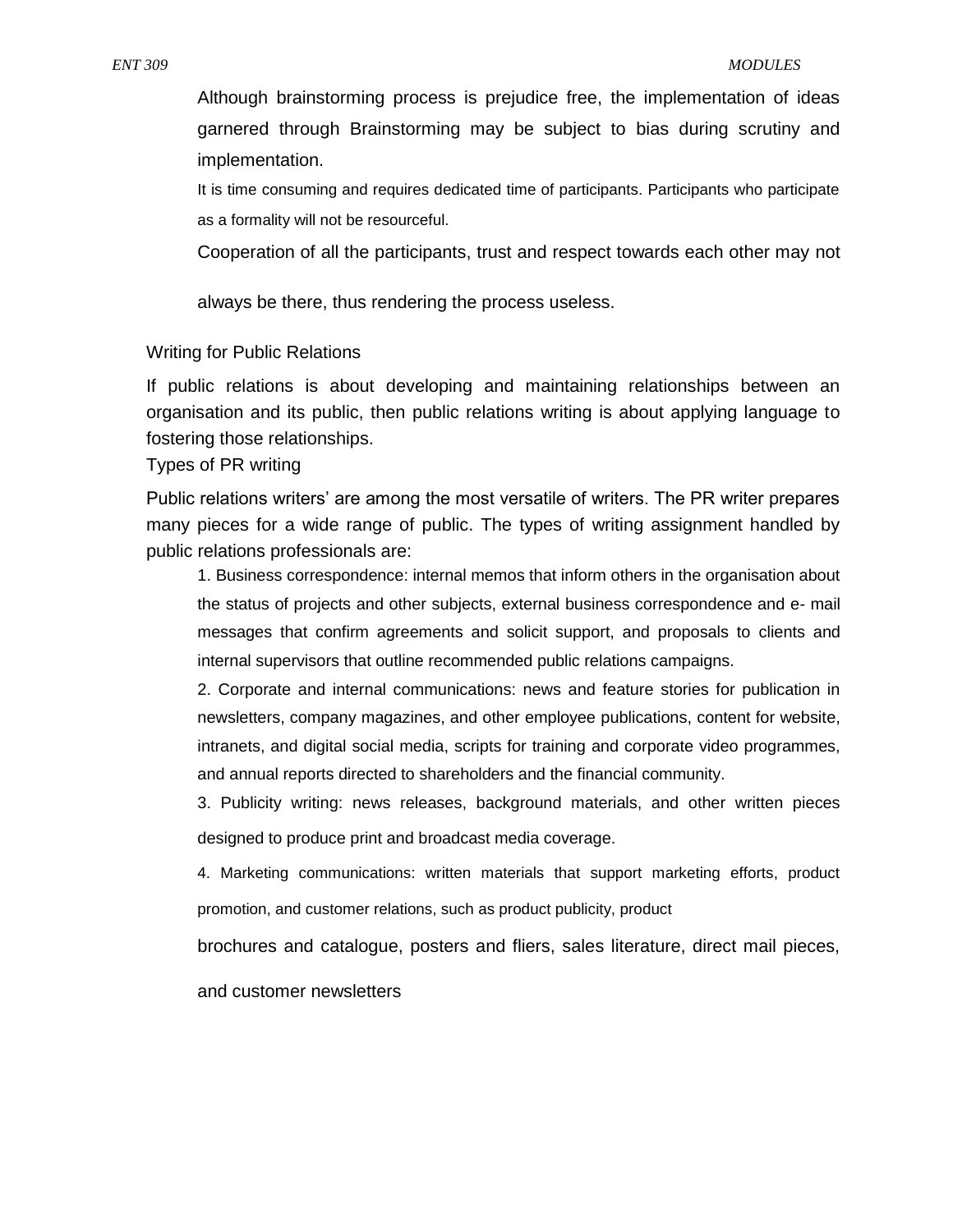5. Advocacy writing: writing that establishes a position or comments on an issue, endorses a cause or rallies support, such as letters to the editor and articles sent to

the opinion pages of print media, speeches written for executives that are delivered at industry conferences, media events, or business meetings, and corporate or image advertising that sells the company not s specific product.

#### Importance of PR writing

Written communication is an essential part of a successful PR plan. Understanding the importance of written communication in PR practice will assist in making good corporate policies.

Following points highlight the importance of PR writing:

1. Continuity: with properly structured written communication, there is less room for misinterpretation than with verbal communication. It is important to make sure that a company sends a single and consistent message which creates a sense of continuity.

2. Collaboration: a written statement creates a common template that all involved parties can work with to create a coherent public relations statement.

3. Broad appeal: a written public relations statement can be crafted by several public relations professionals to appeal to several target audiences at the same time and address concerns collectively.

4. Reference: written communication can be circulated and referred to by any member of the organisation at any time.

Questions:

Section A (2m):

- 1. Explain the meaning of public relations
- 2. What is media management?
- 3. What is brainstorming?
- 4. Write any four advantages of brainstorming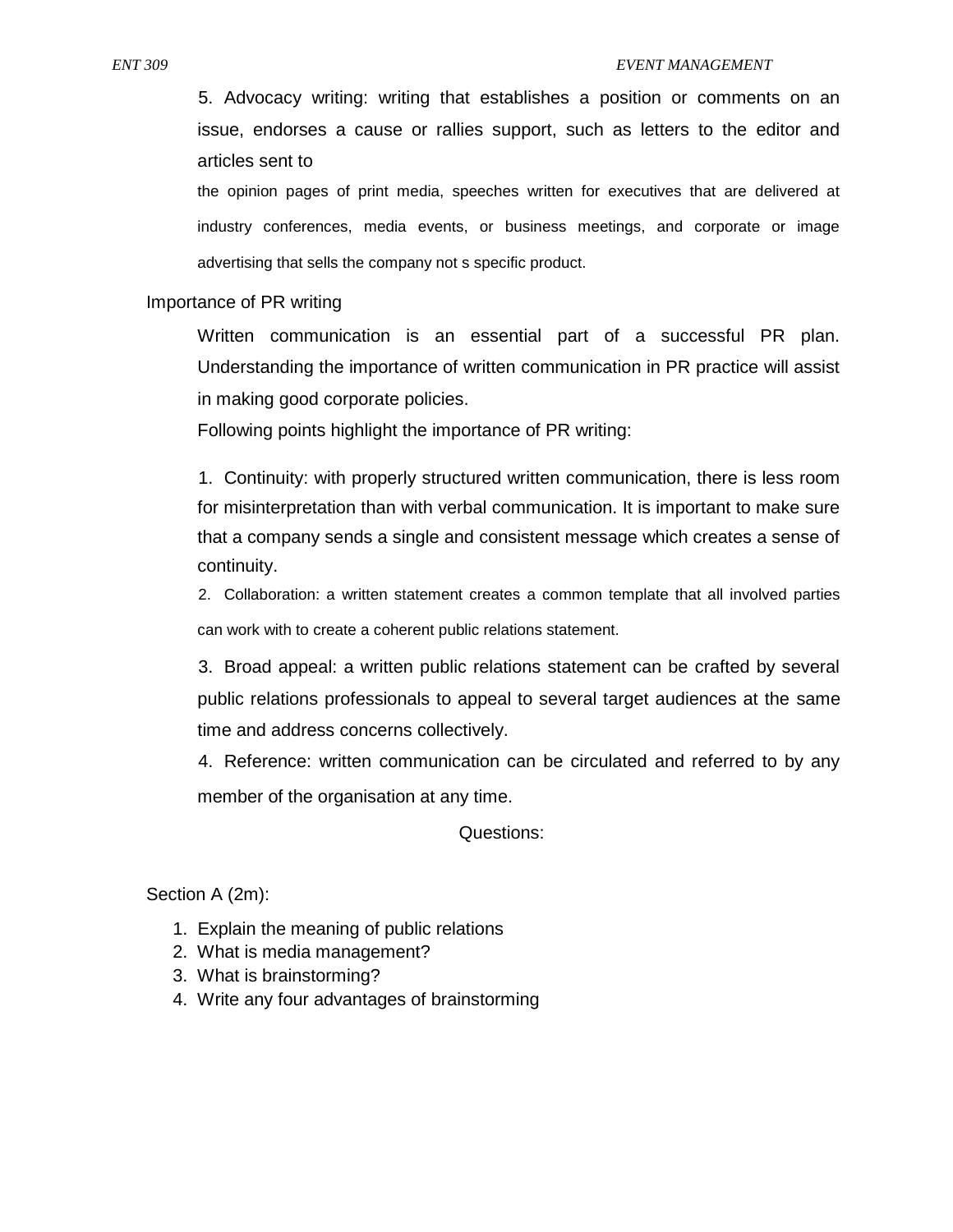Section B (6m):

- 1. Elaborate on the importance of public relations.
- 2. What are the limitations of public relations? Explain.
- 3. Explain the public relations strategy.
- 4. "Media management is very important for an event management firm". Elaborate on the statement.
- 5. Explain how to conduct a brainstorming session.
- 6. Explain the advantages and disadvantages of brainstorming
- 7. How is writing an essential aspect of public relations?
- 8. What are the types of writing tools used by event management firms for public relations.
- 9. Describe the contents of report prepared by an event management firm.

Section C (14m):

1. What are the types of media used in Public Relations. List two advantages and

two disadvantages of each type of media.

2. Elaborate on the importance of public relations. What are the limitations of

public relations? Explain.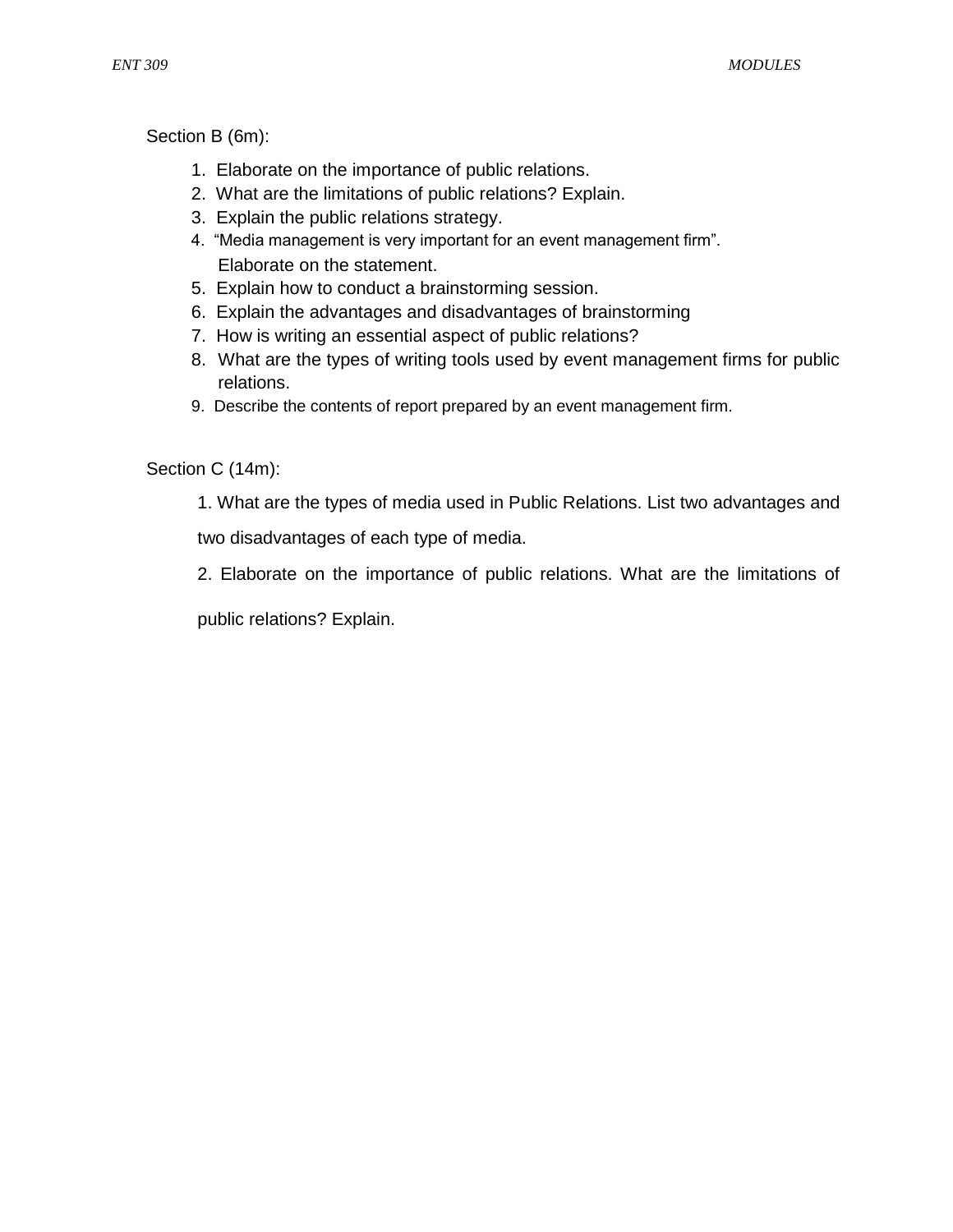UNIT 5

#### CORPORATE EVENTS

# Meaning and definition

A corporate event can be defined as- A gathering that is sponsored by a business for its employees, business partners, clients and/or prospective client. These events can be for largest audiences such as conventions or smaller events like conferences, meetings or holiday parties.

Corporate events are private events held by corporations or business firms for their staff, clients or stakeholders. These events can be for larger audiences such as conventions and conferences, or smaller events such as retreats, holiday parties or even private concerts.

Popular types of corporate events

1. Seminars and conferences

Purpose: Organizations plan and hold these meetings with targeted audiences, and provide them with relevant information.

Description: Seminars are usually shorter events, lasting a couple hours,1/2day,or a even a whole workday .They have single or multiple speakers, and generally keep all participants together in the same space. Conferences, on the others hand, typically have multiple sessions that occur concurrently that are geared towards different interests, different position or roles, and even skill level. They are typically held at hotels, begin with a keynote session and then hold breakout sessions by topic. A conference is usually planned for at least half of a day though generally conferences span the course of in to two days or something longer.

2. Trade shows

Purpose: organizations attend trade shows as a lead generation activity. They may also choose to host or sponsors a trade show to reinforce their images as an industry leader among those who attend, such as members, customers, prospects, and suppliers.

Description: event planning for trade shows involves negotiating sponsorship rates for trade show booth space, advertising and promotion at the event, and sometimes speaking opportunities at the event for the leadership in the organization to speak

.Many logistical details exist to assure that trade show booth, promotional materials, give aways, and staff arrive on time for your company.

3. Executive retreats and incentive programs

Purpose: Executive treats and incentives programs are often held at luxury resorts in exclusive destinations, and they receive the most visibility in an organization. Business development and organizational planning are typically the topics agenda, but equal weight is given to enjoyable activities as part of the original incentive and reward.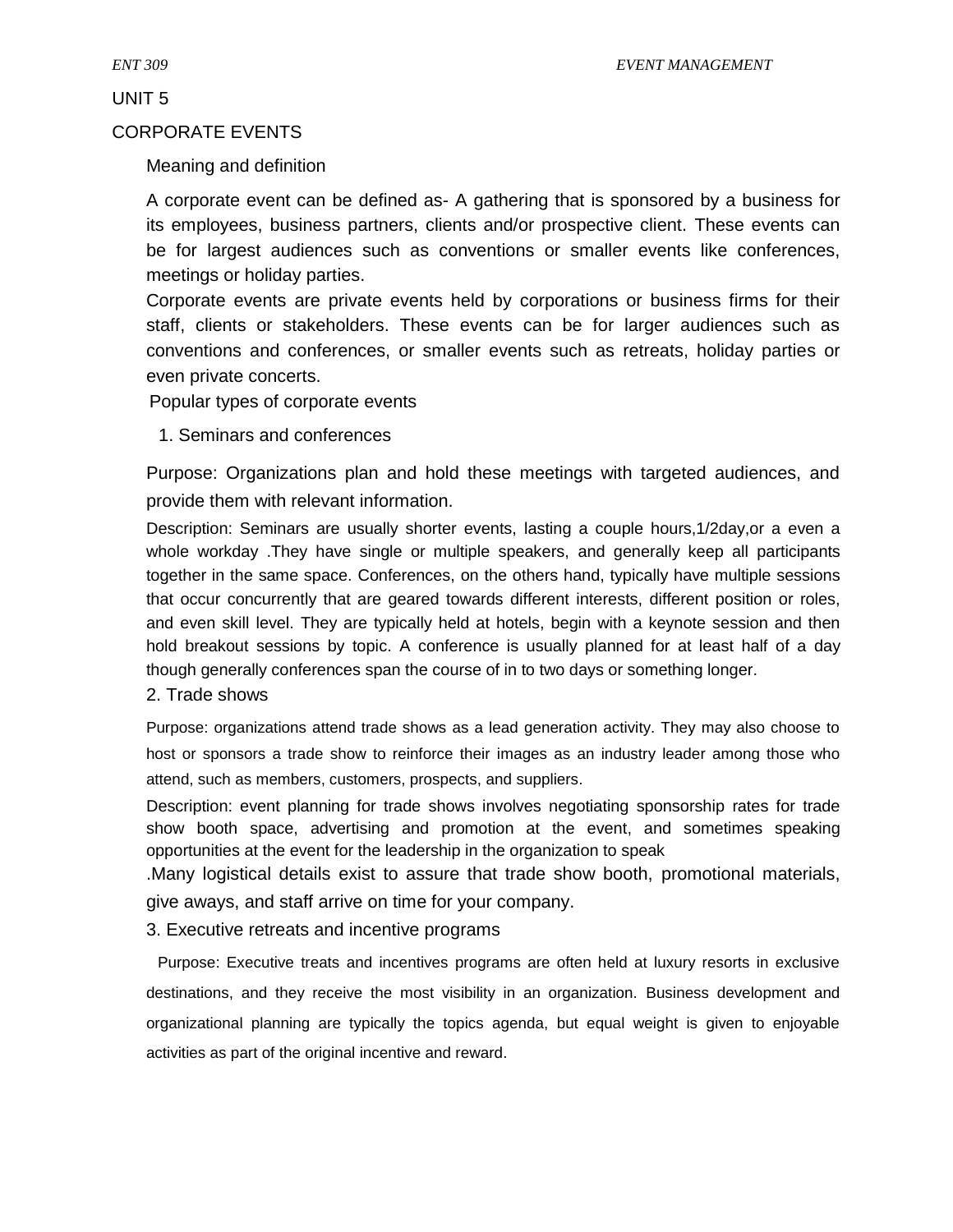Description: Executive retreats and incentives trips typically last between three and five days and require attention to site selection, lodging, transportation, catering, business meetings, and golf and other activities. Negotiation skills must be sharp because these programs involve all aspects planning.

#### 4. Sports / Golf events

Purpose: One favourite event at every organization is to hold its annual sports / golf outing. Relationship management is the primary objective; however, business content must always drive event planning, not the other way around.

5. Appreciation Events

Purpose: These programs allow an event host to spend informal time with its guests in a non-traditional environmental, giving both parties an opportunity to build a rapport and learn more about mutual business priorities. Appreciation events can range from programs geared toward employee appreciation to those for showings clients' appreciation,

Description: There are limitless possibilities and types of appreciation events that organization hold throughout the year. Common programs include:

(1)Dinner and theatre,(2)Day at the race trace ,(3) suites at sporting arenas, (4) Day and evenings cruises,(5)Private parties at music festivals,(6)Holiday parties,(7)Tickets to the most popular events in town.

6. Company or organization milestones

Purpose: Company milestone provides a business or organization the opportunity to celebrate a grand opening or other major milestone or anniversary.

Description: Company milestone events vary significantly in their execution, but tend to follow similar programs as employer and clients appreciation events .These types of events tend to be celebratory in nature and can be limited to company employees on the company's size and importance in the community.

7. Team Building Events

Purpose: Team building events are meant to build upon the company's strengths while building employee confidence, goodwill, and morale. Team buildings events also provide the unique opportunity for employees to spend time together in a non-work environment working together to solve puzzles and complete activities. Team buildings events are meant to do just in buildings strongest teams.

Description: Corporate team buildings events have been epitomized by outdoor and physical group activities. In fact, there are companies all around the nation that specialize in hosting team buildings events indoor and outdoor courses. Team buildings vents can also focus on other types of team buildings activities from workshops to sensitivity trainings.

8. Product launch events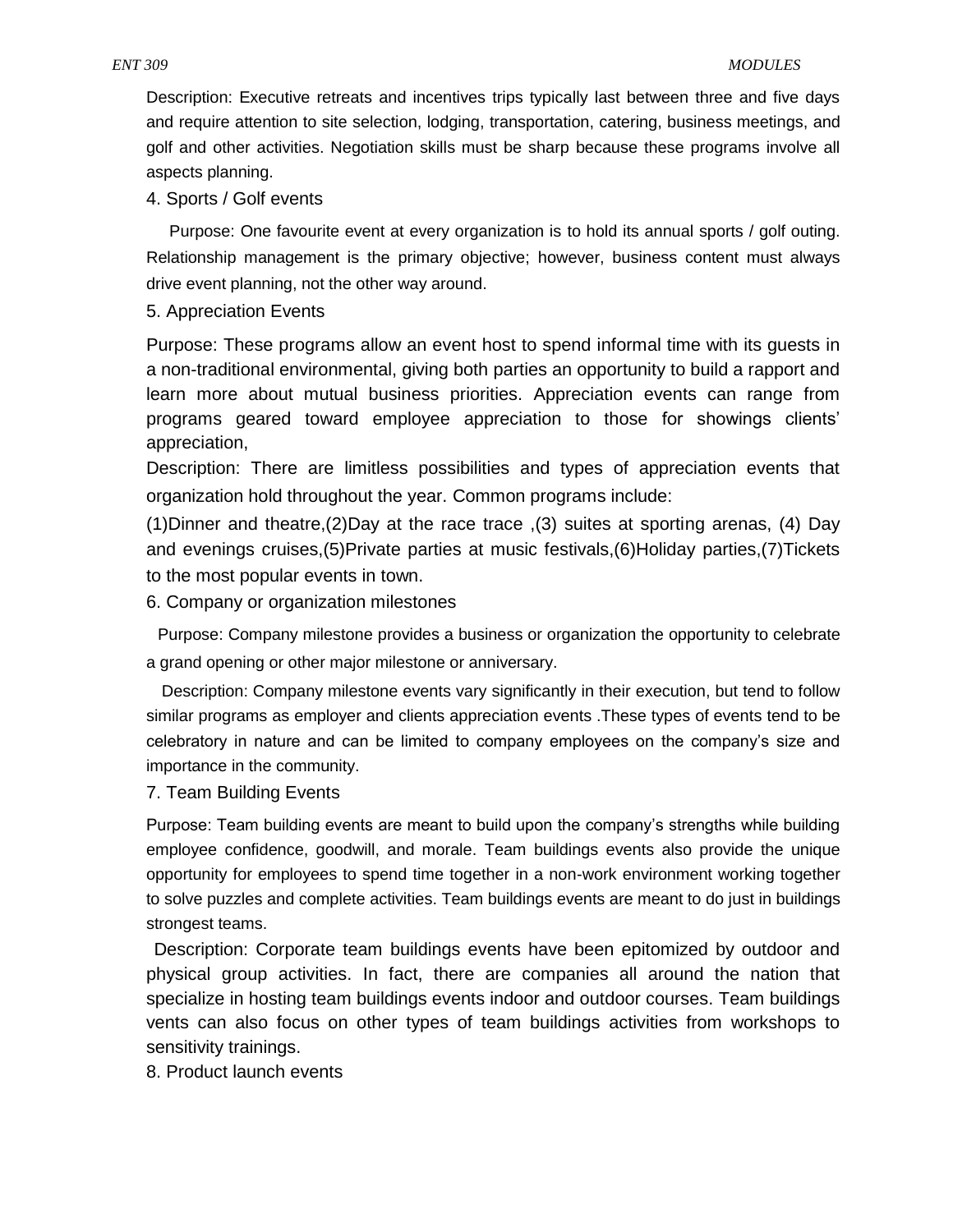Purpose: Product launch events can include internal product launch meetings to inform all employees across the company about upcoming products to full –blown product launch parties to create buzz surroundings the products' release among consumer and the media. Product launch events are most common for business to consumer (B2C) companies.

Description: Product launch events are generally meant to generate media coverage and industry buzz prior to a product's release .The launch events may include a flashy introduction to the product along with an address from the companies most important executive .Large product launches also tend to be very much big party with well–know guests, dinner, and entertainment depending on the industry.

9. Board meetings and shareholders meetings

Purpose: Board meetings and shareholders meeting both serves extremely important purpose for both private and public companies. Board meetings serves as an opportunity for board members to meet review business performance and meet with company executives to make important decision .Shareholders meetings ,on the others hand, provide companies the opportunity to share recent performance, targets, future goals, and business strategies with its shareholders.

Description: Annual, bi-annual or even quarterly meetings can be small internal meetings of board members or large –scale prestigious business events for shareholders. Size range depends on the size of the company and shareholder turnout.

ARRANGEMENTS MADE FOR VARIOUS CORPORATE EVENTS:

The corporate event manager after planning for the particular event must make necessary arrangements in order for achieving success of the event which is organized. Event manager do the entire work by himself or allot people who are specialized in the following areas. Only if the arrangements are made well it will lead to a successful event. The following arrangements which are made by the corporate event managers are:

1. Site selection: Selection of the site or venue where the event is going to happen is the first thing which has to be looked in by the event corporate organizer. The event manager must visit the place personally to have a check. He must look into the factors to be considered;

- \* The size
- \* The location
- \* The time and cost

2. Guest list: After having decided the site for the location of the event, a proper guest list should be made and necessary arrangements should be made for them if they are travelling from outside.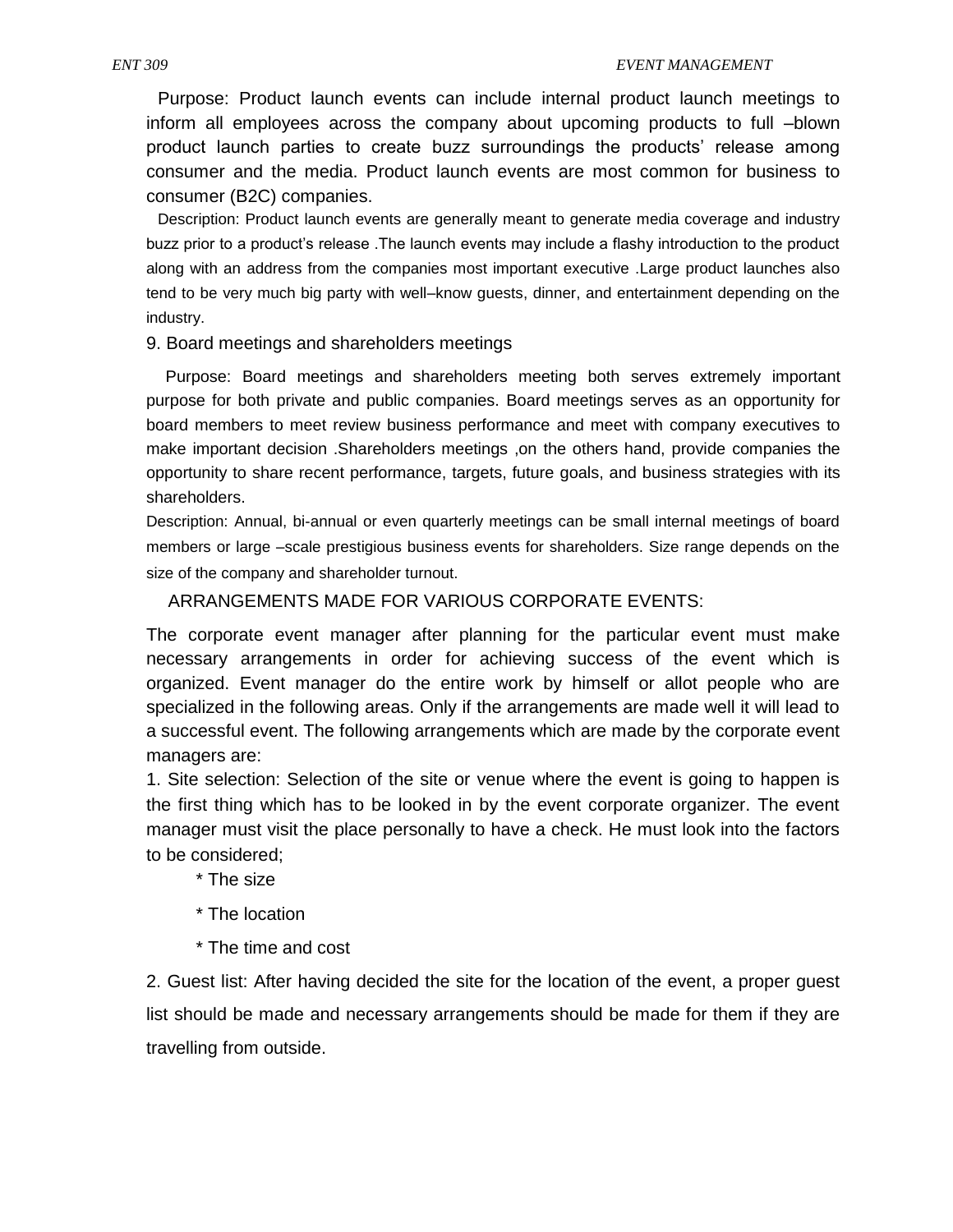3. Transport and Travel arrangements: The event manager must make necessary arrangements for the guests and VIP's if they are travelling from outside. Proper arrangements for their travel should be made.

4. Hotel accommodation: For VIP's and important guests who are arriving from outside for the event, the event manager must take care of all the proper arrangements to be made for their stay. At the end of the day no guest should go back with a complaint.

5. Lighting style system: In order for the event to look presentable the lighting must be good. This will showcase the event better.

6. Catering arrangements: Having a good lighting and a good talk about the entire event without good food can spoil the whole event. It is ultimately said that the way to make people happy goes from their stomach. The event manager must make arrangement of good food which will please the audience.

7. Seating: Seating arrangements can be made in round table form or in horizontal or vertical forms. It is left up to the event manager to put up the seating arrangements in a presentable form.

8. Speakers: The most memorable aspect of the meeting or event which is planned {aside from the food} is likely to be the program. Hiring the right speakers to address participants is crucial. Factors to be considered are:

\*Know the program objectives

- \* Understand audience needs
- \* Ask for references
- \* View a demo video
- \* Don't assume that all celebrities know how to deliver an effective speech.
- \* Provide speakers with good information so they give you what you want.

9. Sound quality: If the event manager has arranged for really good speakers for this event but there is no proper sound quality arrangements made, the entire event will be disturbed and the people will not like it nor really enjoy it.

10. Conference room design: If there are initial meetings to be held by the directors of the company and important VIP's, it has to be arranged by the event manager in separate conference rooms. The event manager must personally go to these rooms and have a check whether it will be sufficient to conduct the conference or not. If not he can make alternative arrangements.

11. Technology: There are no events in the current trend where no technology is used. The event manager makes use of power point presentations and other forms of technology to add life to his event. Event manager must be well upgradable and equipped in, changing trend.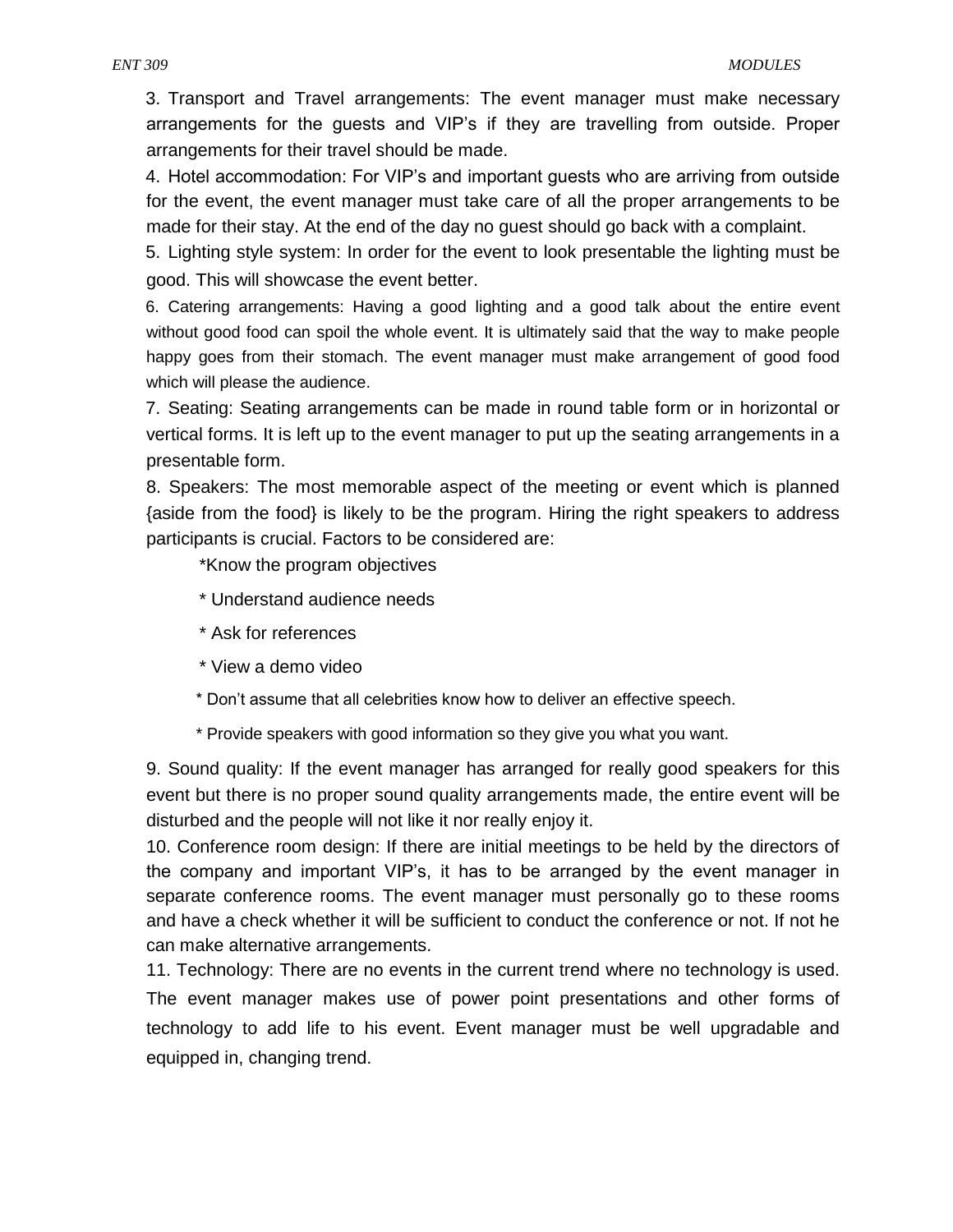12. Podium: No event can be conducted without having a podium. It is a must and should requirement in each event. It is a temporary stage for an event.

13. Entertainment and fun arrangements: This is a must arrangement which had to be made by the event manager in order to make the audience lively and enjoy the event to the maximum.

14. Audio visual requirement : In order to make the event attractive and interesting the event manager must make sure that he not only uses audio but also some video clippings to show the audience to catch their attention and make it more presentable.

15. Recreational activities : Recreational activities are often done for enjoyment, amusement, or pleasure, and considered to be "fun". This can keep the event going for a long time.

16. Portable bars: This is a must and should in corporate events. Necessary arrangements must be made for bars in the event. Usually a separate area is made in order to not disturb the other happenings.

17. Decorations: In order to make the event presentable, decorations are a must. It gives an appealing look to all the people who are present for the event.

18. Printing arrangements : This facility must be made available in the event hall. If any information has to be passed it can be printed and circulated during the event. Initially when people are coming inside the hall the printing sheet of the happenings of the event can be presented to them.

19. Gifts and rewards: The event manager can make arrangements to give gifts and rewards to existing employees to appreciate their performance, gifts and rewards can also be given to new employees as a token of welcoming them into the company. This can usually be done at the end if the event.

20. Floral arrangements: The event manager must make background decorations using flowers based on occasion.

21. Musical arrangements: Depending on the type of the audience which has come up for the event, music can be played. Young crowd prefers loud music and some prefer silent music. Music arrangements can be made depending on the class of audience.

22. CMP Arrangements: CMP is complete meeting package arrangement. This is done by the event manager in order to simplify the planning and budgeting process of the events.

23. Personnel arrangements: Catering to the custom made requirements of various individuals and groups.

24.First aid arrangements : Basic provisions for medical assistance in case of emergency situations must be made by the event manager.

25. Safety arrangements: The people who have come in the event generally expect the environment

to be safe and sound failing which they will not want to come for the event.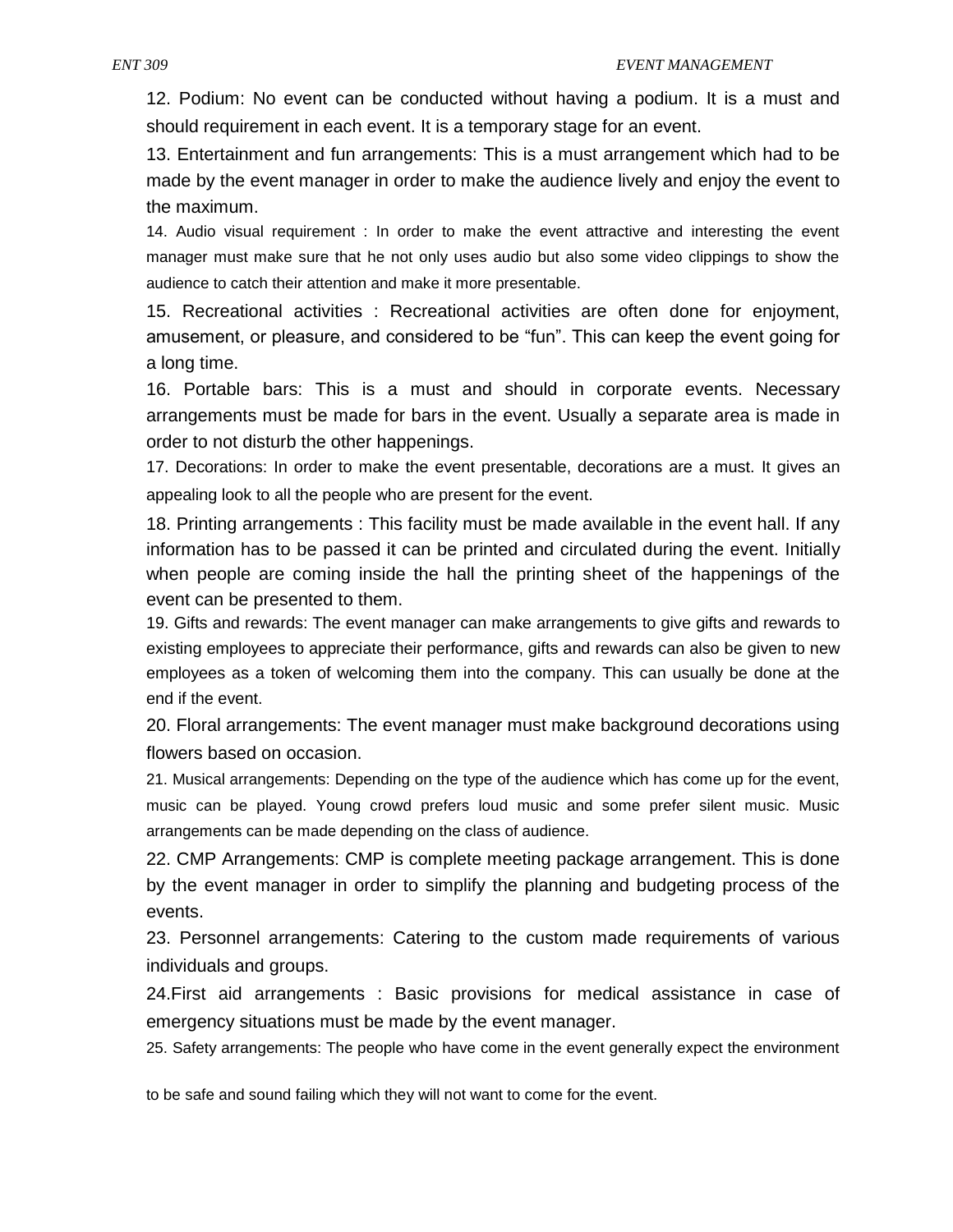A safe environment must be organized for the people who have come in, to attend our event.

26. Security arrangements: Arrangements of good and full on security should be provided to high profile celebrities.

27. Electricity arrangements: Proper electricity arrangements need to be taken care by the event manager. In case of absence of electricity UPS arrangements have to be made.

28. Water arrangements: During the event apart from beverages, hygienic water must be provided.

29. Traffic management arrangements: On the day of the event if any VIP's are attending, in an around the event area traffic should be maintained well in advance.

30. Parking arrangements: Proper parking arrangements must be made on the day of the event.

31. Street closure: If the street in an around should be closed, necessary permissions must be taken by the event manager.

32. Waste and environmental arrangements: after the event the work of the event manager does not come to an end. He has to give directions to clear of all the wastes and keep the place and surroundings clean. Event manager should have a waste disposal strategy, or a plan for disposing waste.

33. Cleaning arrangements: Proper and timely cleaning must be done regularly during and after the event. If all these arrangements, planning to be made well in advance and in a proper way, all things will go on smoothly and the event will definitely be successful.

PLANNING OF CORPORATE EVENTS

1. Conceptualize big idea with a theme:

Whether, the corporate event manage is doing a cocktail party, a workshop or the company picnic, setting a theme gives the tone of the event and gives him a starting point when picking food, music, decor and more. He should make sure that the theme is appropriate to the crowd for which is planned. A large variety of theme ideas can be got online.

# 2. Guest list creation:

Deciding the ideal guest will depend on the goals. Potential clients, community leaders , employees, other business leaders, current customers and clients. After determining the target guest, he should create a reason for the guests to attend. Well-known speakers, sneak peeks of new launches.

3. Determination of budget:

The corporate event manager must have a realistic idea of what it will cost to host an event. He

should not reserve a venue or choose vendors without finalizing this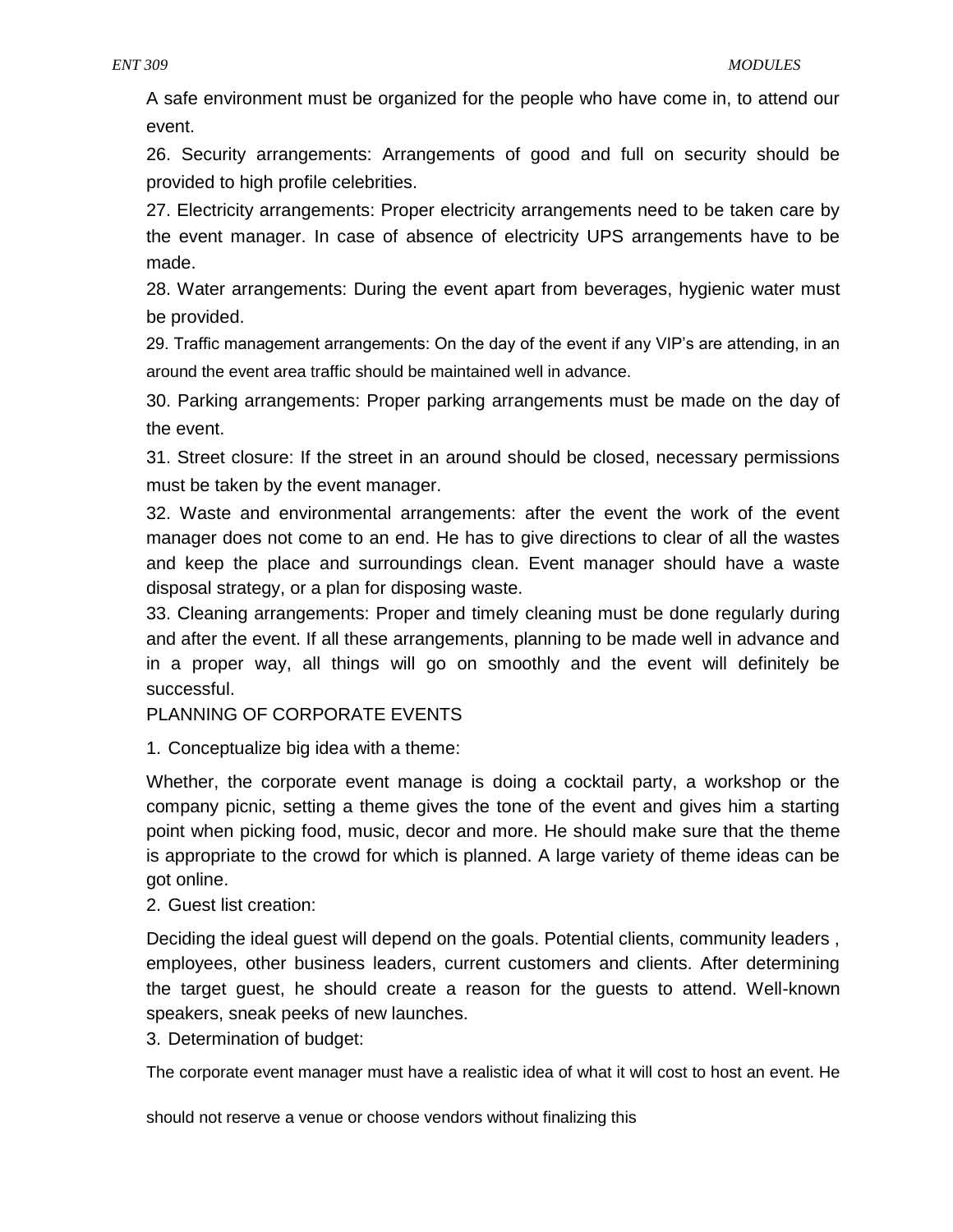important number. Depending on it budget can be allocated to each category. The main categories would be venue, food, decor, entertainment. Other categories would be hotels, transportation and parking rentals, a/v, stationery and design and insurance.

4. Selection of date and day:

While looking at possible dates, one check the calendar to also look at holidays, local events, sporting events and scheduling conflicts of your companies' leaders.

5. Choice of location:

The first criteria are to make a list of venues that are available, fit the budget and have the space for guest count. Even more important is that he should find a location that creates the style and feel for the event that matches the desired goals. The theme and colors should complement the venue

6. Decide on promotion and tickets:

Depending on the goal of the event, the manager may want to create a promotion committee to raise awareness and increase attendance. Along with promotions, deciding on a marketing strategy as well as possible thank-gifts and swag for attendees can be added. Ticket sales may also be a part of the plan if the goal is to raise money for a non profit cause.

# 7. Connect with vendors:

The manager must hire vendors to fill needs that can't be filled from within the company or if management decides not to take staff away from regular duties. These would include event planners, venues, caterers, florists, decor and rentals, a/v, lighting, entertainment and marketing.

8. Start making appointments to view locations and meet other vendors:

The manager must discuss room rental costs and what is included in those fees. Manager should determine the visiting hours that visitors have access to the room.

Ex. If event manager can bring in his own caterer, he should start meeting with potential vendors to taste their food and determine their pricing. He should determine the venue requires him to bring in outside security for the event. This not only protects from liability, but this can help keep outsiders from crashing into the party. He must look to hire a licensed bartender if the facility cannot provide one. He should find out if the venue can provide decorations or if he has to supply his own. Some facilities have a wide variety of items that he can use such as candles, mirrors to set on the table, glass jars, etc. So if he can take advantage of anything being provided for free, he can save quite a bit on his budget.

9. Determine the menu with caterer or facility: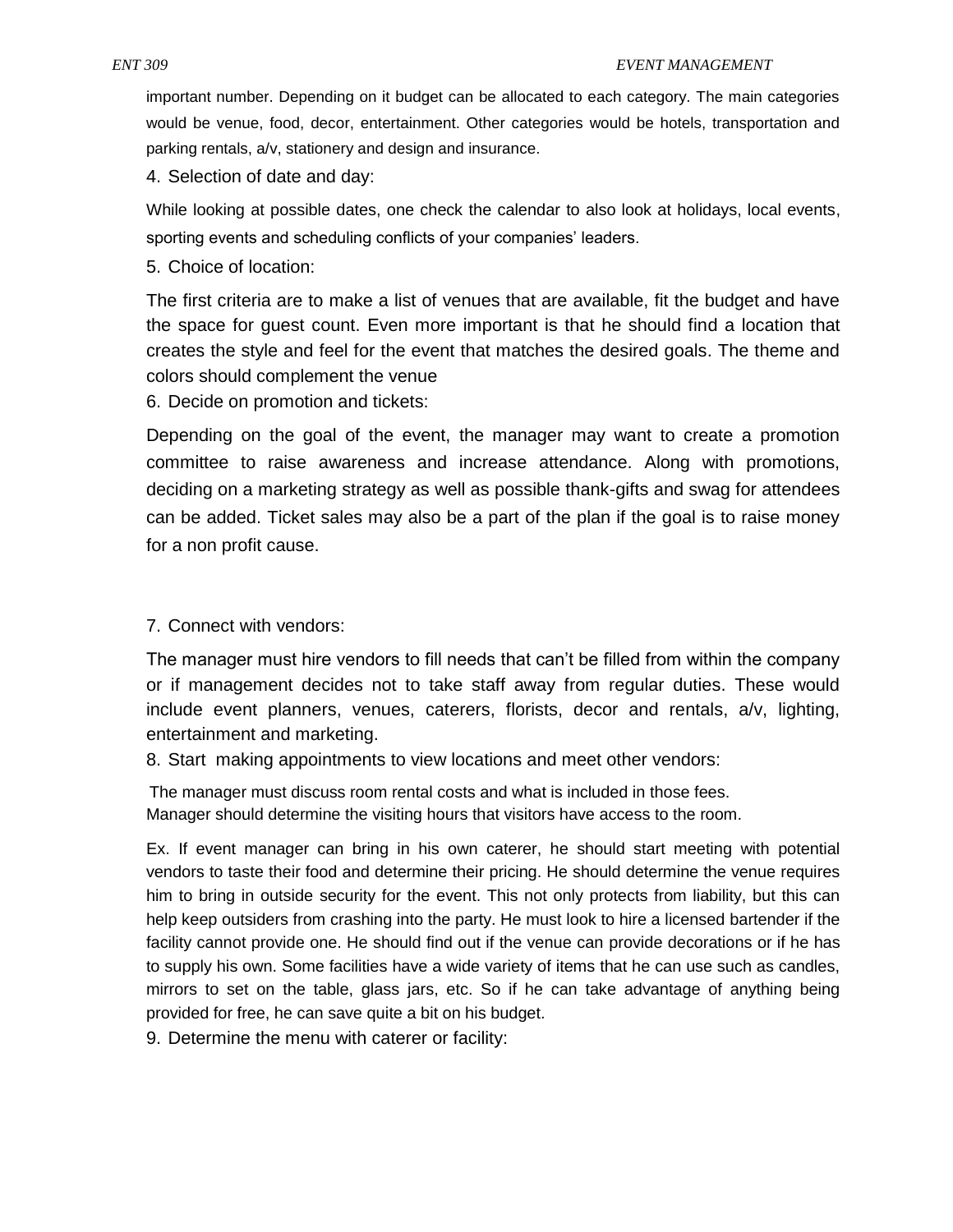Event manager should determine the timing and manner of serving. Will it be a buffet or a sit-down, plated meal? Is he doing appetizers ahead of time, and/ or considering a dessert bar later in the evening? He has to iron out the exact details and timing so that his guests don't go hungry at any point.

10. Sign contract with vendors:

This has to be done to and make sure that they provide him with a copy of the contract.

11. Entertainment and photography:

These two areas are sometimes overlooked at business parties. Entertainment can add to the atmosphere, energize and create an unforgettable experience. Having a photographer at the event is vital for capturing images to use for PR, newsletters, stockholders meeting, and advertising.

12. Purchase decorations to match your theme:

Different types of corporate events will require different decorations. Based on the requirements decorations can be chosen and picked.

13. Create and send out invitations via traditional mall or electronically:

The corporate event manager can send the invitations to the audience traditionally or by mail.

14. Prepare a to-do list timeline:

If there are any details that need to be covered or are time-sensitive, he has to ensure that he has created a countdown list to stay on top of the minute detail

15. Create and agenda:

Unless the event has a cocktail or mingling type atmosphere, creating agenda is a must. This will keep guests informed of workshops, speakers, product demo and more. These could be a physical program, a large billboard type piece or a digital catalogue. For smaller more casual events, posting an event flow will keep guests from getting bored or leaving early.

16. Confirm details:

This is where the logistics and details need great organization and oversight. A timeline must be setup, during the event and post- event. Details regarding staffing, guest admission and seating, stationery - programs, menus, invitation, swag and giveaways, speakers and workshops, parking and transportation etc .Must be looked in to by the corporate event manager.

17. Create energy:

The corporate event manager use traditional and social media to promote the event. Hash tags are a great way to create community and promote on twitter and instagram. He should have a staff member harness social media during the event to post pictures on Facebook and instagram, reply to tweets, and engage with hash tags.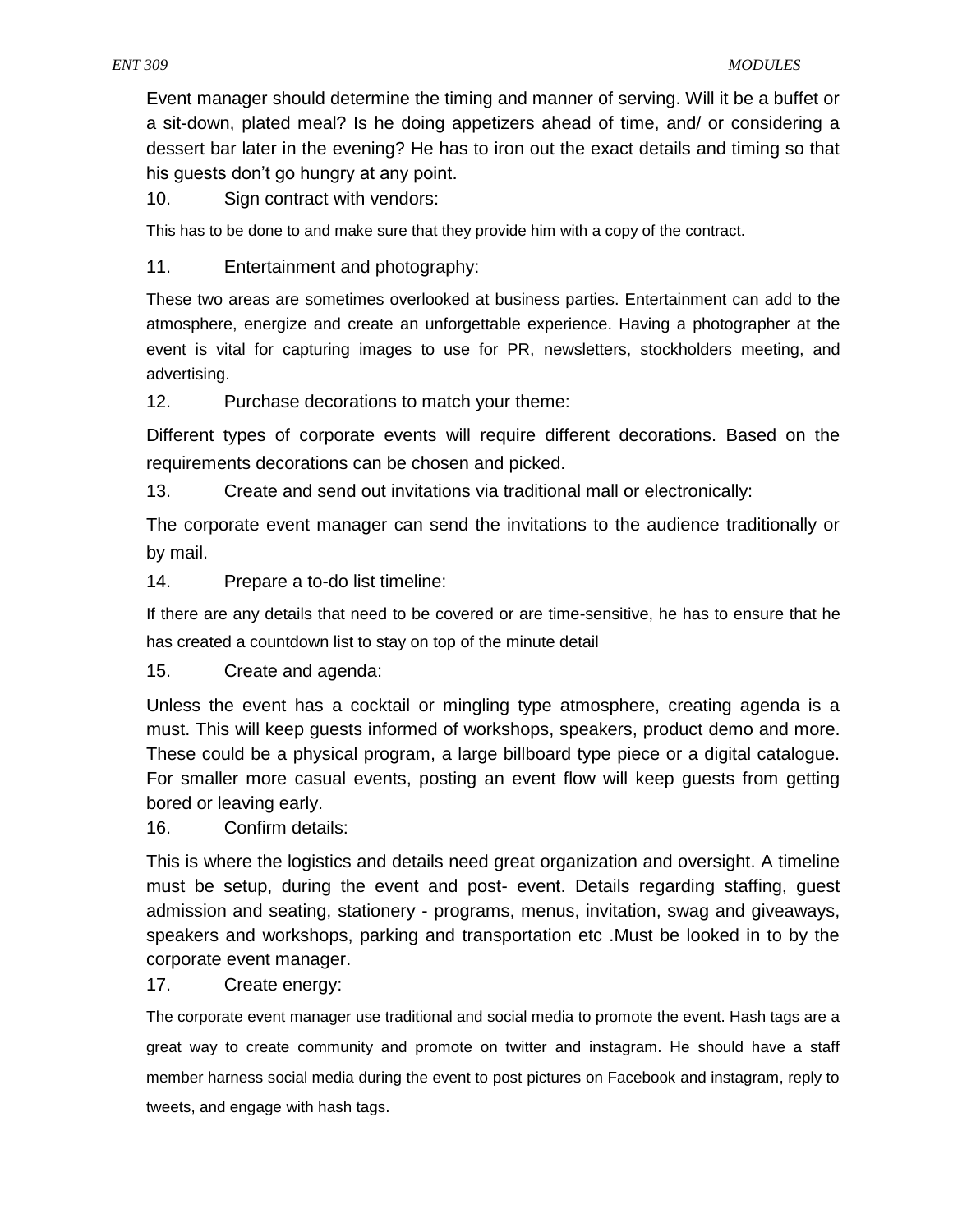18. Check and double check the list:

The week before, the day before and the day of check should be done by the corporate event manager. He has to make sure that nothing is forgotten.

19. Have a designated errand person chosen:

This is done so that the key staff can stay and orchestrate the event and the errands can be run by the person, for any additional items that need to be picked up.

20. Following up

The corporate event manger must collect suggestions from attendees. Have decision makers write up their opinions of the planning process, event results and meeting goals. He should compare estimate budget to final costs.

JOB RESPONSIBILITY OF CORPORATE EVENTS ORGANIZER.

1) Market research.

The first responsibility of research organizers is to conduct market research to identify opportunities for events. Market research helps event organizers to make requirement analysis of the client.

2) Analyzing event requirement.

In the requirement analysis, company should tell the client about the various requirements based on the proposed event.

3) Budget preparation.

Preparing a budget is a major issue in an event management companies. Each event varies in its magnitude and requirements. Therefore, budgeting exercise should be done with lot of caution.

4) Safety and health obligations.

Safety and health issues are equality important as the main event. The organizers should take care of health, security and safety of the participants.

5) Venue management.

Participants expect enjoyable experience by attending the event. Therefore, it is the prime concern of the organizers to offer good hospitality to the participants.

6) Organizing facilities.

Apart from conferrable event venue , the organizers should take care of the other facilities like car parking, traffic control, security, first aid and hospitality.

7) Coordinating.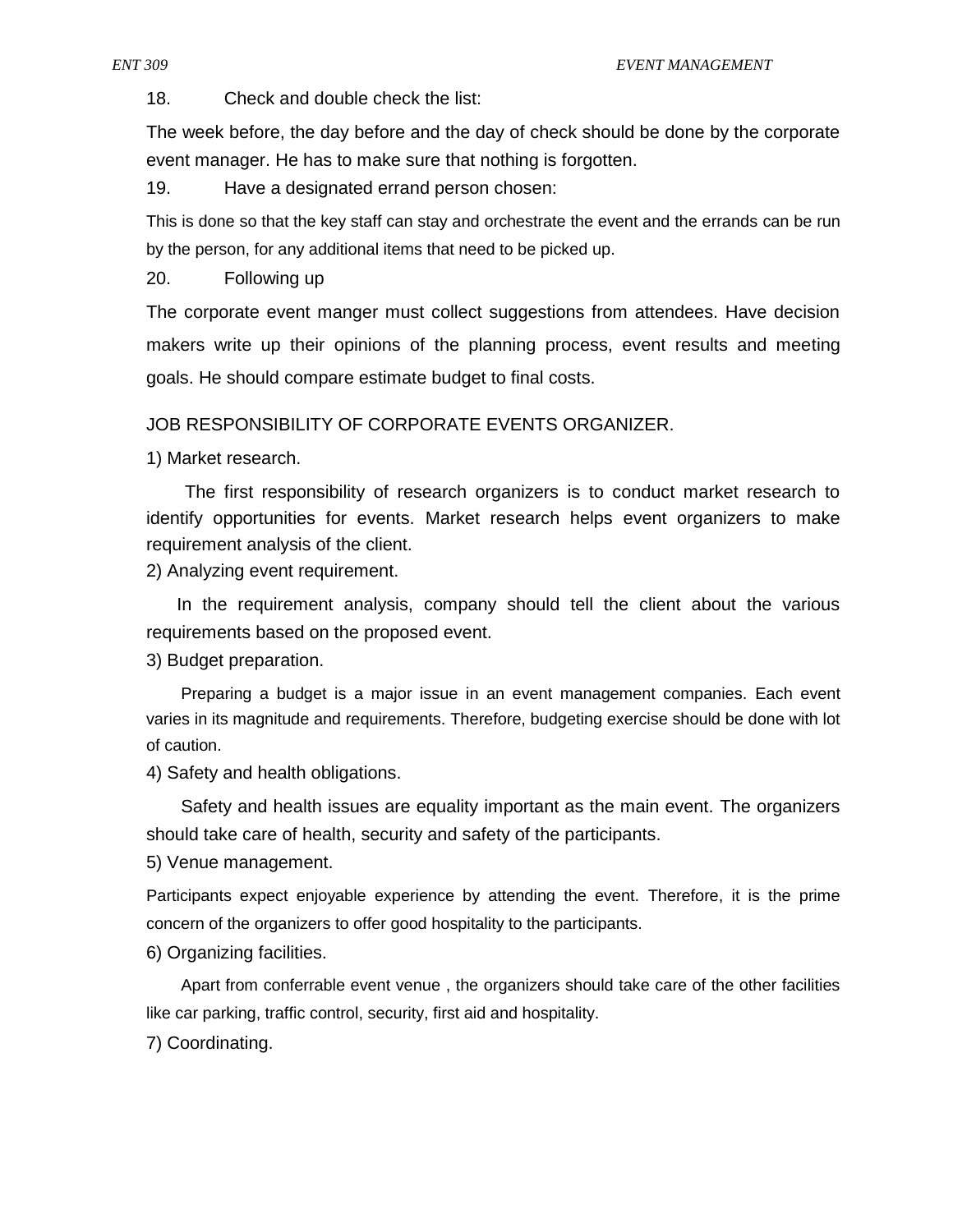Each activity in an event is special. The event organizers should select an appropriate mix of employees to handle the given task.

8) Selling sponsorship.

Conducting an event is a costly affair. In order to support this, event organizers may seek help from sponsors. The venue selected should have allotted spare place for sponsors.

9) Preparing delegate packs and papers.

Event organizers should prepare resource kit for the participants. The kit may include writing pad, pen, pencil, eraser, sharpener, white sheets etc.

10) Promotion of the event.

The event organizers should seek the help of employees of the organisation to join hands in promoting the event in the market.

11) Feedback.

Event organizers should device a mechanism to obtain constructive feedback from the participants. This is usually captured through a structured questionnaire.

12) Clearing the venue.

After the event is complete, the event organizers should ensure that the temporary erections are removed; venue is neatly cleaned and cleared.

13) Post-event evaluation.

After completing every event, it is advisable to evaluate the whole event. The evaluation should be done against the predetermined expected outcomes.

14) Preparation of reports.

Event organizers should prepare a report about the entire proceedings of the event. These reports act as future reference materials.

#### BUDGETING OF AN EVENT

Planning a corporate event can be complicated, and there is much to prepare and coordinate to ensure that event is successful. One of the biggest concerns is keeping within a set budget, and realizing a satisfactory return on investment. The corporate event manager can prepare a workable budget for their corporate event, and to ensure that their financial investment does not go unrewarded. It includes-

1. Basic Expenditures

The first step in preparing a budget for any corporate event is to identify basic expenditures. While this may seem roughly obvious, without a definite outline of expenditures it is all too easy to run over budget at the last minute. Basic expenditure should include the following: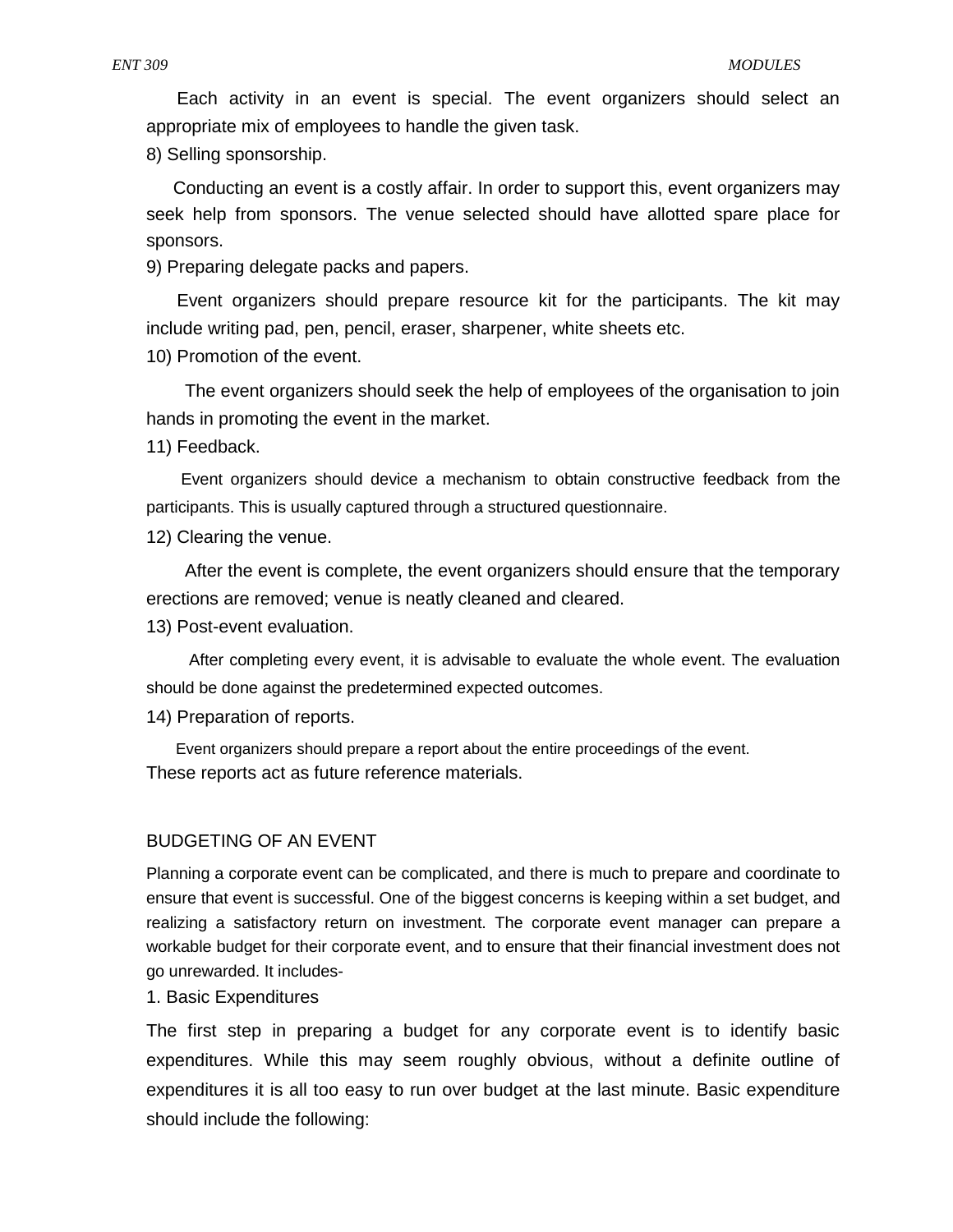- 1. Cost of the hired venue.
- 2. Cost of speakers or paid guests.
- 3. Printing costs for leaflets, hard copy presentations, etc.

4. Cost of rental equipment, including projectors, sound system, staging, and internet access.

- 5. Cost of decorations and furnishings.
- 6. Cost of marketing and promotion.
- 7. Cost of catering, including wet bar and service staff.
- 2. Return on Investment

After tallying the basic expenditures, manager will have a rough idea of the operating budget. The next step is to decide what to achieve from the event, and how it can be measured. If the event is meant to train or educate the staff on new products or procedures, the return on investment will be more difficult to gauge as the end result of the event will probably not be immediately financially quantifiable.

3. Money Saving Tips

While conducting an event corporate event manager should save money as far as possible. The following tips can be used when planning corporate event, to keep costs under control.

1. Avoid Impulse Purchases-This applies to any corporate event. It is all too easy to get caught up in the planning stages, and to decide if it requires extra decorations, food items to really make the event a success.

2. Cut Your Catering Cost- On average, most people planning a corporate event order more food than they need. It is natural to want to ensure that there is plenty to go around, but this often leads to waste. So the event manager must set a preliminary catering budget. This will save money on catering bill, and will lead to less wastage.

3. Monitor All of Your Expenses- When planning any corporate event, there may be many different people in charge of various aspects of the proceedings and in charge of various payouts. The manager must keep a close eye on all of the expenditures, and monitor staff to ensure that they are not going over budget in any given area.

# Managing the Budget the Right Way

The corporate event manager must manage his budget in the right way by making use of the following:

1. Track site rental costs: As the manager plan the event and meet with the venue sales manager, he has to track all projected rental fees for the event and function space, housekeeping, baggage handling, and related expenses.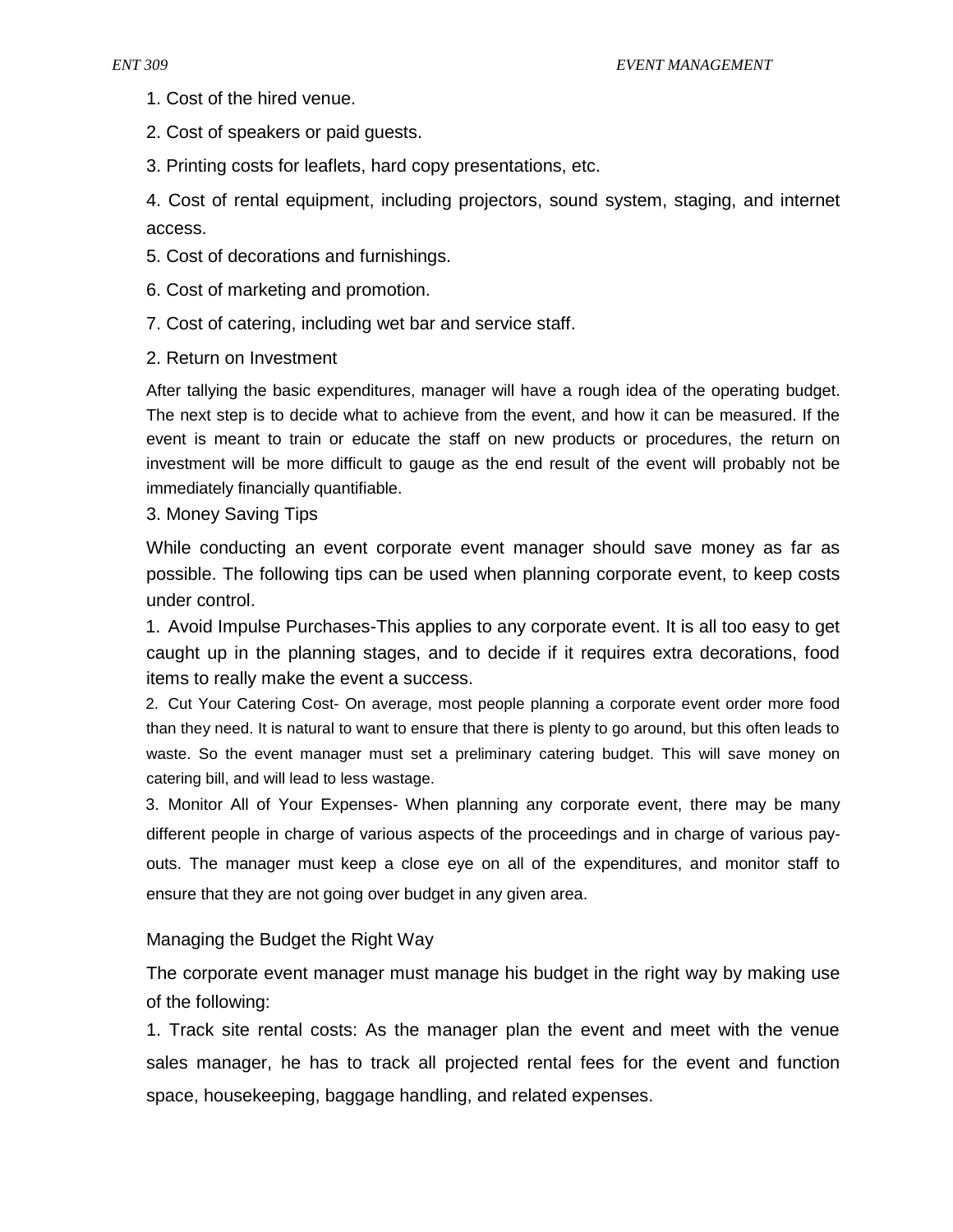2. Estimate catering costs: This includes all food and beverages charges, including tips and gratuities which can account for up to 30%.

3. Document transportation charges: This includes shuttles, coaches, event transfers, and any related expenses.

4. Add decor expenses: Most events include expenses for decor, such as centre pieces, floral, tent rentals, etc.

5. Document entertainment & equipment fees: common expenses in this category include the A/V equipment, but it's also a good spot to list honorariums to speakers or if the manager is hiring entertainers.

6. Summarize printing charges: Several small item charges actually combine to make a larger expenses line item. These include invitations, name badges, program booklets, event signage and banners.

7. Line items for gifts: The event manager should never allow a guest to leave empty handed. So, whatever gift or gifts he provides, he should track the cost for them separately.

8. Identify activities expenses: If the event includes activities such as golfing, tennis, spa, rafting, biking, or other activities, he has to make a note of the cost of fees separately.

9. Post other expenses: If expenses doesn't fall into any of the above categories, the manager can list them as a miscellaneous expenses item here.

10. Give yourself a contingency fund category: Depending on the size or complexity of an event. Despite the best planning, charges will exceed so the corporate event manager must plan well in advance.

11. Summarize projected expenses: As the manager builds his event program, he will have a good projection of the total expenses. This is the information that can be shared with the event client to make sure they are aware of the event budget so that later there aren't any surprises later on.

12. Summarize actual expenses: This happens after the event concluded. The event manager should subtotal the invoices into the above 10 categories and document the actual budget. If extremely favourable, he should identify savings in actual budget vs. the projected budget, demonstrating the value-add.

# SECURITY PLAN:

The security plan for the guests and participants in corporate events must be:

- A) Deigned to provide enhanced guest and employee safety.
- B) Unrivalled levels of security awareness and customer service skills.
- C) High calibre individuals with the skills, aptitude and positive attitude that our customer demands.
- D) The highest standards of presentation, with uniforms to suit all requirements.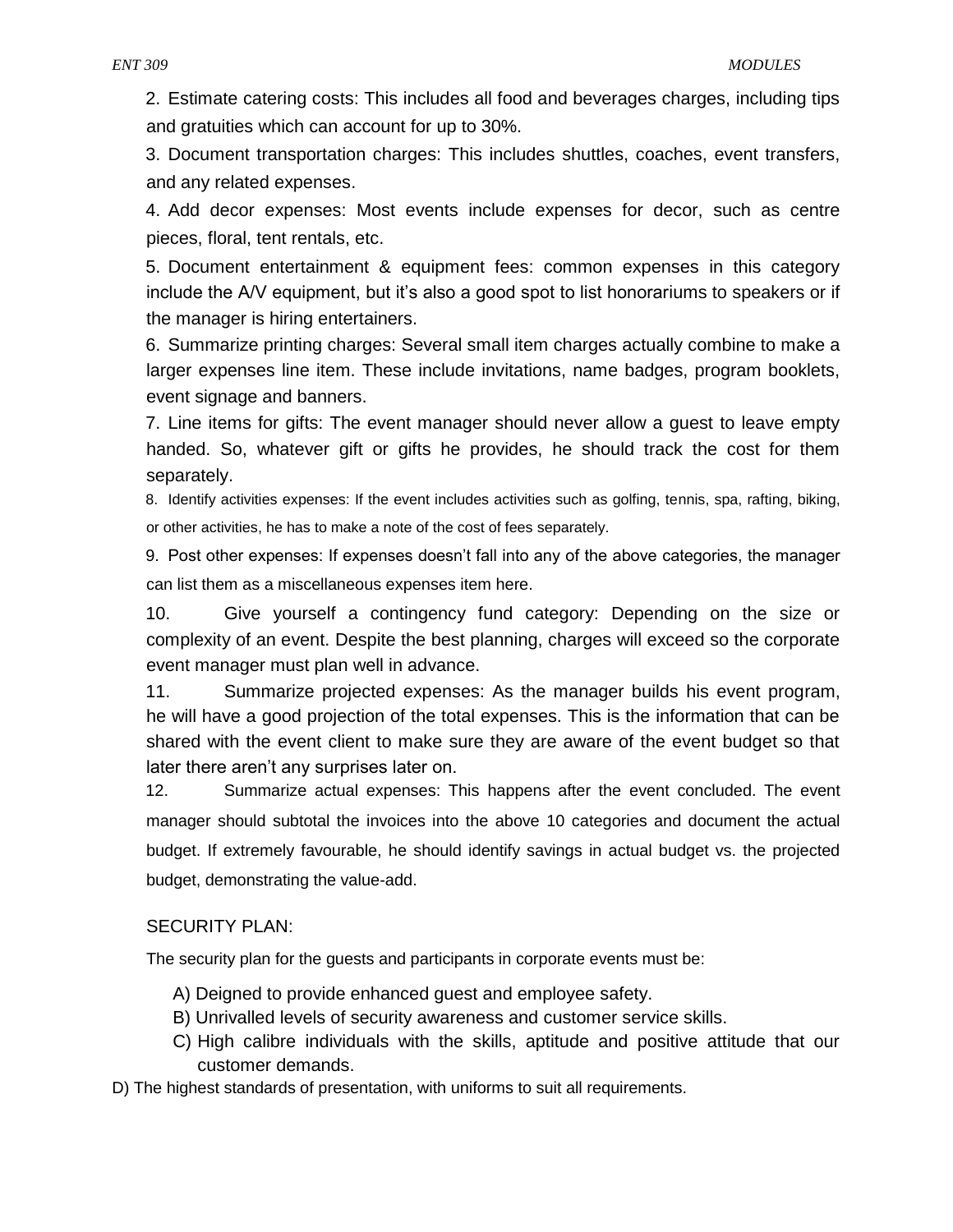E) A commitment to exceeding our customers' expectations.

Health and safety at corporate Events

Health and safety should be of top priority before starting to add fancy lighting to event tent or rolling out the red carpet. The essential areas you need to investigate and check off list, to make you corporate event safe:

1.Capacity.Before the manager does anything else , he has to make sure to choose the venue and it has enough capacity as specified by fire safety authorities for all of his guests, as well as staff members, entertainers , vendors and volunteers.

2. Temporary Structure (i.e. stages and platforms). According to the Health and safety Executive (HSE), event organisers needs to use contractors who specialise in temporary demountable structure (TDS) for everything from the design to the final installation of the stages or platform. The manager has to provide accurate details on what the structure will be used for, by how many people and the weight of equipment placed on it.

3.Risk assessment. If the manager feels lack of knowledge or experience (or time), he should instruct a professional to carry out a full assessment of all potential hazards. These include obstacles and tripping hazards, fire safety issues, electrical safety , flammable materials and anything else that could potentially cause harm .He should think through every possible worst case scenario, no matter how remote the chances of it happenings and have a plan in place.

4. Emergency routes, lights and signage : Signs pointing to fire escape and emergency exit routes, as well as emergency lighting (if the power goes out) and all relevant health and safety signage, are require by law at public events. Manager should not forget to fit smoke detectors and fire alarms (or test them if already installed) and designate an assembly point in case of evacuation, placing more signage to tell people where it is. Signage and lightings are easy to fit in a versatile venue like an event tent, often used for corporate events.

5. Training: Whatever safety plans are be put in place, every members of the team needs to be informed. Carry out basic trainings to ensure that every steward and staff members knows enough about your safety plans to instruct delegates to the event. Responsible event organizers will have a list of safety precautions twice as long as this one, but these are the essentials to tick off in order to ensure a safe and productive event.

Main points to be considered to provide Safety and Security in events

1. Safety of the event audience –The audience who have to see the event must feel a sense of security.

2. Safety and security of the performances, VIP's: Any important people coming for the event must be taken care of in the right way. Performance if any must be done with full safety provide to the participants.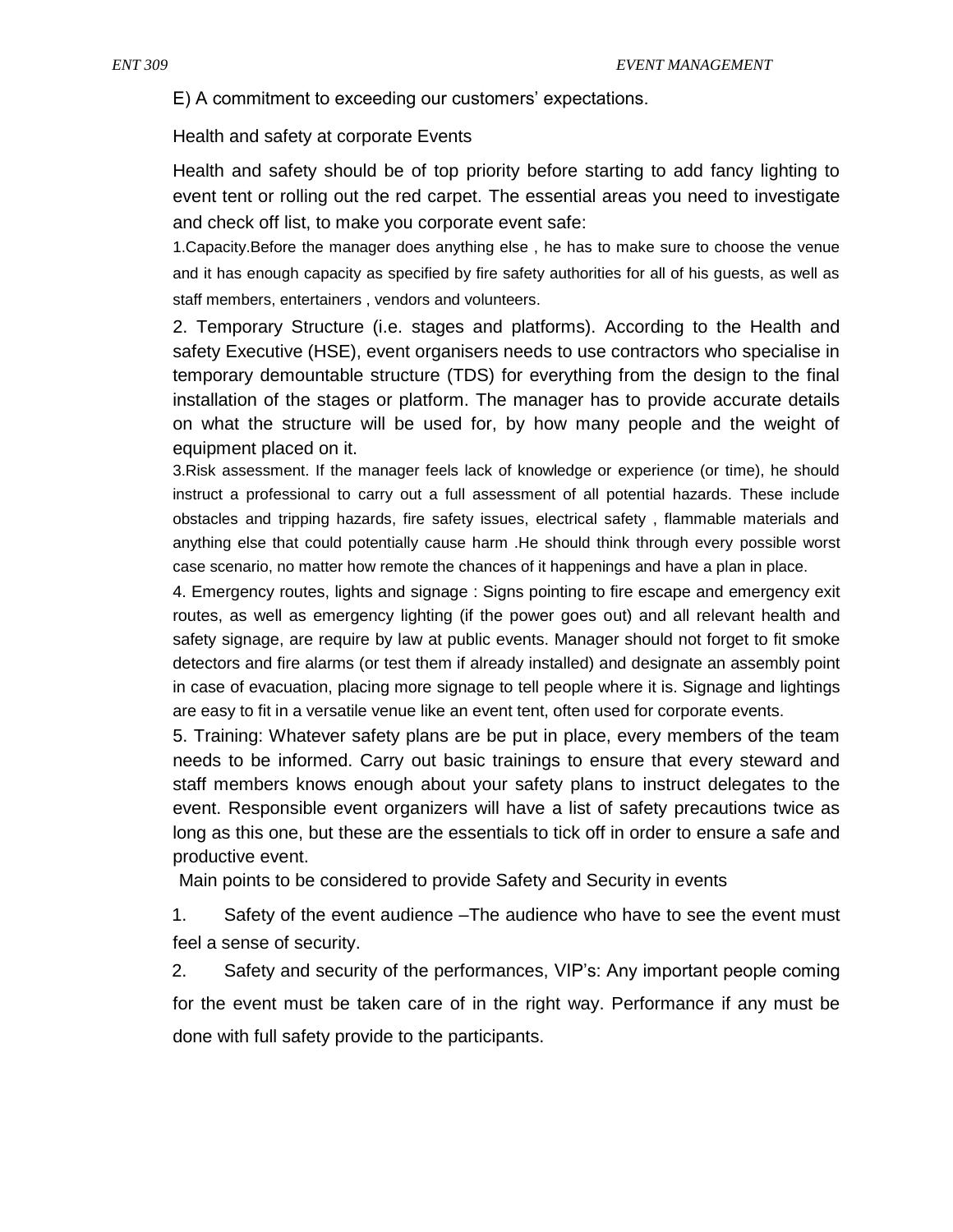3. Health and safety of the staff- All the staff who are involved in the event must be given proper safety measure as they are the main people of the company.

4. Security of the premises, Equipments, Cash etc.-The place where the event is running must be covered with full proof security .Any equipments if used must be safe and secure.

5. Communications(Meetings, Reporting relations, Emergency reporting relationships, Communication methods)-Any emergency cases must be immediately reported to the event manager so that it can be resolved at the earliest. 6. Emergency access and emergency management-In case of emergency requirements the problems must be solved then and there for the smooth running of the event.

7. First aid –Accidents in any occur in the event, proper first aid must be provided and the problem must be solved on the spot, without causing serious harms to the person.

Creating a Blueprint:

Blue print can assistant the corporate event manager in sites selection, music menu development, audio/visual equipment, and entertainment ,allowing him to create memorable event experiences that yield success.

Blueprint for Event planning success

1. Develop strategies for success.

A) Make sure the purpose for the event is important enough to merit the time and expense needed to properly stages, publicize and evaluate the event.

B) Carefully match the type of event that is selected to the purpose that it servers.

c) Ensure that all the employees support the corporate event. Select a working committee with board representation.

D) Target groups that have a special stake in the event.

E) Start planning at least three months, and in many case, a year ahead of time.

F) Develop ways to evaluate the event's success. Measurable event objective may include attendance, the amount of money raised, and the number of library cards issued or increases in circulations.

G) Talk to others people who have successfully staged similar events.

2. Get the event approved: After the strategies for the events are decided the corporate event manager must get approval from the director of the company for the event which is going to be organized.

3.Choose a date and time: A date and time shouldn't be choose randomly .The corporate event manager must choose an appropriate date and time for fixing the event which has to be organized.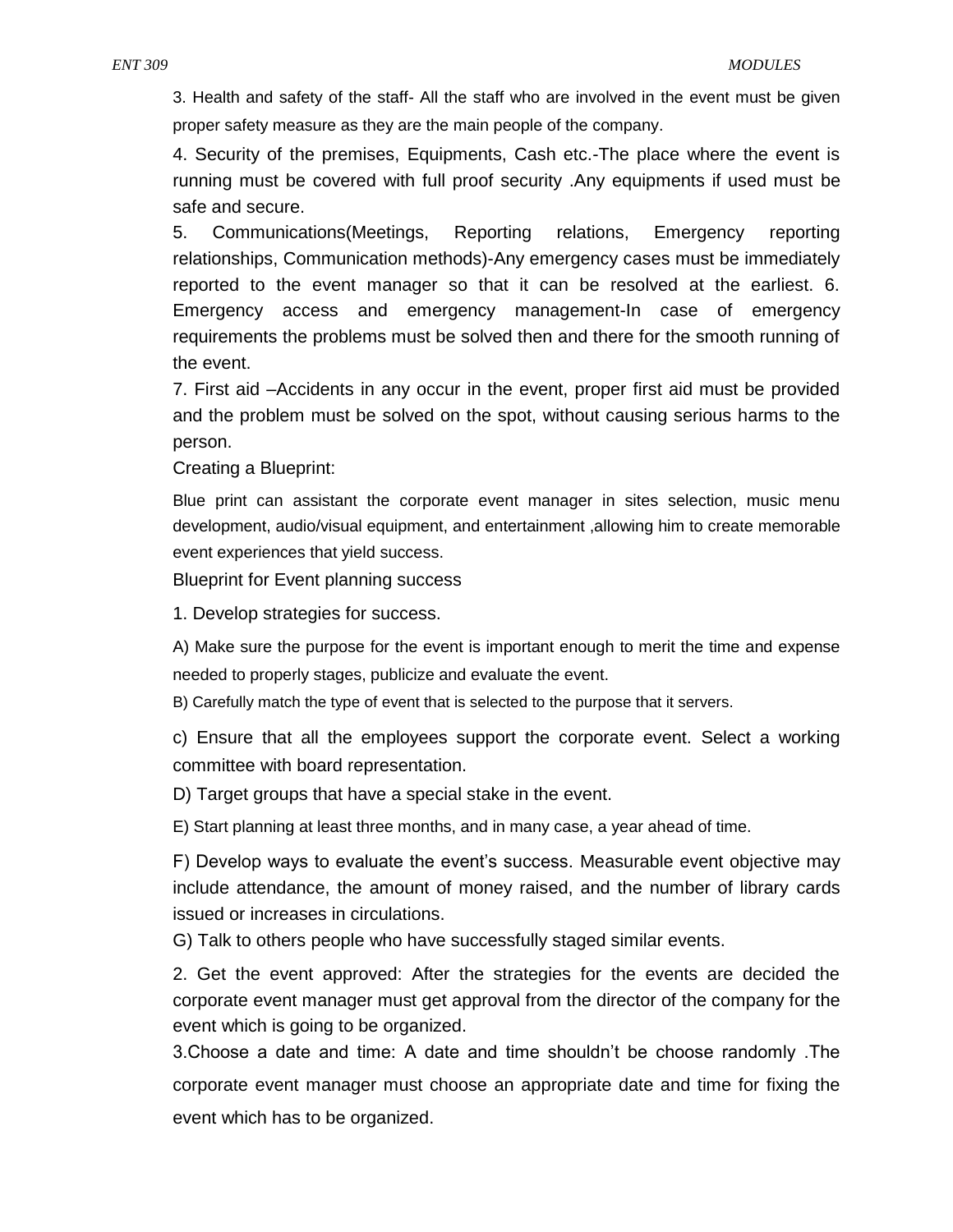4. Secure the venue: If the event is hosted on campus of office, the event may be free of charge, if the event is being hosted off campus; there are a few more steps to be taken.

A)Secure the venue well before the event for the best choice in availability .Some venues book up to years in advance.

B) Look into venues that work with the budget that is created .Corporate events manager should not waste time looking at space you can't afford.

C) Choose a venue that can hold the estimated capacity.

D)Location of the event is important .The corporate event manager look at the proximity of where the venue is located in comparison to where your attendees will be coming from.

E) He should read any contracts in their entirety before he sign. Ask questions if he does not understand the wordings.

5. Create Publicity and promotional items:

The ways to publicize the events are endless. A few favourites include:

- A) Teaming up with boardcast departments create a promotional video. It can be played at upcoming events or shared via social media.
- B) Speaking to journalism, business and ad/ marketing classes.
- C) Reaching out to on campus media.
- 6. Make a checklist: A checklist provides a step- guide to organizing and

executing a corporate.

# 7.Create a budget:

The objective is to provide event planners with a financial blueprint. The budget should be specified, and include revenue opportunities (sponsorship, ticket sales, donations. Concession sales) as well as expenses printings, permits, insurance, speakers, food, supplies, security) .

8.Plan publicity:

Promoting a special event takes creative thinking balanced with practically. The primary objective is to public the event, but secondary objective should be considered.

- A) Are you trying to inform, educate or entertain?
- B) Increase awareness or attendance of the event?
- C) Build a base support from a specified audience?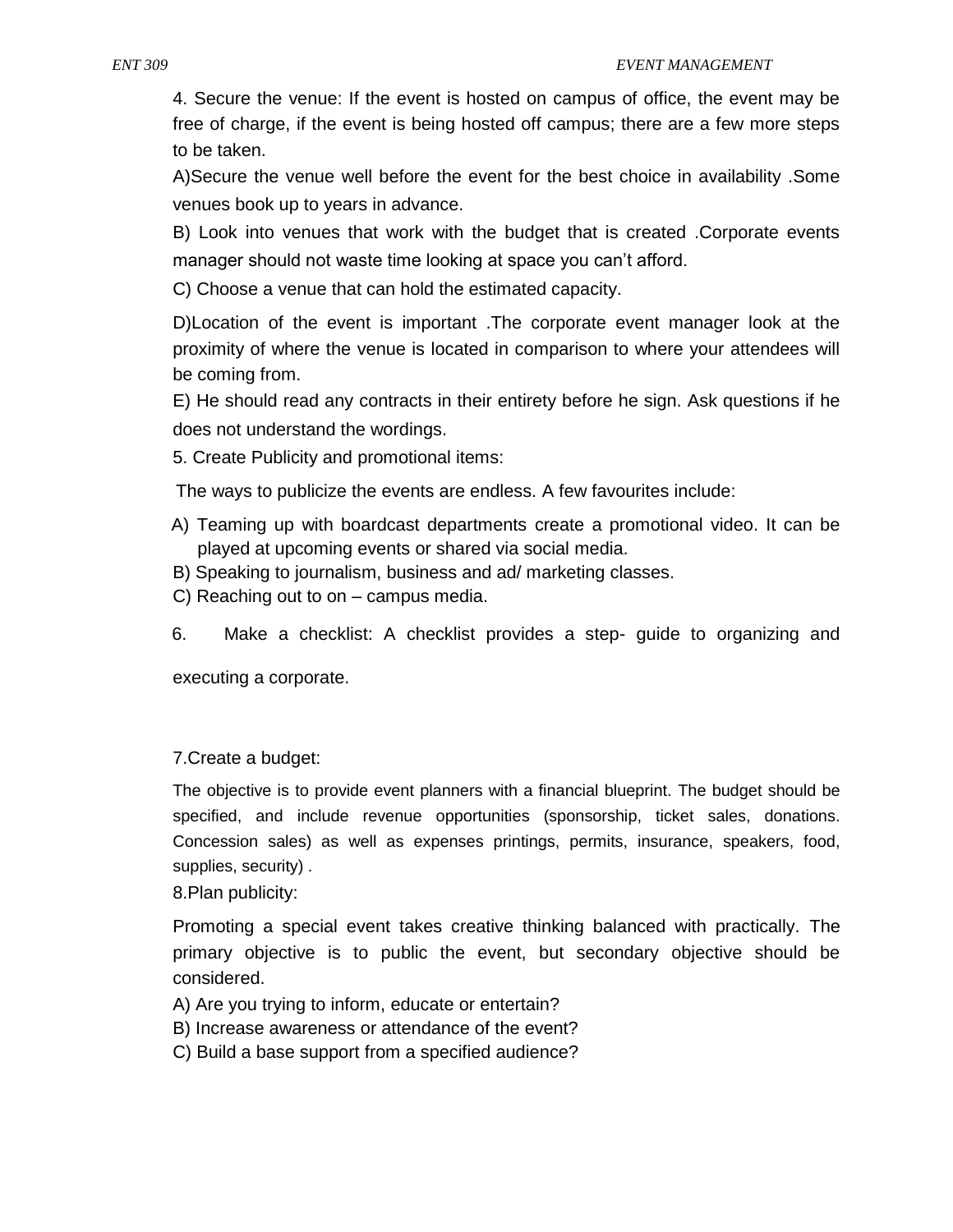D) Facilitate good community relations? Brainstorm all the available media in including marquees, school newsletters, church announcements, and cable commercial stations.

Make a details list with names of whom to contact and when.

9.Consider logistics: With many activities goings on simultaneously, there are many

details to be checked. Major areas to consider and plan for include: size of space or building used, utility support needed, setup (tables and chairs, tents, portable toilets, parking, signage)coordination, cleanup, emergency plans. Transportation and public services such as police and fire departments.

10. Evaluate the event:

Take time to evaluate right after the event while the details are fresh. The event manager may want to consider having a questionnaire for participants to fill out .Some general evaluative criteria include:

A)Did the event fulfil its goals and objectives? Why or why not?

B) Identify what worked and what needs fine –tuning .Which vendors should be used again?.

C) What items were missing on the checklist?

D)Was the event well attended?

E )Was informal and formal feedback about the event positive? F) Given all that went

into staging, was it worth doing? Corporate Entertainment

Corporate entertainment is a private event held by the corporate or businesses firm for their staff, clients or stakeholders. The events can be for large audiences such as conventions and conferences, or smaller events such as retreats, holiday parties or even private concerts.

Good corporate entertainment can leave guests with memorable experiences and reinforce a company's image, brand and corporate message.

The Various Corporate Entertainment Ideas include:

1. Comedy Waiters- They are an unexpected twist for everything from the executive luncheons to the full service banquets.

2. Classical Music-It provides a level of ambiance to meals. This could be solo artists a duo or trio.

3. Corporate Comedian-Lightens the mood. Creates camaraderie and makes memories by providing unique perspectives.

4. Ventriloquist-A unique form of comedy that is seldom seen live.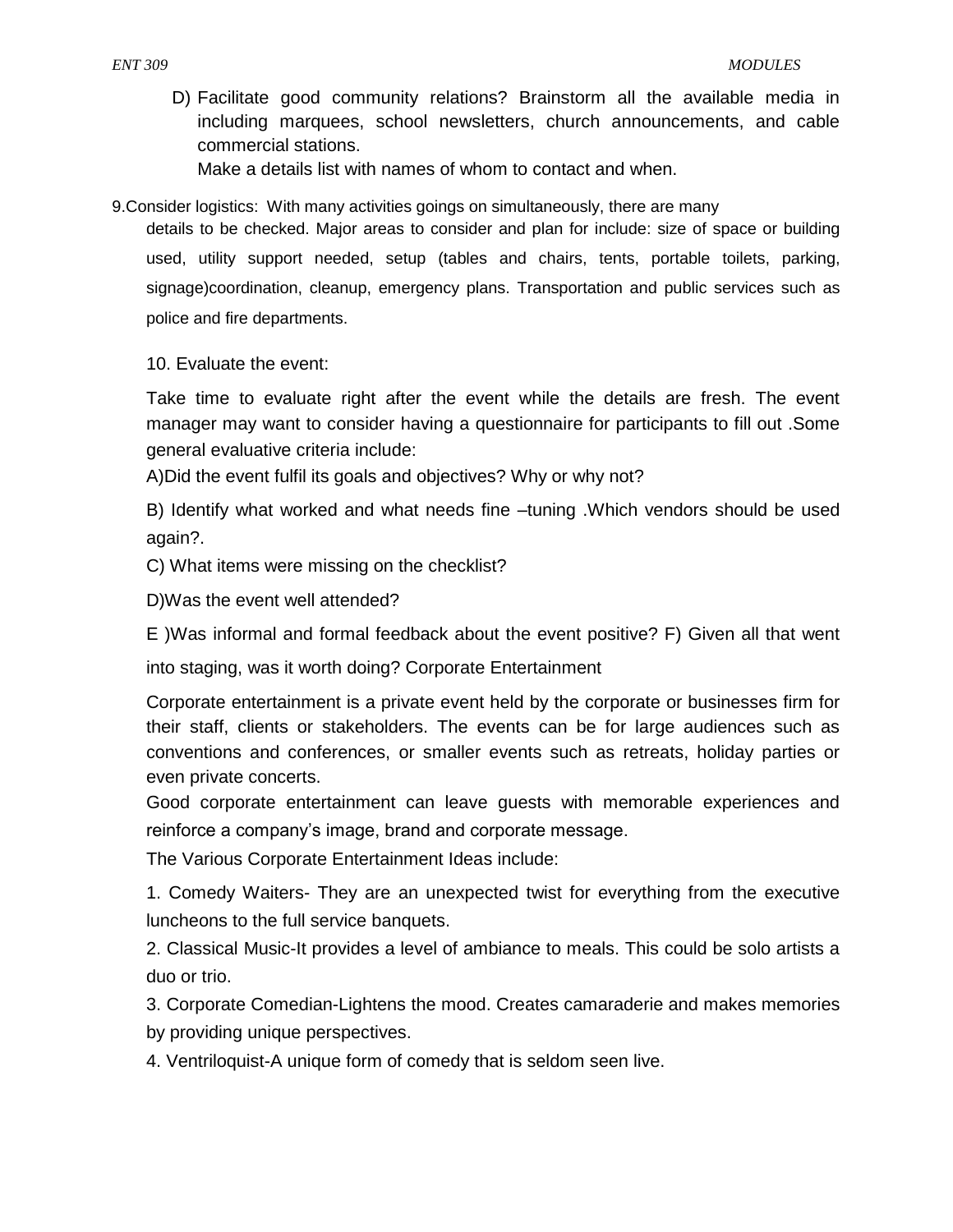5. Magicians-Offers options for atmosphere entertainment by moving in the audience during cocktail hours or providing after dinner shows.

6. Jugglers-They can keep people on the edge of their seats with incredible skills using knives, fire etc.

7. Imposter and Comedy Speakers- They can motivate audiences and break tensions from a day of workshops, training or meetings.

8. Game Shows-They can help guests get entertained and pull them into the act. It helps in team building.

9. Hypnotists- They help in involving the audience and make them the stars of the show.

10. Mentalists -They can engage your audience with super natural mind reading and memory stunts.

11. Strolling, Roving or Atmosphere Entertainers-They include magicians, musicians, human statues, fortune tellers etc.

12. The Non Entertainer Forms of Corporate Event Activities-(photo both, video

games, video booths, arcade games and laser tag).

Need for Corporate Entertainment

Corporate entertainment is needed for the following reasons:

1. To attract new clients and keep existing ones happy. Entertaining new or existing clients is a proven method of doing business and boosting sales.

2. Is to reward employees for their hard work throughout the year.

3. Can help to not only build a lasting memory of the event, but also of the company that hosted the event.

4. It is a fantastic way of letting the existing employees knows how much you appreciate their loyalty to your business, and that you wish to continue working with them.

5. Will enable to forge the good working relationship with new clients and allow discovering exactly what they require from you in an informal and relaxed way.

6. Employees will remain loyal to companies that treat them well. A good corporate entertainment can relax all the employees.

7. The main reason to host a corporate entertainment event is as a reward and "Thank You" for employees, recognising their hard work and input over the year.

8. It helps in solving the inter problems amongst the employees who are working in that particular organisation.

CORPORATE REPORTING.

1) Integrated reporting.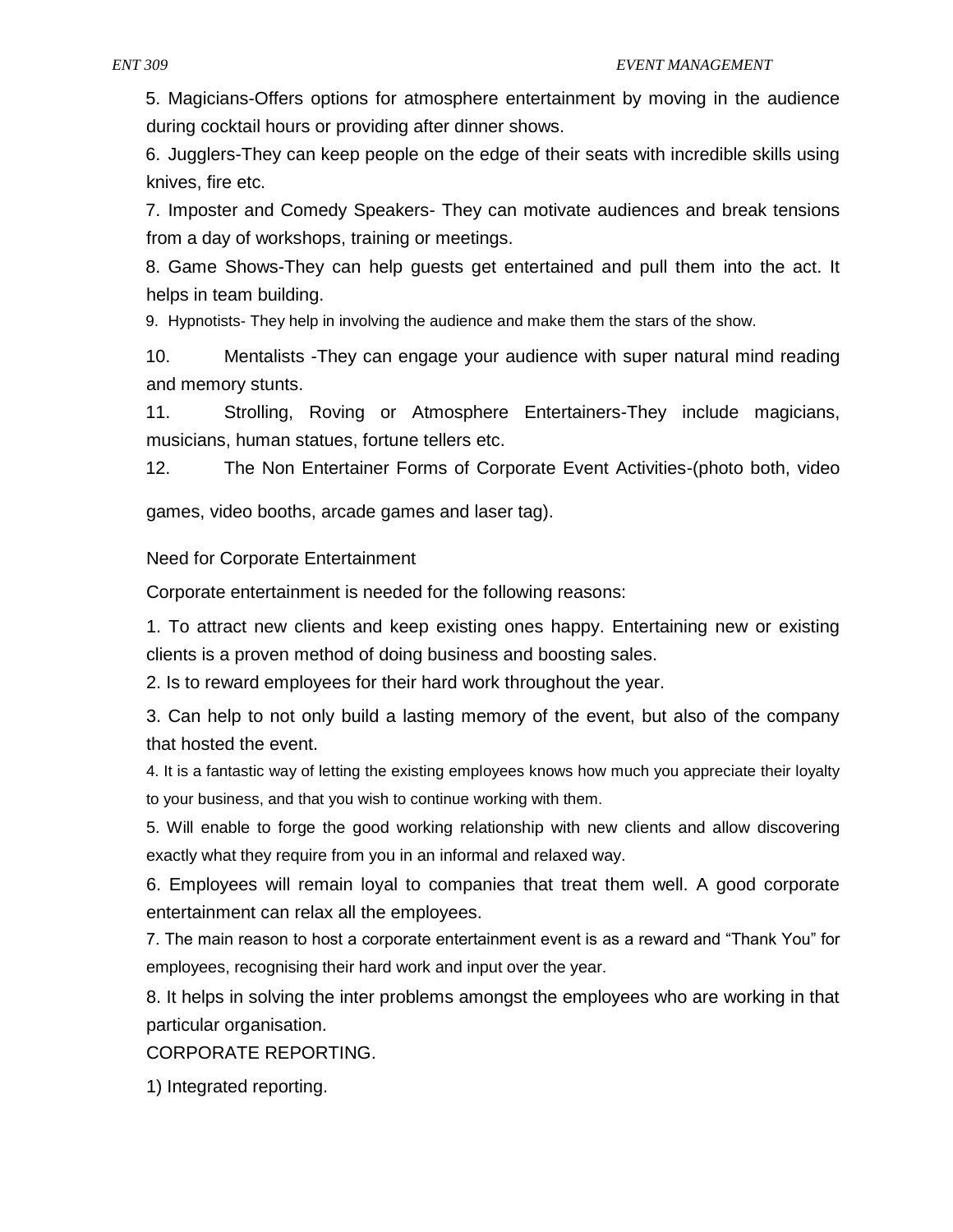Integrated reporting is about connecting information about an organisation's current decisions with its future prospects; connecting information about strategy, risk, remuneration, performance, environment, society etc.

2) Financial reporting.

At the core of corporate reporting model is the financial reporting model, consisting of financial statements and accompanying notes that comply with generally accepted accounting principles.

3) Corporate governance.

The processes by which companies are directed and controlled. Levels of disclosure differ worldwide but might include information on board composition and development, accountability and audit and relations with shareholders.

4) Executive remuneration.

How executives are rewarded, both in the short and longer-term, for delivering their company's strategic objectives.

5) Corporate responsibility.

Corporate responsibility includes the communication about how companies understand and manage their impact on people, clients, suppliers, society and environment.

6) Narrative reporting.

Narrative reporting is short hand for the critical contextual and non-financial information that is reported alongside financial information to provide a broader, more meaningful understanding of a company's business.

REPORTING OF CORPORATE EVENTS.

1) Title section.

If the report is short, the front cover can include any information that you feel is necessary including the authors and the date prepared.

2) Summary.

There needs to be a summary of the major points, conclusions and recommendations. It needs to be short as it is a general overview of the report.

3) Introduction.

The first page of the report needs to have an introduction. You will explain the problem and show the reader why the report is being made.

4) Body.

This is the main section of the report. The previous section needed to be written in

plain English, but this section can include jargon from any industry.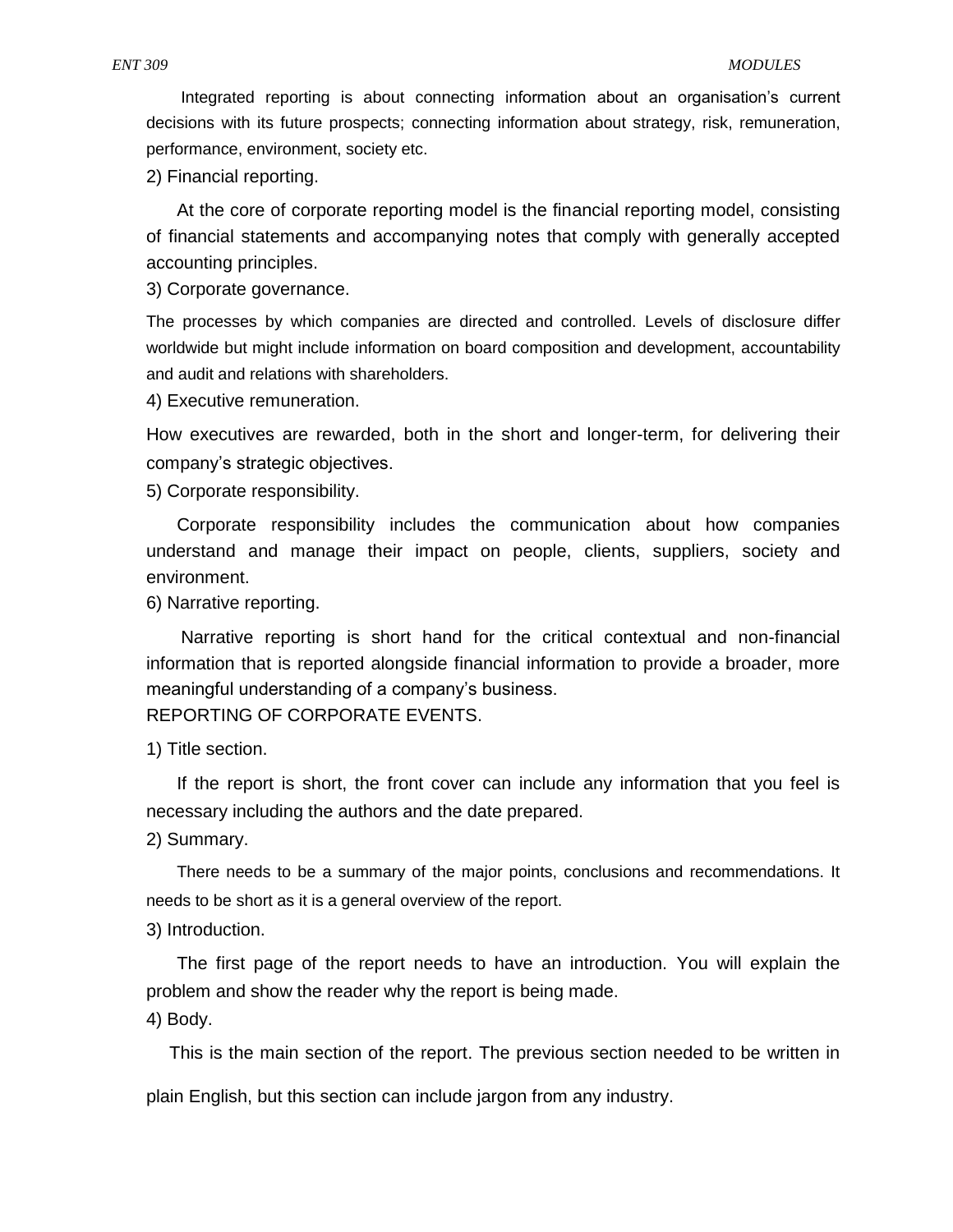5) Conclusion.

This is where everything comes together. Keep this section free of jargon as most people will read the summary and conclusion.

6) Recommendations.

This is what needs to be done. In plain English, explain your recommendations, putting them in order of priority.

7) Appendices.

This includes information that the experts in the field will read. It have all the

technical details that support your conclusions.

QUESTIONS

Section A(2m)

Q1. State the meaning of corporate events

Q2. What is a corporate blue print?

Q3. List any 4 types of corporate events.

Q4. State any 4 corporate events entertainment ideas.

Section B (6m)

Q1. Explain the steps involved in creating a blue print for corporate events.

Q2. What are the safety and security measures to be undertaken in planning corporate events?

Q3. Explain briefly importance of corporate entertainment

Q4. Write a brief note on corporate event reporting.

Section C (14m)

- Q1. What are the arrangements to be done while planning a corporate event? Explain
- Q2. Is entertainment needed in corporate events? Discuss.
- Q3. What are the different types of corporate events? Explain.
- Q4. What are the job responsibilities of corporate event organizer?